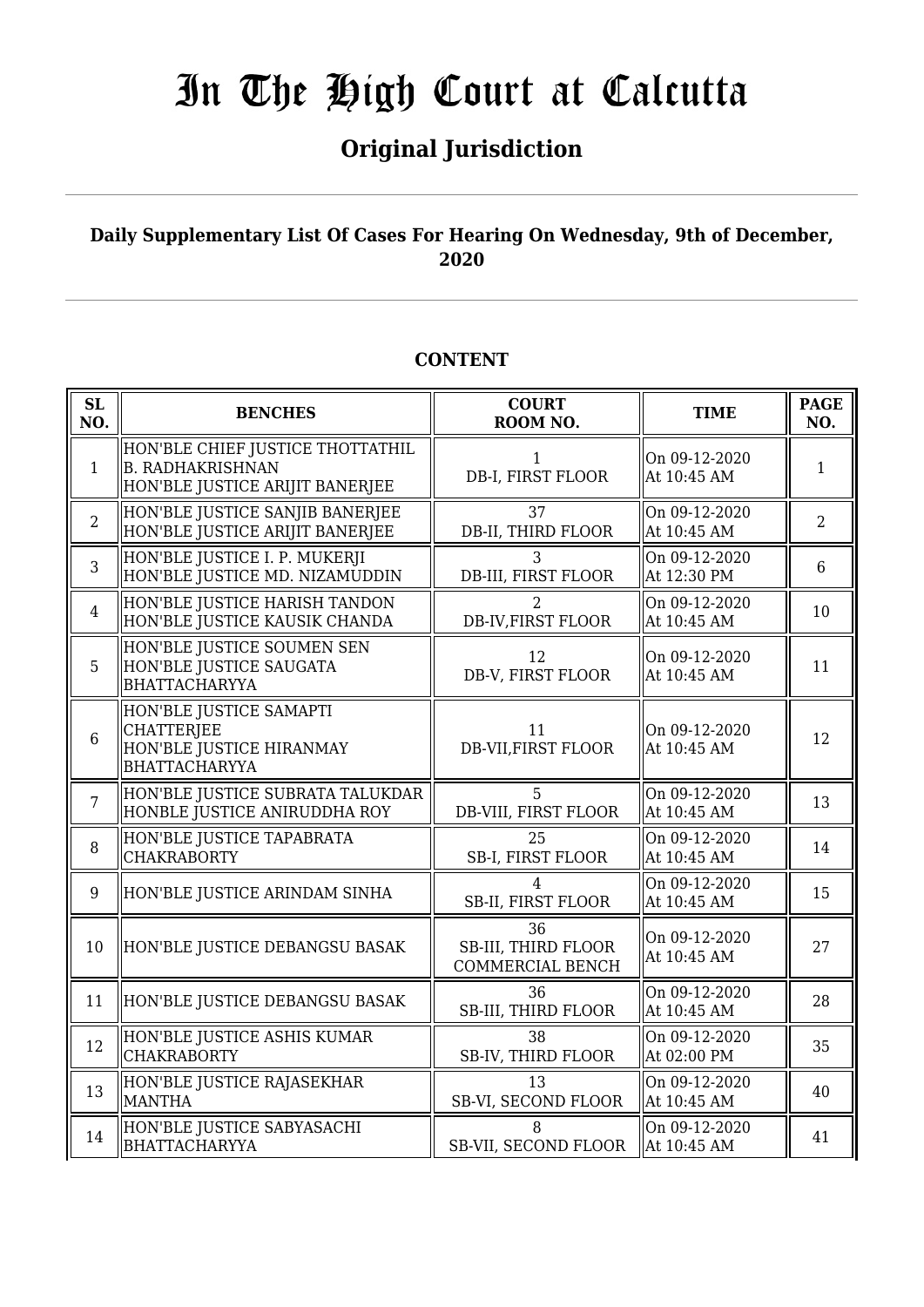| SL<br>NO. | <b>BENCHES</b>                                 | <b>COURT</b><br>ROOM NO.                              | <b>TIME</b>                  | <b>PAGE</b><br>NO. |
|-----------|------------------------------------------------|-------------------------------------------------------|------------------------------|--------------------|
| 15        | HON'BLE JUSTICE MOUSHUMI<br>BHATTACHARYA       | 39<br><b>SB-VIII, THIRD FLOOR</b><br>COMMERCIAL BENCH | On 09-12-2020<br>At 10:45 AM | 43                 |
| 16        | HON'BLE JUSTICE MOUSHUMI<br>BHATTACHARYA       | 39<br><b>SB-VIII, THIRD FLOOR</b>                     | On 09-12-2020<br>At 10:45 AM | 44                 |
| 17        | HON'BLE JUSTICE SHEKHAR B. SARAF               | 26<br>SB-IX, FIRST FLOOR                              | On 09-12-2020<br>At 03:00 PM | 47                 |
| 18        | HON'BLE JUSTICE RAJARSHI<br><b>BHARADWAJ</b>   | 15<br>SB-X, SECOND FLOOR                              | On 09-12-2020<br>At 10:45 AM | 49                 |
| 19        | HON'BLE JUSTICE RAVI KRISHAN<br><b>KAPUR</b>   | 10<br>SB-XII, FIRST FLOOR                             | On 09-12-2020<br>At 10:45 AM | 50                 |
| 20        | HON'BLE JUSTICE ARINDAM<br>MUKHERJEE           | 23<br><b>SB-XIII, SECOND FLOOR</b>                    | On 09-12-2020<br>At 02:00 PM | 54                 |
| 21        | HON'BLE JUSTICE AMRITA SINHA                   | 24<br>SB-XV, SECOND FLOOR                             | On 09-12-2020<br>At 10:45 AM | 55                 |
| 22        | HON'BLE JUSTICE ABHIJIT<br><b>GANGOPADHYAY</b> | 22<br>SB-XVI, SECOND FLOOR                            | On 09-12-2020<br>At 03:30 PM | 56                 |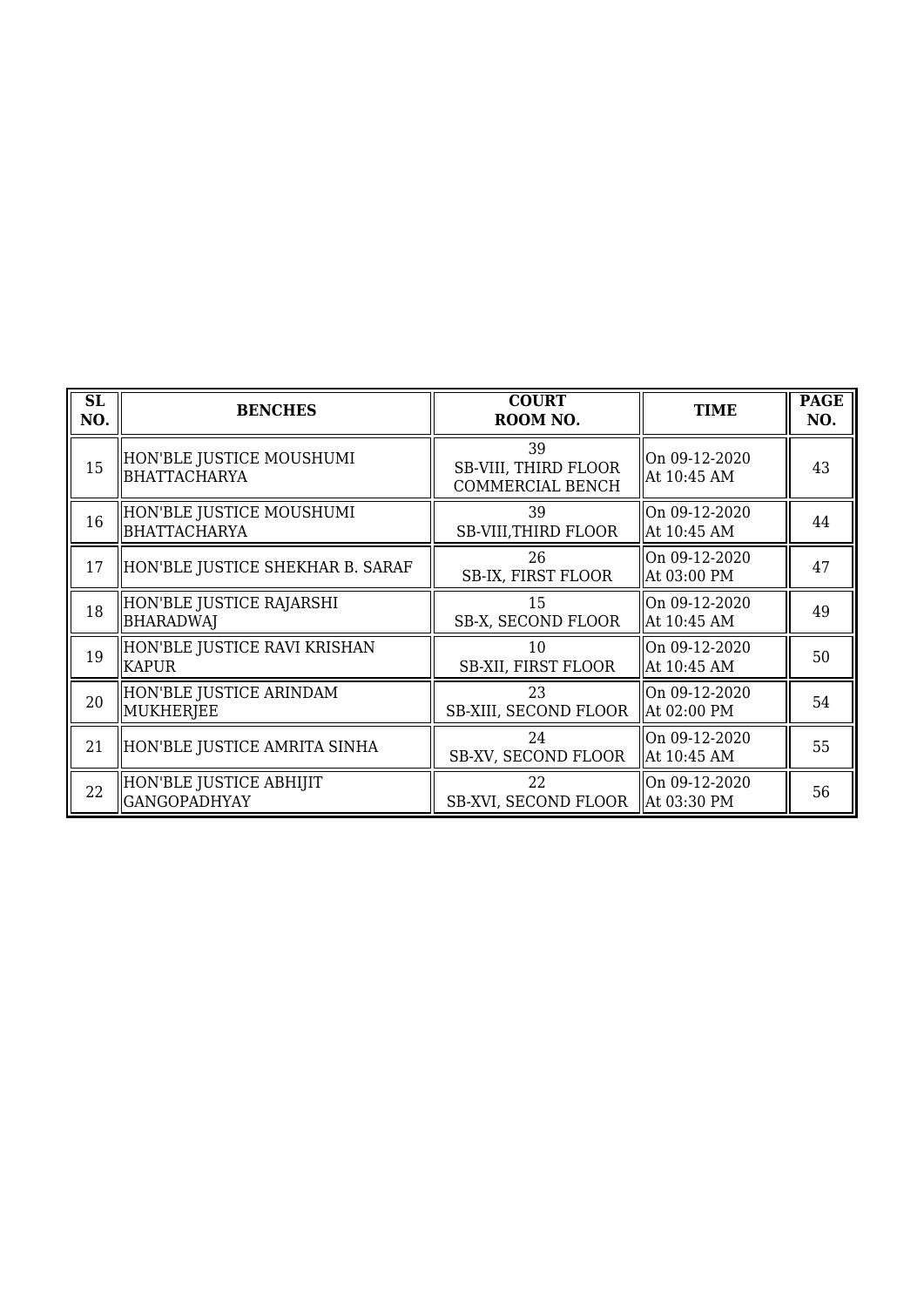

### **Original Side**

**DAILY CAUSELIST For Wednesday The 9th December 2020**

**COURT NO. 1**

**DIVISION BENCH (DB-I, FIRST FLOOR )**

**AT 10:45 AM**

**HON'BLE CHIEF JUSTICE THOTTATHIL B. RADHAKRISHNAN HON'BLE JUSTICE ARIJIT BANERJEE (VIA VIDEO CONFERENCE)**

### **NOTE:MATTERS WILL BE TAKEN UP THROUGH PHYSICAL HEARING ONLY WHEN BOTH THE PARTIES ARE AGREED.**

### **NOTE: THE HON'BLE THE CHIEF JUSTICE AND THE HON'BLE JUSTICE ARIJIT BANERJEE WILL TAKE PUBLIC INTEREST LITIGATIONS IN THE FIRST HALF ON AND FROM DECEMBER 9, 2020 UNTIL FURTHER ORDERS.**

**NOTE: AS LONG AS THE DIVISION BENCH OF THE HON'BLE THE CHIEF JUSTICE AND HON'BLE JUSTICE ARIJIT BANERJEE DOES NOT SIT - HON'BLE JUSTICE SANJIB BANERJEE AND HON'BLE JUSTICE ARIJIT BANERJEE - WILL SIT TOGETHER AND TAKE THE LIST AND DETERMINATION OF HON'BLE THE CHIEF JUSTICE AND HON'BLE JUSTICE ARIJIT BANERJEE IN ADDITION TO THE LIST AND DETERMINATION OF HON'BLE JUSTICE SANJIB BANERJEE AND HON'BLE JUSTICE ANIRUDDHA ROY.**

**NOTE: NO MENTIONING IN COURT.**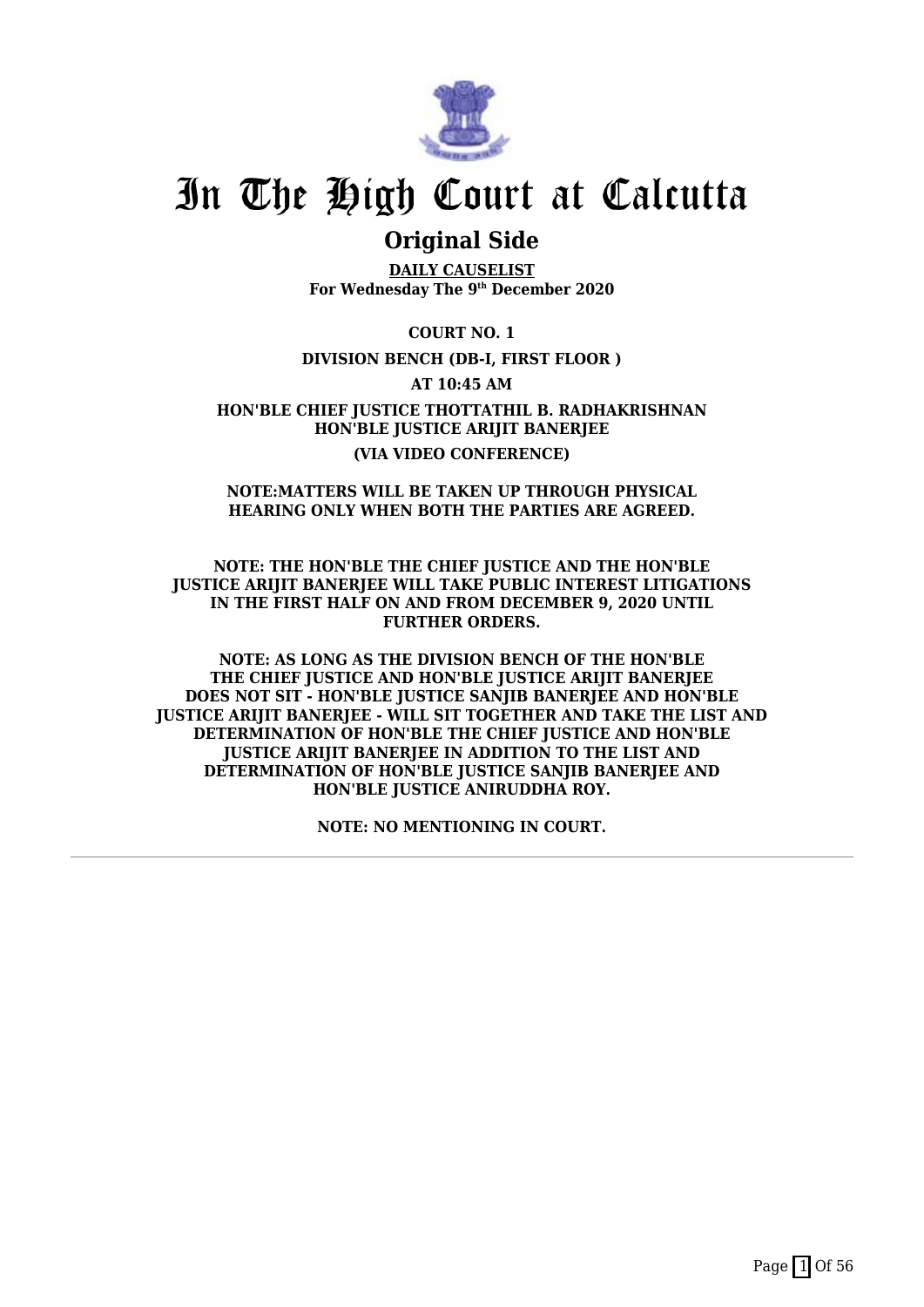

### **Original Side**

**DAILY CAUSELIST For Wednesday The 9th December 2020**

**COURT NO. 37**

### **DIVISION BENCH (DB-II, THIRD FLOOR)**

**AT 10:45 AM**

**HON'BLE JUSTICE SANJIB BANERJEE HON'BLE JUSTICE ARIJIT BANERJEE (VIA VIDEO CONFERENCE)**

#### **NOTE:MATTERS WILL BE TAKEN UP THROUGH PHYSICAL HEARING ONLY WHEN BOTH THE PARTIES ARE AGREED.**

#### **NOTE: THE HON'BLE THE CHIEF JUSTICE AND THE HON'BLE JUSTICE ARIJIT BANERJEE WILL TAKE PUBLIC INTEREST LITIGATIONS IN THE FIRST HALF ON AND FROM DECEMBER 9, 2020 UNTIL FURTHER ORDERS.**

**NOTE: AS LONG AS THE DIVISION BENCH OF THE HON'BLE THE CHIEF JUSTICE AND HON'BLE JUSTICE ARIJIT BANERJEE DOES NOT SIT - WILL SIT TOGETHER AND TAKE THE LIST AND DETERMINATION OF HON'BLE THE CHIEF JUSTICE AND HON'BLE JUSTICE ARIJIT BANERJEE IN ADDITION TO THE LIST AND DETERMINATION OF HON'BLE JUSTICE SANJIB BANERJEE AND HON'BLE JUSTICE ANIRUDDHA ROY.**

#### **APPEALS FROM ORDERS**

| 1 | APO/39/2020<br>WITH AP 55/2001       | PND INFRASTRUCTURE<br>PRIVATE LIMITED AND<br><b>ANOTHER</b><br>VS<br>M/S. FAB LEATHERS<br>LIMITED AND ANOTHER                                           | ARUNABHA DEB |
|---|--------------------------------------|---------------------------------------------------------------------------------------------------------------------------------------------------------|--------------|
|   | IA NO: GA/1/2020(Old No:GA/583/2020) |                                                                                                                                                         |              |
| 2 | APO/141/2020                         | WEST BENGAL INDUSTRIAL DIBANATH DEY<br><b>DEVELOPMENT</b><br>CORPORATION LTD.<br>VS<br><b>EASTERN EXPLOSIVES AND</b><br>CHEMICALS LIMITED (IN<br>LIQN.) |              |
|   | IA NO: ACO/1/2020                    |                                                                                                                                                         |              |

### **SPECIALLY ASSIGNED MATTERS**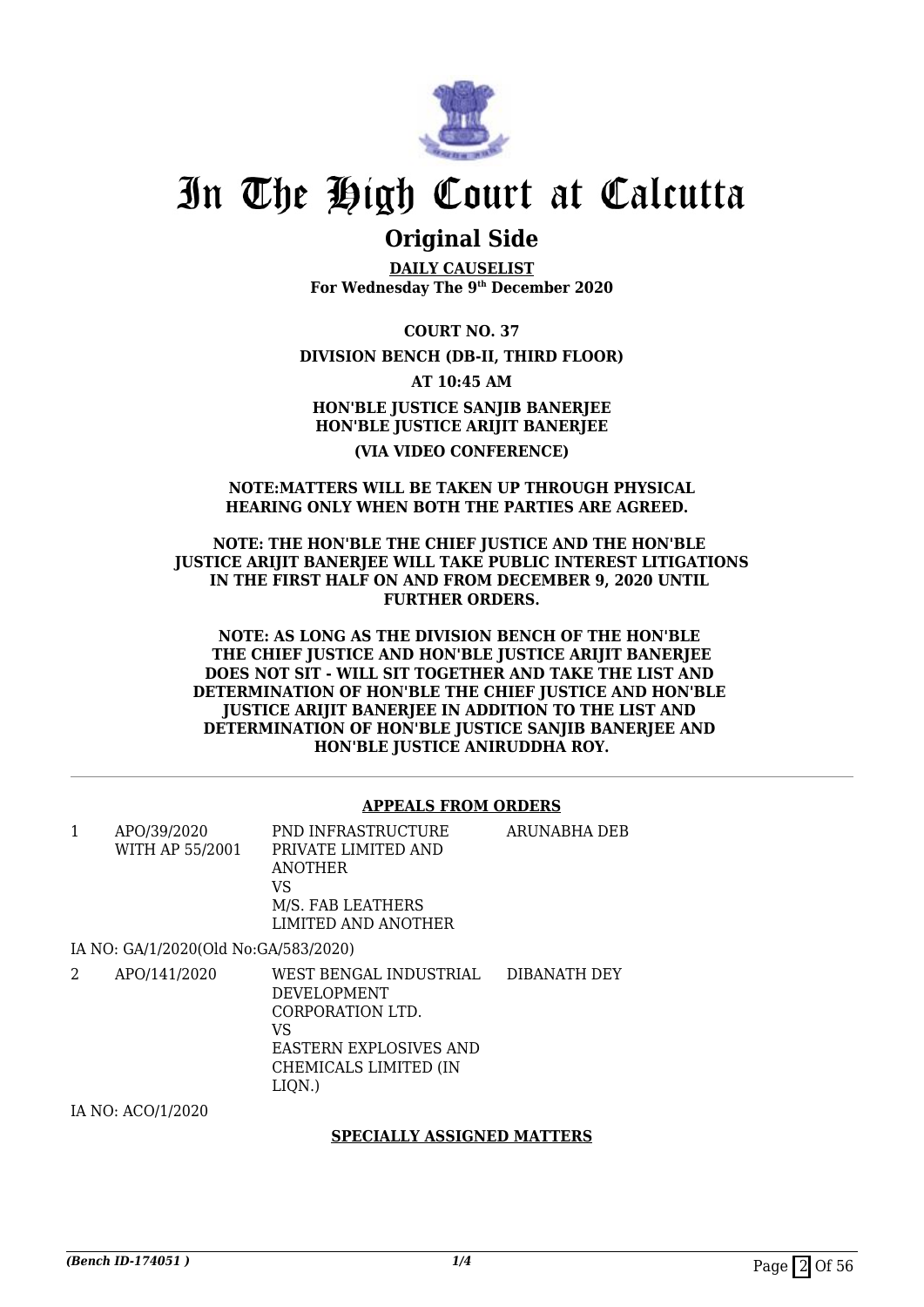| 3  | IA NO. GA/2/2019<br>(Old No:<br>GA/2629/2019)          | <b>SANAT CHOUDHURI</b><br>Vs<br>THE ESTATE OF DR.                                                                                       | P.BASU & CO                            |
|----|--------------------------------------------------------|-----------------------------------------------------------------------------------------------------------------------------------------|----------------------------------------|
|    | [S.A.]<br>In APD/52/2018                               | NARAYANA KRISHNA<br><b>ACHARI &amp; ORS.</b>                                                                                            |                                        |
| 4  | APO/103/2019<br>WITH TS 16/2009                        | IN THE GOODS OF - ARJUN<br>KUMAR ROY (DEC.) - AND-<br><b>SMT. PHULRANI ROY</b><br><b>VS</b>                                             | <b>BIDYUT KUMAR</b><br><b>BANERJEE</b> |
|    |                                                        | SRI AVIJIT DHAR                                                                                                                         |                                        |
|    |                                                        | IA NO: GA/1/2019, GA/2/2019, GA/3/2019(Old No:GA/2601/2019)                                                                             |                                        |
|    |                                                        | <b>WRIT APPEALS</b>                                                                                                                     |                                        |
| 5  | APO/381/1983<br>WITH WPO<br>860/1982                   | UNION OF INDIA & ORS.<br><b>VS</b><br>PARASEA COLLIERIES                                                                                | S.N.PANDEY                             |
|    | IA NO: GA/2/2016(Old No:GA/1285/2016)                  | LIMITED & ORS.                                                                                                                          |                                        |
| 6  | IA NO. GA/2/2017                                       | THE KOLKATA MUNICIPAL                                                                                                                   | H. S. MONDAL                           |
|    | (Old No:<br>GA/4062/2017)                              | <b>CORPORATION &amp; ANR.</b><br>Vs<br>CHABI RANI ROY & ORS.                                                                            | H.S. MONDAL                            |
|    |                                                        |                                                                                                                                         |                                        |
| 7  | In APO/359/2013<br>IA NO. GA/4/2020                    | THE KOLKATA MUNICIPAL                                                                                                                   |                                        |
|    | (Old No:<br>GA/662/2020)                               | <b>CORPORATION &amp; ANR.</b><br>Vs.<br>CHABI RANI ROY & ORS.                                                                           | H.S. MONDAL                            |
|    | In APO/359/2013                                        |                                                                                                                                         |                                        |
| 8  | IA NO. GA/3/2017<br>(Old No:<br>GA/4063/2017)          | THE KOLKATA MUNICIPAL<br>CORPORATION & ANR.<br>Vs<br>CHABI RANI ROY & ORS.                                                              | H. S. MONDAL<br>H.S. MONDAL            |
|    | In APO/359/2013                                        |                                                                                                                                         |                                        |
| 9  | APO/463/2014                                           | CHENNAI NETWORK<br>WITH APO 420/2013 INFRASTRUCTURE LIMITED<br>&ANR.<br><b>VS</b><br>KOLKATA MUNICIPAL<br><b>CORPORATION &amp; ORS.</b> | H.N. DATTA & CO.                       |
|    | IA NO: GA/2/2019                                       |                                                                                                                                         |                                        |
| 10 | APO/467/2014<br>WITH WPO<br>388/2014                   | <b>DISHNET WIRELESS</b><br>LIMITED & ORS.<br><b>VS</b><br>THE KOLKATA MUNICIPAL<br><b>CORPORATION &amp; ORS.</b>                        | ATISH GHOSH &<br><b>ASSOCIATES</b>     |
| 11 | APO/471/2014<br>WITH WPO 11/2013 VS<br>11536/2014 (A/S | INDUS TOWERS LTD & ORS.<br>FMA 807/2015 CAN THE KOLKATA MUNICIPAL<br><b>CORPORATION &amp; ORS.</b>                                      | KHAITAN & CO                           |

MATTERS)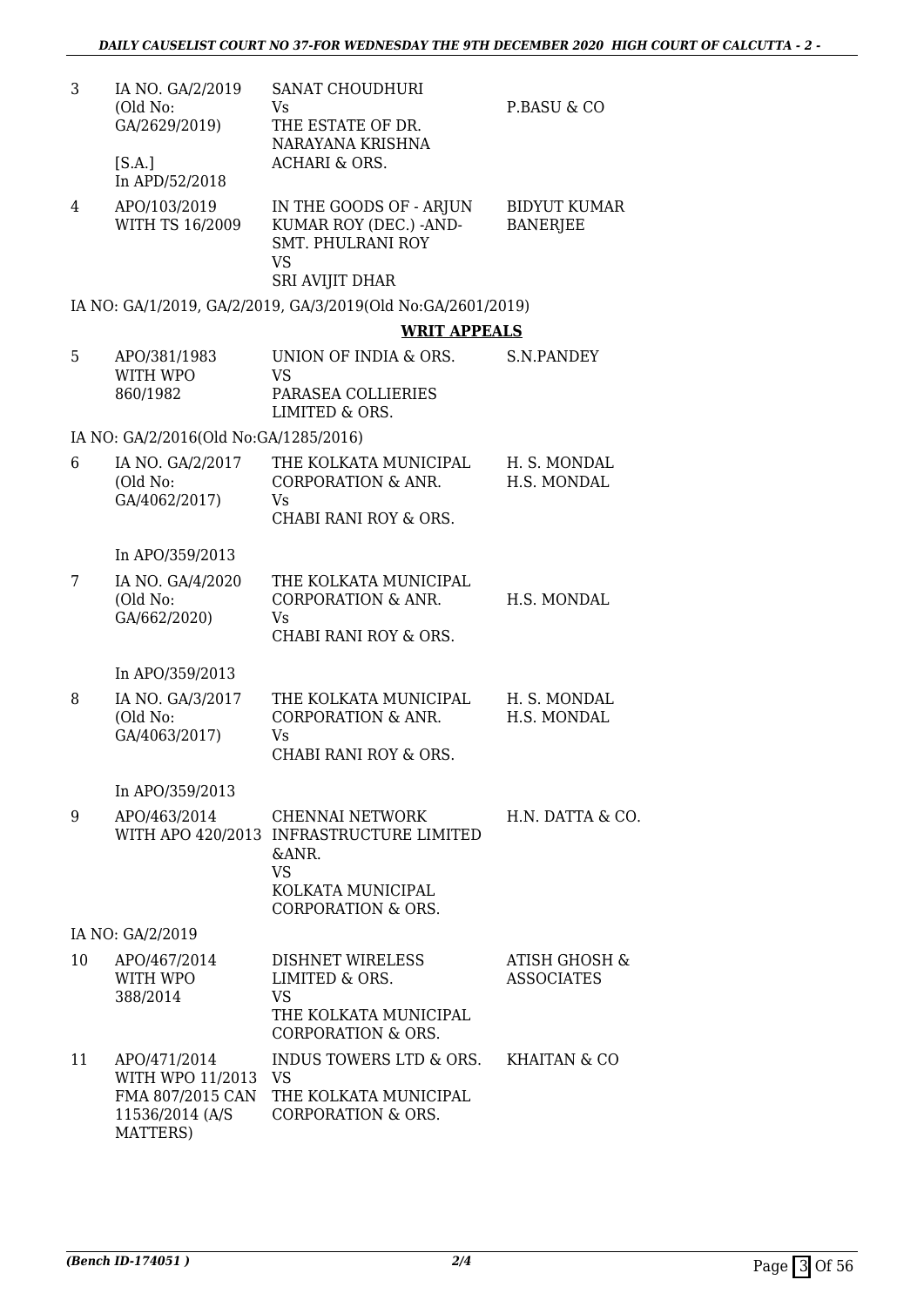12 APO/475/2014 WITH WPO 339/2014 VIOM NET WORKS LIMITED AND ANOTHER VS KOLKATA MUNICIPAL CORPORATION AND **OTHERS** H.N. DATTA & CO.

IA NO: GA/3/2019

|    | 17.110.07012013                                                  |                                                                                                                                                       |                                                                                        |                     |
|----|------------------------------------------------------------------|-------------------------------------------------------------------------------------------------------------------------------------------------------|----------------------------------------------------------------------------------------|---------------------|
| 13 | IA NO. GA/5/2020<br>(Old No:<br>GA/769/2020)                     | SMT. CHANDRA KANTA<br>DEVI KOTHARI & ORS.<br>Vs<br><b>WOODBURN PARK</b><br><b>COOPERATIVE HOUSING</b>                                                 | <b>SANDERSONS</b><br><b>SANDERSONS &amp;</b><br><b>MORGANS</b>                         |                     |
| 14 | In APO/101/2015<br>IA NO. GA/1/2016<br>(Old No:<br>GA/1148/2016) | SOCIETY LIMITED & ORS.<br>SRI DAUDAYAL KOTHARI &<br>ANR.<br><b>Vs</b><br><b>WOODBURN PARK</b><br><b>COOPERATIVE HOUSING</b><br>SOCIETY LIMITED & ORS. | <b>SANDERSONS &amp;</b><br><b>MORGANS</b><br><b>SANDERSONS &amp;</b><br><b>MORGANS</b> |                     |
| 15 | In APO/101/2015<br>IA NO. GA/4/2019<br>In APO/101/2015           | SMT. CHANDRA KANTA<br>DEVI KOTHARI & ORS.<br>Vs<br>WOODBURN PARK                                                                                      | <b>SANDERSONS</b><br><b>SANDERSONS &amp;</b><br><b>MORGANS</b>                         |                     |
|    |                                                                  | <b>COOPERATIVE HOUSING</b><br>SOCIETY LIMITED & ORS.                                                                                                  |                                                                                        |                     |
| 16 | IA NO. GA/1/2019                                                 | STATE OF WEST BENGAL &<br>ORS.<br>Vs                                                                                                                  | PARITOSH SINHA<br>PARITOSH SINHA                                                       |                     |
|    | In APO/158/2015                                                  | <b>GANASHAKTI &amp; ANR.</b>                                                                                                                          |                                                                                        |                     |
| 17 | IA NO. GA/2/2020<br>(Old No:<br>GA/686/2020)                     | STATE OF WEST BENGAL &<br><b>ANR</b><br>Vs.<br><b>BHUWALKA TRADING &amp; TEA</b><br>$CO.$ (P) LTD. $\&$ ORS.                                          | PARITOSH SINHA<br>PARITOSH SINHA                                                       |                     |
|    | In APO/440/2017                                                  |                                                                                                                                                       |                                                                                        |                     |
| 18 | APO/509/2017<br><b>WITH</b><br>WPO/1050/2012                     | THE KOLKATA MUNICIPAL<br><b>CORPORATION &amp; ORS.</b><br><b>VS</b><br>DR. PRADIP KUMAR RAY<br><b>CHAUDHURI &amp; ORS.</b>                            | H. S. MONDAL                                                                           | <b>SAYANTAK DAS</b> |
| 19 | APO/554/2017<br>WITH WPO 49/2017                                 | <b>DEBRAJ DHUR &amp;ORS</b><br>VS.<br>KOLKATA MUNICIPAL<br><b>CORPORATION &amp; ORS</b>                                                               | PINGAL<br><b>BHATTACHARYYA</b>                                                         |                     |
|    | IA NO: GA/2/2017(Old No:GA/3496/2017)                            |                                                                                                                                                       |                                                                                        |                     |
| 20 | APO/208/2019<br>WITH WPO<br>1811/2003                            | SALMA BEGUM & ANR.<br><b>VS</b><br>ANANJAN MITTER & ORS.                                                                                              | MR BRATIN KUMAR<br><b>DEY</b>                                                          |                     |
|    |                                                                  | IA NO: GA/4/2019(Old No:GA/392/2019), GA/5/2019(Old No:GA/393/2019)                                                                                   |                                                                                        |                     |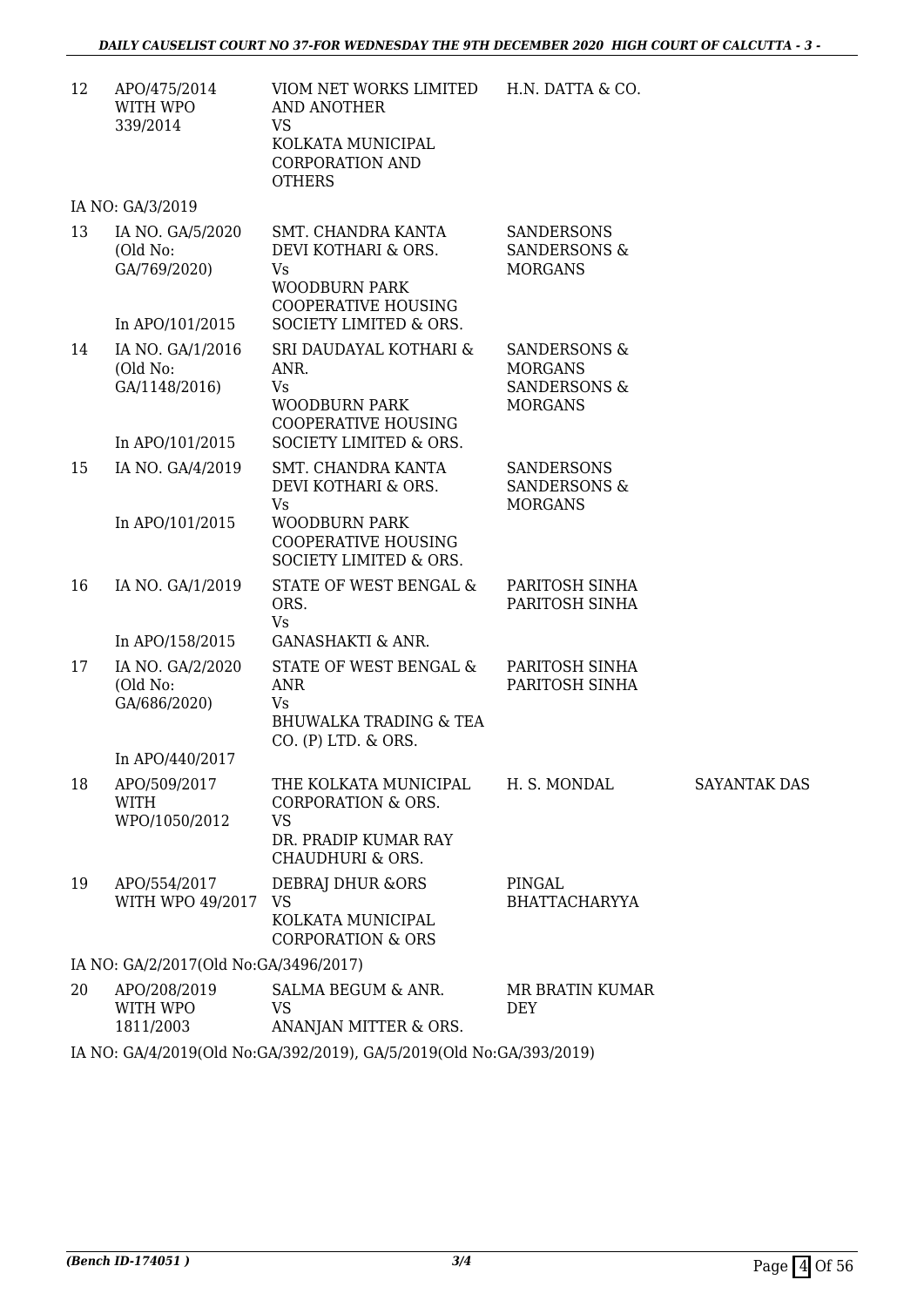| 21 | APO/34/2020<br>WITH WPO<br>1442/2008         | COMMISSIONER OF<br>CENTRAL EXCISE,<br>KOLKATA-IV,<br>COMMISSIONERATE,<br>VS.<br>ASSAM TUBES LTD. & ORS.       | <b>BHASKAR PROSAD</b><br><b>BANERJEE</b> |
|----|----------------------------------------------|---------------------------------------------------------------------------------------------------------------|------------------------------------------|
|    |                                              | IA NO: GA/1/2017(Old No:GA/1892/2017), GA/2/2017(Old No:GA/1893/2017)                                         |                                          |
| 22 | APO/106/2020<br><b>WITH</b><br>WPO/256/2020  | JAYGRIH NIRMAN PRIVATE<br><b>LIMITED AND ANR</b><br>VS<br>THE KOLKATA MUNICIPAL<br><b>CORPORATION AND ORS</b> | CHOUDHURYS LAW<br><b>OFFICES</b>         |
|    | IA NO: GA/1/2020                             |                                                                                                               |                                          |
|    | wt23 APO/114/2020                            | THE KOLKATA MUNICIPAL<br>CORPORATION AND ORS.<br><b>VS</b><br>JAYGRIH NIRMAN PRIVATE<br>LIMITED AND ORS.      | H. S. MONDAL                             |
|    | IA NO: GA/1/2020                             |                                                                                                               |                                          |
| 24 | APO/112/2020<br><b>WITH</b><br>WPO/1111/2011 | PREMCHAND JUTE AND<br><b>INDUSTRIES PRIVATE</b><br>LIMITED AND ANR<br>VS<br>THE EMPLOYEES STATE               | DEEPAK KUMAR JAIN                        |

INSURANCE CORPORATION

AND ORS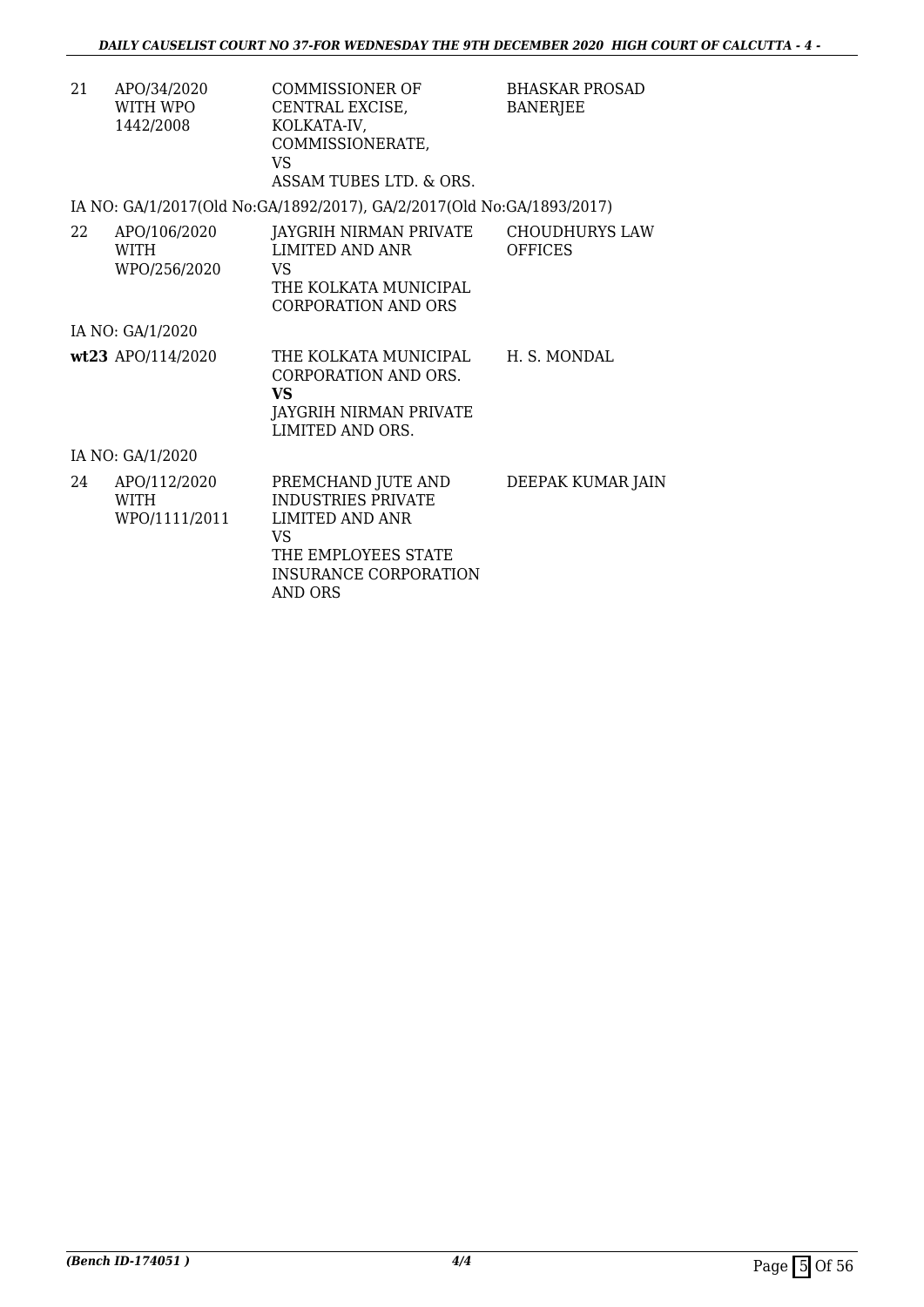

### **Original Side**

**DAILY CAUSELIST For Wednesday The 9th December 2020**

**COURT NO. 3**

#### **DIVISION BENCH (DB-III, FIRST FLOOR)**

**AT 12:30 PM**

**HON'BLE JUSTICE I. P. MUKERJI HON'BLE JUSTICE MD. NIZAMUDDIN (VIA VIDEO CONFERENCE)**

#### **NOTE:MATTERS WILL BE TAKEN UP THROUGH PHYSICAL HEARING ONLY WHEN BOTH THE PARTIES ARE AGREED.**

**NOTE: (1) ORIGINAL SIDE MATTERS WILL BE TAKEN UP AT 12:30 P.M. EVERYDAY EXCEPT FRIDAY.**

**(2) MENTIONING WILL BE ALLOWED ON EVERY MONDAY AND THURSDAY AT 12:30 P.M.**

**(3) "NEW APPLICATION " , IF NOT EXHAUSTED, WILL CONTINUE FROM 2:00 P.M. THEREAFTER HEARING MATTERS WILL BE TAKEN UP.**

#### **NEW APPLICATIONS**

| 1 | IA NO. GA/4/2019<br>(Old No:<br>GA/1557/2019)<br>In CEXA/29/2001 | COMM.OF CENTRAL<br>EXCISE, BOLPUR COMM.<br>Vs.<br>M/S. HINDUSTHAN CABLES<br>LTD.               | S.N. ROY      | SANDIP KR. DATTA |
|---|------------------------------------------------------------------|------------------------------------------------------------------------------------------------|---------------|------------------|
| 2 | IA NO. GA/3/2019<br>(Old No:<br>GA/1556/2019)<br>In CEXA/29/2001 | COMM.OF CENTRAL<br>EXCISE, BOLPUR COMM.<br>Vs<br>M/S. HINDUSTHAN CABLES<br>LTD.                | S.N. ROY      | SANDIP KR. DATTA |
| 3 | IA NO. GA/1/2019<br>(Old No:<br>GA/1932/2019)<br>In CEXA/43/2017 | HINDUSTAN MOTORS<br>LIMITED<br>Vs.<br><b>COMMISSIONER OF</b><br>CENTRAL EXCISE, KOLKATA<br>-IV | DIPAYAN KUNDU |                  |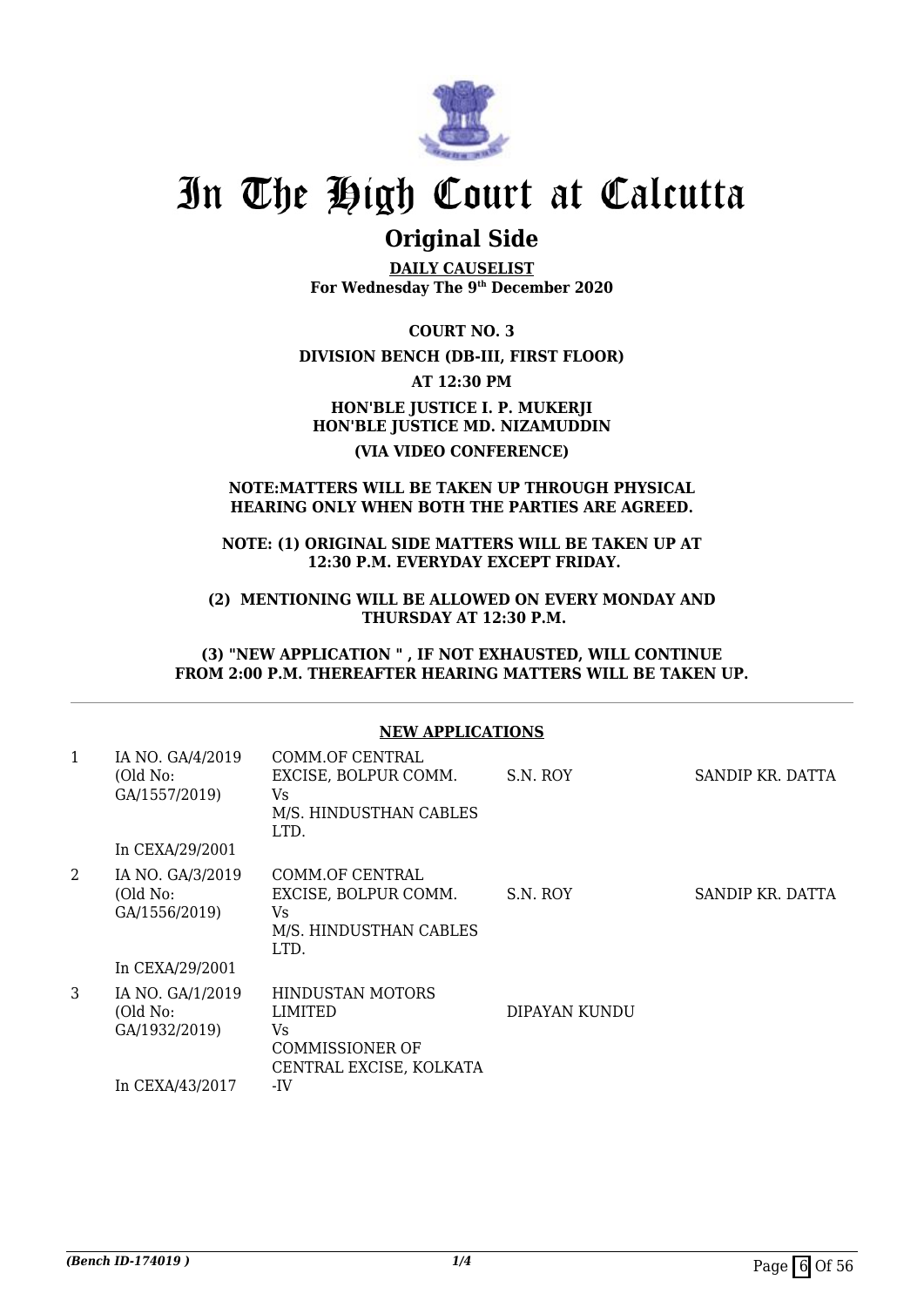| 4  | IA NO. GA/2/2019<br>(Old No:<br>GA/1933/2019)                    | HINDUSTAN MOTORS<br><b>LIMITED</b><br><b>Vs</b><br><b>COMMISSIONER OF</b><br>CENTRAL EXCISE, KOLKATA                           | DIPAYAN KUNDU                  |                                     |
|----|------------------------------------------------------------------|--------------------------------------------------------------------------------------------------------------------------------|--------------------------------|-------------------------------------|
| 5  | In CEXA/43/2017<br>IA NO. GA/1/2017<br>(Old No:<br>GA/4073/2017) | -IV<br>SUMITRA METAL PVT LTD<br>Vs<br><b>COMMISSIONER OF</b><br>SERVICE TAX KOLKATA                                            | DIPAYAN KUNDU<br>DIPAYAN KUNDU |                                     |
|    | In CEXA/46/2017                                                  |                                                                                                                                |                                |                                     |
| 6  | ITAT/188/2019                                                    | PRINCIPAL COMMISSIONER<br>OF INCOME TAX, KOL-9,<br><b>KOLKATA</b><br><b>VS</b><br>M/S. FUTURE<br><b>DISTRIBUTORS</b>           | Y VATS                         |                                     |
|    |                                                                  | IA NO: GA/1/2019(Old No:GA/2894/2019), GA/2/2019(Old No:GA/2895/2019)                                                          |                                |                                     |
| 7  | ACA/1/2020                                                       | THE INSTITUTE OF<br><b>CHARTERED</b><br><b>ACCOUNTANTS OF INDIA</b><br>VS                                                      | RAJIB RAY                      |                                     |
|    |                                                                  | DWARKA PRASAD BHAIYA                                                                                                           |                                |                                     |
| 8  | ITAT/1/2020                                                      | CHAMPALAL RAJKUMAR<br>TEXTILE PVT LTD.<br><b>VS</b><br>TAX RECOVERY OFFICER-2,<br><b>KOLKATA AND ORS</b>                       | <b>BHASKAR SENGUPTA</b>        |                                     |
|    | IA NO: GA/1/2020(Old No:GA/179/2020)                             |                                                                                                                                |                                |                                     |
| 9  | ITAT/12/2020                                                     | M/S. GOPSAI AVINANDAN<br><b>SANGHA</b><br><b>VS</b><br>UNION OF INDIA AND ORS.                                                 | <b>BHASKAR SENGUPTA</b>        |                                     |
|    | IA NO: GA/1/2020(Old No:GA/490/2020)                             |                                                                                                                                |                                |                                     |
| 10 | APOT/15/2020                                                     | KAMALA TEA COMPNY LTD<br>AND ORS<br><b>VS</b><br>THE CHAIRMAN TEA BOARD<br>OF INDIA AND ORS                                    | SHREYA CHOUDHURY               |                                     |
|    | IA NO: GA/1/2020(Old No:GA/542/2020)                             |                                                                                                                                |                                |                                     |
| 11 | ITA/20/2020                                                      | HALDIA PETROCHEMICALS<br>LIMITED<br><b>VS</b><br>PRINCIPAL COMMISSIONER<br>OF INCOME TAX-4                                     | <b>KARUNA BOSE</b>             |                                     |
|    |                                                                  | IA NO: GA/1/2019(Old No:GA/1184/2019), GA/2/2019(Old No:GA/1185/2019)                                                          |                                |                                     |
| 12 | ITA/36/2020                                                      | PRINCIPAL COMMISSIONER YOGESH VATS<br>OF INCOME TAX -3,<br><b>KOLKATA</b><br><b>VS</b><br>M/S. SHRISTI HOTEL PVT<br><b>LTD</b> |                                | <b>GAURISHANKAR</b><br><b>GUPTA</b> |

IA NO: GA/2/2019(Old No:GA/1814/2019)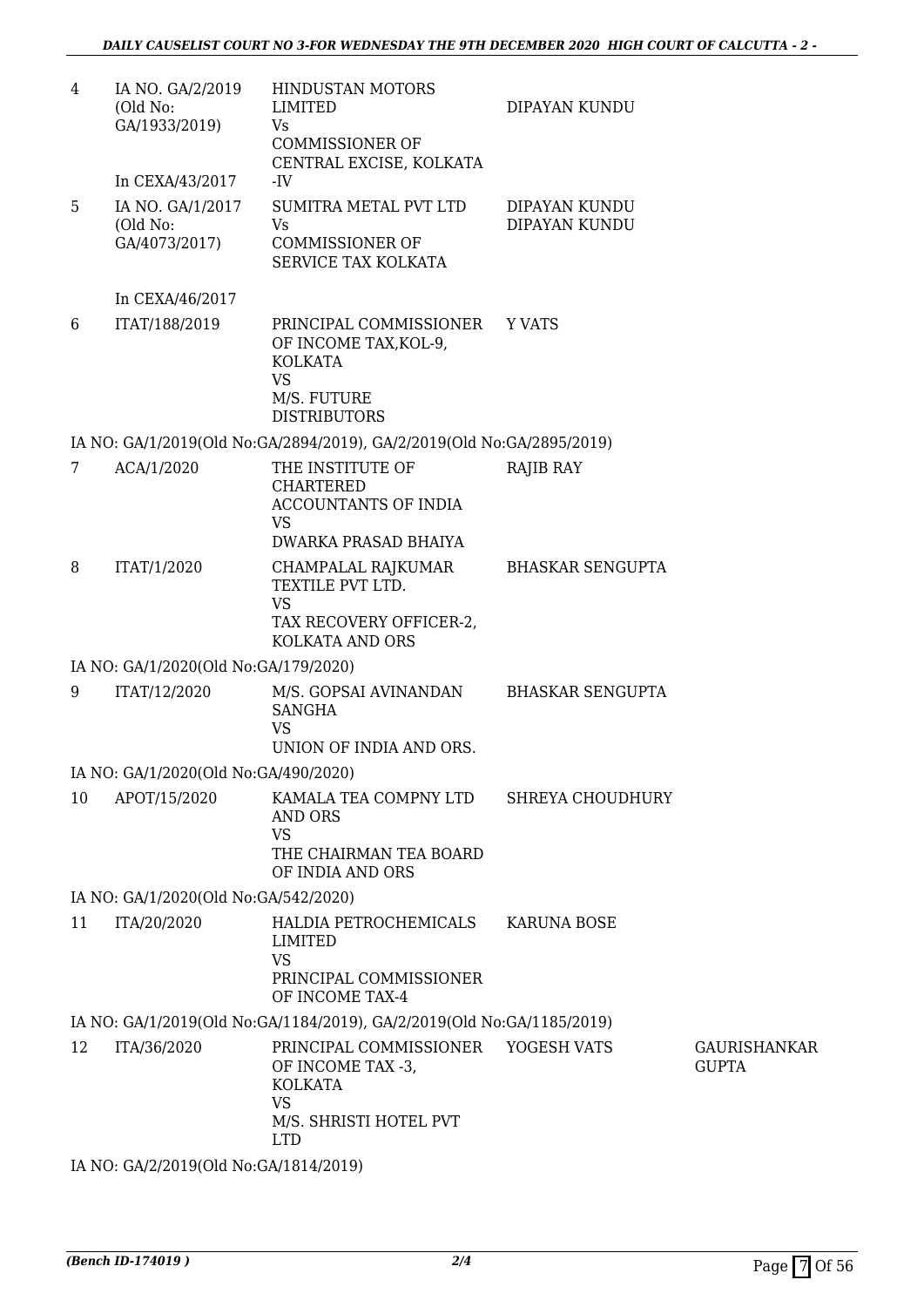| 13 | ITA/38/2020                                   | PRINCIPAL CIT-4, KOLKATA<br><b>VS</b>                                                                                                       | YOGESH VATS                                                                  |                                            |
|----|-----------------------------------------------|---------------------------------------------------------------------------------------------------------------------------------------------|------------------------------------------------------------------------------|--------------------------------------------|
|    |                                               | ARYA ROADWAYS COMPANY<br>PVT LTD.                                                                                                           |                                                                              |                                            |
|    | IA NO: GA/2/2019(Old No:GA/2902/2019)         |                                                                                                                                             |                                                                              |                                            |
| 14 | APO/46/2020                                   | THE COMMISSIONER OF<br><b>CUSTOMS PORT WB</b><br><b>KOLKATA</b><br><b>VS</b><br>ANKIT KAPOOR PROP. OF                                       | SANJUKTA GUPTA                                                               | <b>BHASKAR ROY (IN</b><br>GA 1586 OF 2019) |
|    |                                               | M/S GLOBAL FOODS<br><b>INTERNATIONAL AND ANR</b>                                                                                            |                                                                              |                                            |
|    |                                               | IA NO: GA/1/2019(Old No:GA/1586/2019), GA/2/2019(Old No:GA/1587/2019)                                                                       |                                                                              |                                            |
|    |                                               | <b>FOR HEARING</b>                                                                                                                          |                                                                              |                                            |
| 15 | ITA/115/2018                                  | PRINCIPAL COMMISSIONER<br>OF INCOME TAX-4,<br><b>KOLKATA</b><br><b>VS</b><br>M/S. TANTIA                                                    | Y. VATS                                                                      |                                            |
|    |                                               | CONSTRUCTION LIMITED                                                                                                                        |                                                                              |                                            |
| 16 | CUSTA/7/2016                                  | COMET OVERSEAS PVT.<br>LTD.<br><b>VS</b><br>UNION OF INDIA & ANR.                                                                           | SANJAY KUMAR BAID                                                            |                                            |
| 17 | ITA/50/2018                                   | <b>COMMISSIONER OF</b>                                                                                                                      | S. LAMBA                                                                     | L. P. TIWARI & CO.                         |
|    |                                               | <b>INCOME</b><br>TAX(INTERNATIONAL<br><b>TAXATION &amp; TRANSER</b><br><b>VS</b><br><b>GIFFORD &amp; PARTNERS LTD.</b>                      |                                                                              |                                            |
| 18 | ITA/71/2018                                   | PRINCIPAL COMMISSIONER<br>OF INCOME TAX, KOLKATA -<br>1, KOLKATA<br><b>VS</b><br>M/S WEST BENGAL<br>FISHERIES CORPORATION<br><b>LIMITED</b> | YOGESH VATS                                                                  |                                            |
| 19 | IA NO. GA/1/2018<br>(Old No:<br>GA/2190/2018) | M/S. BINDAWALA CABLES<br>AND CONDUCTORS<br><b>LIMITED</b><br>Vs<br>THE COMMISSIONER OF                                                      | <b>PROTYUSH</b><br><b>CHATTERJEE</b><br><b>PROTYUSH</b><br><b>CHATTERJEE</b> |                                            |
|    | In CEXA/83/2018                               | CENTRAL EXCISE, KOL-IV.<br>COMM & ANR                                                                                                       |                                                                              |                                            |
| 20 | ITA/153/2018                                  | AMRIT HATCHERIES PVT<br><b>LTD</b><br><b>VS</b><br>PRINCIPAL COMMISSIONER<br>OF INCOME TAX CENTRAL<br>CIRCLE 1                              | PRANAV SHARMA                                                                |                                            |
| 21 | ITA/156/2018                                  | AMRIT FEEDS LTD<br><b>VS</b><br>PRINCIPAL COMMISSIONER<br>OF INCOME TAX CENTRAL<br>CIRCLE 1                                                 | PRANAV SHARMA                                                                |                                            |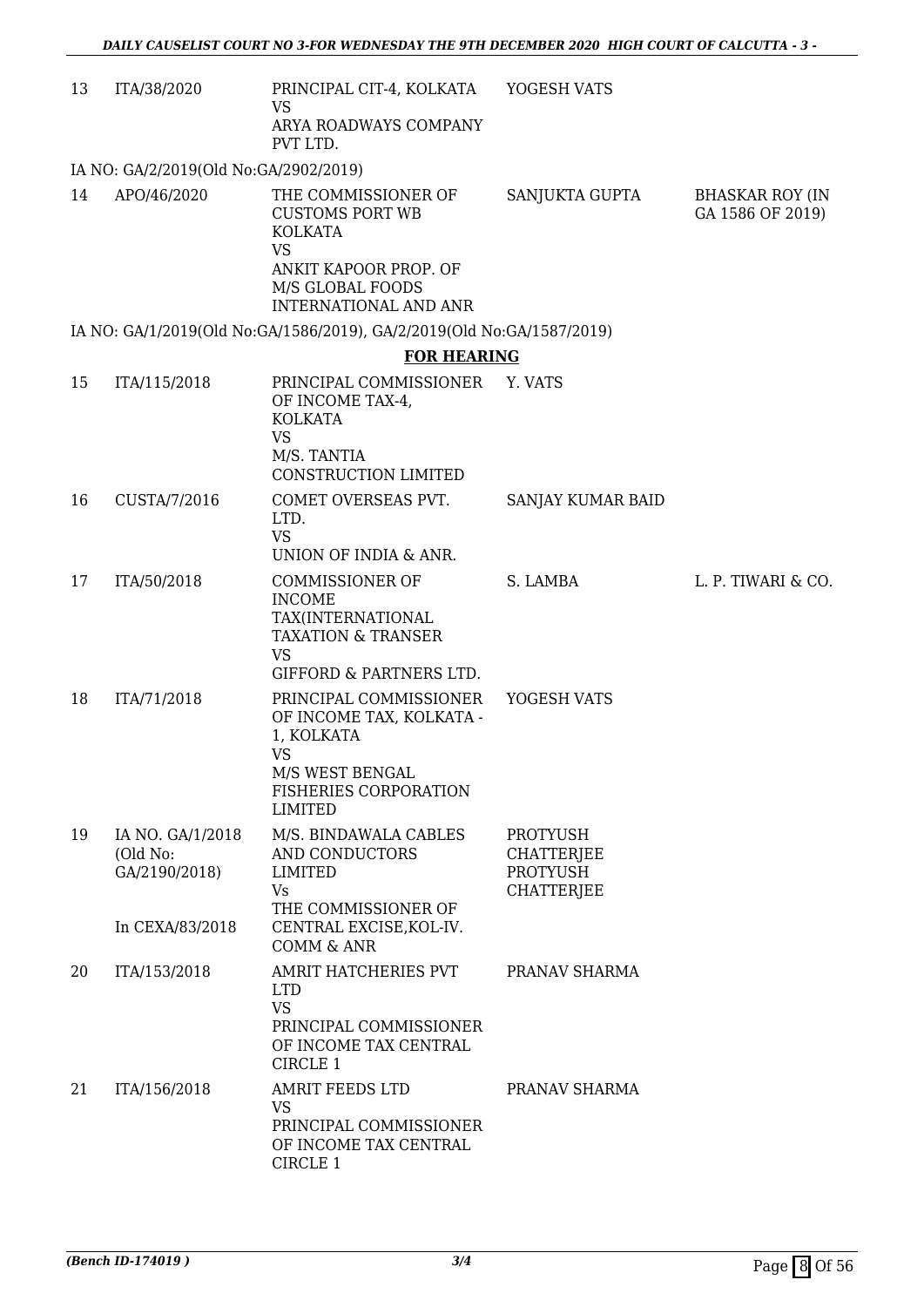| 22 | ITA/157/2018                     | AMRICON AGROVET (P) LTD<br><b>VS</b>                                                                                                 | MR. PRANAV SHARMA                       |                            |
|----|----------------------------------|--------------------------------------------------------------------------------------------------------------------------------------|-----------------------------------------|----------------------------|
|    |                                  | PRINCIPAL COMMISSIONER<br>OF INCOME TAX CENTRAL<br>CIRCLE 1                                                                          |                                         |                            |
| 23 | ITA/174/2018                     | VODAFONE IDEA LIMITED<br><b>VS</b>                                                                                                   | <b>INDRANIL BANERJEE</b>                |                            |
|    |                                  | <b>COMISSIONER OF INCOME</b><br>TAX, (TDS), KOLKATA                                                                                  |                                         |                            |
| 24 | ITA/176/2018                     | <b>COMMISSIONER OF</b><br>INCOME TAX(IT & TP),<br>KOLKATA<br><b>VS</b><br>SRI HARTAJ SEWA SINGH                                      | YOGESH VATS                             | BHASKAR<br><b>SENGUPTA</b> |
| 25 | APO/15/2019                      | <b>COMMISSIONER OF</b><br>SERVICE TAX, KOLKATA<br><b>VS</b><br>M/S. SIMPLEX<br><b>INFRASTRUCTURE LIMITED</b><br>& ORS.               | K. K. MAITI                             |                            |
|    | wt26 WPO/1114/2009               | M/S. SIMPLEX<br><b>INFRASTRUCTURES LTD. &amp;</b><br>ANR.<br><b>VS</b>                                                               | <b>SOMAK BASU</b>                       |                            |
|    |                                  | <b>COMMISSIONER OF</b><br><b>SERVICE TAX</b><br>COMMISSIONERATE,<br>KOLKATA & ORS.                                                   |                                         |                            |
| 27 | ITA/139/2019                     | OUTOECH (FINLAND) OY<br>C/O OUTOTEC INDIA PVT<br><b>LTD</b><br><b>VS</b><br>PRINCIPAL COMMISSIONER<br>OF INCOME TAX IT AND TP<br>KOL | <b>NILANJANA</b><br><b>BANERJEE PAL</b> |                            |
|    | IA NO: GA/1/2019                 |                                                                                                                                      |                                         |                            |
| 28 | APO/182/2019<br>WITH WP 134/2016 | SMT. KALPANA PODDAR<br>AND ORS<br><b>VS</b><br>STATE OF WEST BENGAL<br>AND ORS.                                                      | SINGHVI AND CO.                         |                            |
|    |                                  | IA NO: GA/1/2019(Old No:GA/2389/2019), GA/2/2019(Old No:GA/2390/2019)                                                                |                                         |                            |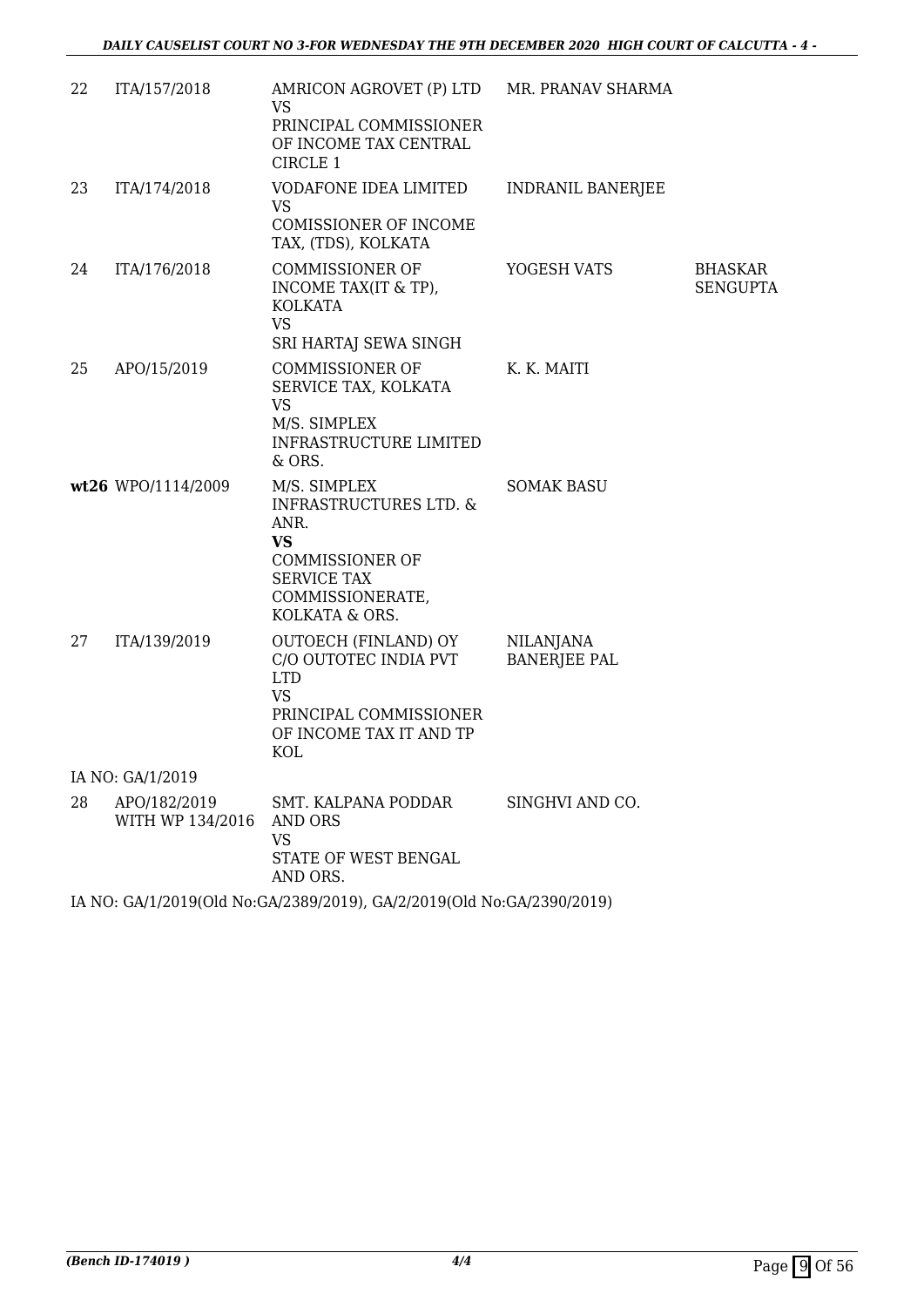

## **Original Side**

**DAILY CAUSELIST For Wednesday The 9th December 2020**

**COURT NO. 2 DIVISION BENCH (DB-IV,FIRST FLOOR) AT 10:45 AM HON'BLE JUSTICE HARISH TANDON HON'BLE JUSTICE KAUSIK CHANDA (VIA VIDEO CONFERENCE)**

**NOTE:MATTERS WILL BE TAKEN UP THROUGH PHYSICALHEARING ONLY WHEN BOTH THE PARTIES ARE AGREED. NOTE : ON EVERY THURSDAY ORIGINAL SIDE MATTERS WILL BETAKEN UP AT 2:00 P.M.**

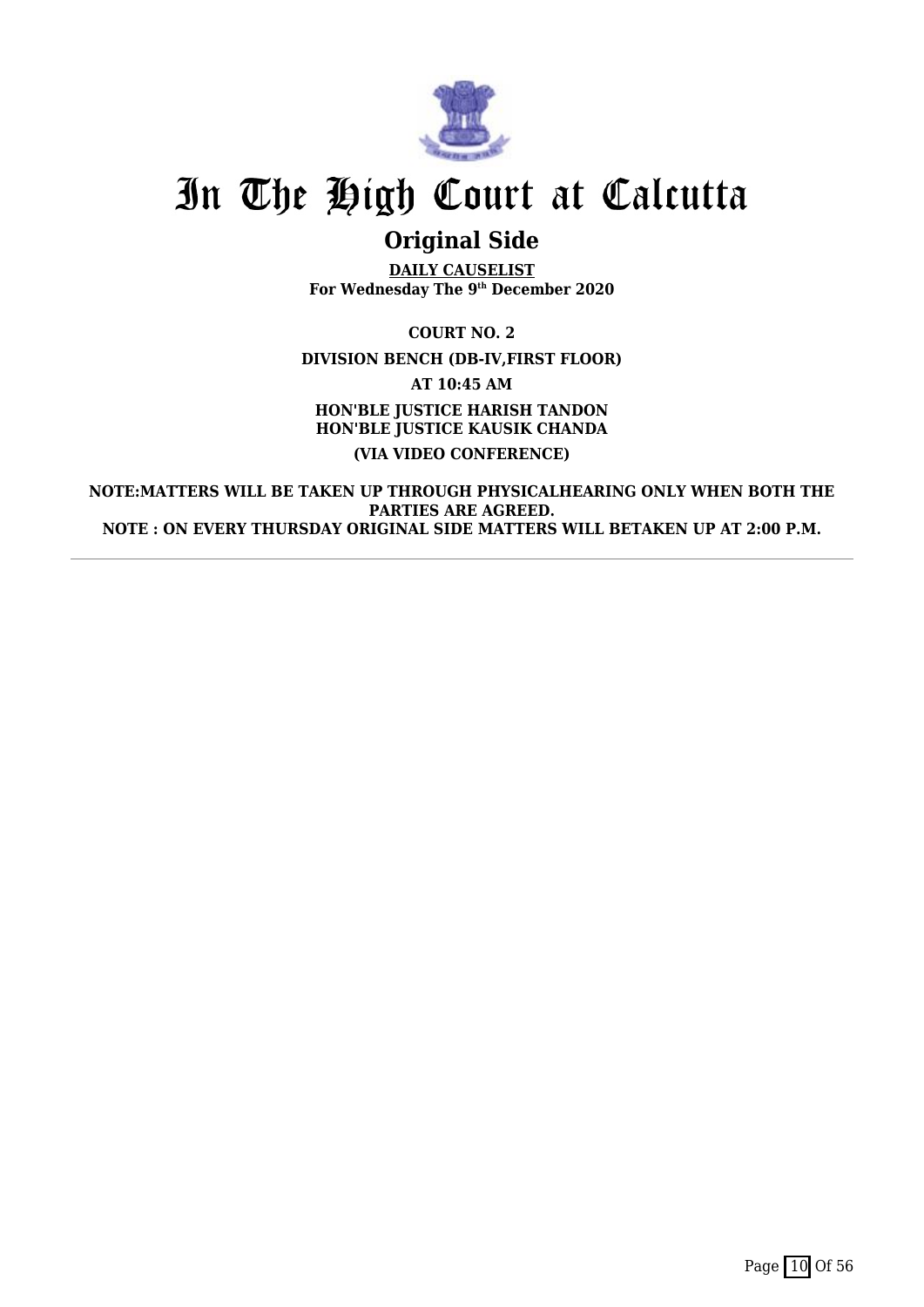

## **Original Side**

**DAILY CAUSELIST For Wednesday The 9th December 2020**

**COURT NO. 12 DIVISION BENCH (DB-V, FIRST FLOOR) AT 10:45 AM HON'BLE JUSTICE SOUMEN SEN HON'BLE JUSTICE SAUGATA BHATTACHARYYA (VIA VIDEO CONFERENCE)**

**NOTE:MATTERS WILL BE TAKEN UP THROUGH PHYSICAL HEARING ONLY WHEN BOTH THE PARTIES ARE AGREED.**

**NOTE: ORIGINAL SIDE MATTERS SHALL BE TAKEN UP ON TUESDAY AT THE FIRST SITTING OF THE COURT.**

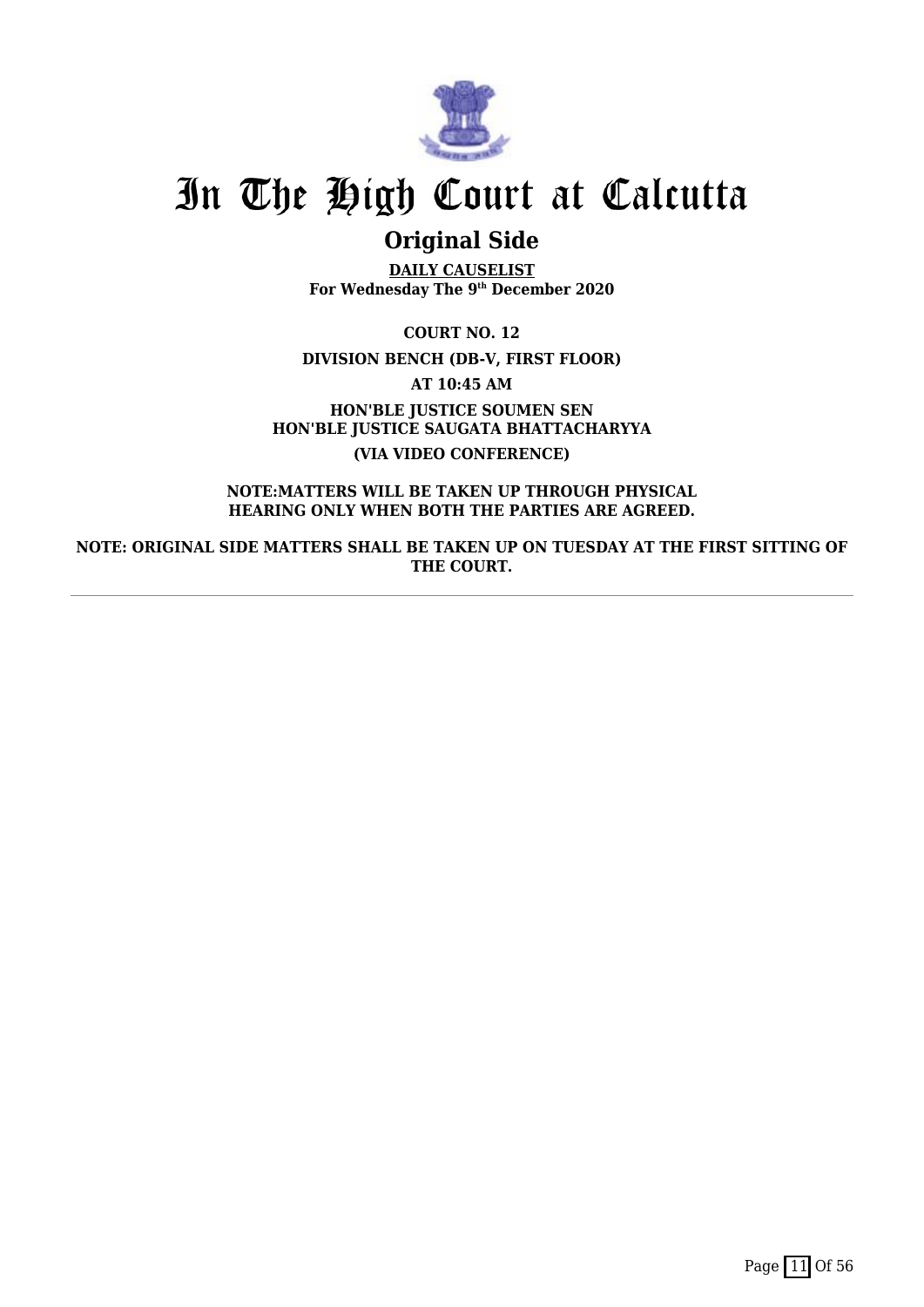

## **Original Side**

**DAILY CAUSELIST For Wednesday The 9th December 2020**

**COURT NO. 11**

**DIVISION BENCH (DB-VII,FIRST FLOOR)**

**AT 10:45 AM**

**HON'BLE JUSTICE SAMAPTI CHATTERJEE HON'BLE JUSTICE HIRANMAY BHATTACHARYYA**

**(VIA VIDEO CONFERENCE) NOTE:MATTERS WILL BE TAKEN UP THROUGH PHYSICAL HEARING ONLY WHEN BOTH THE PARTIES ARE AGREED.**

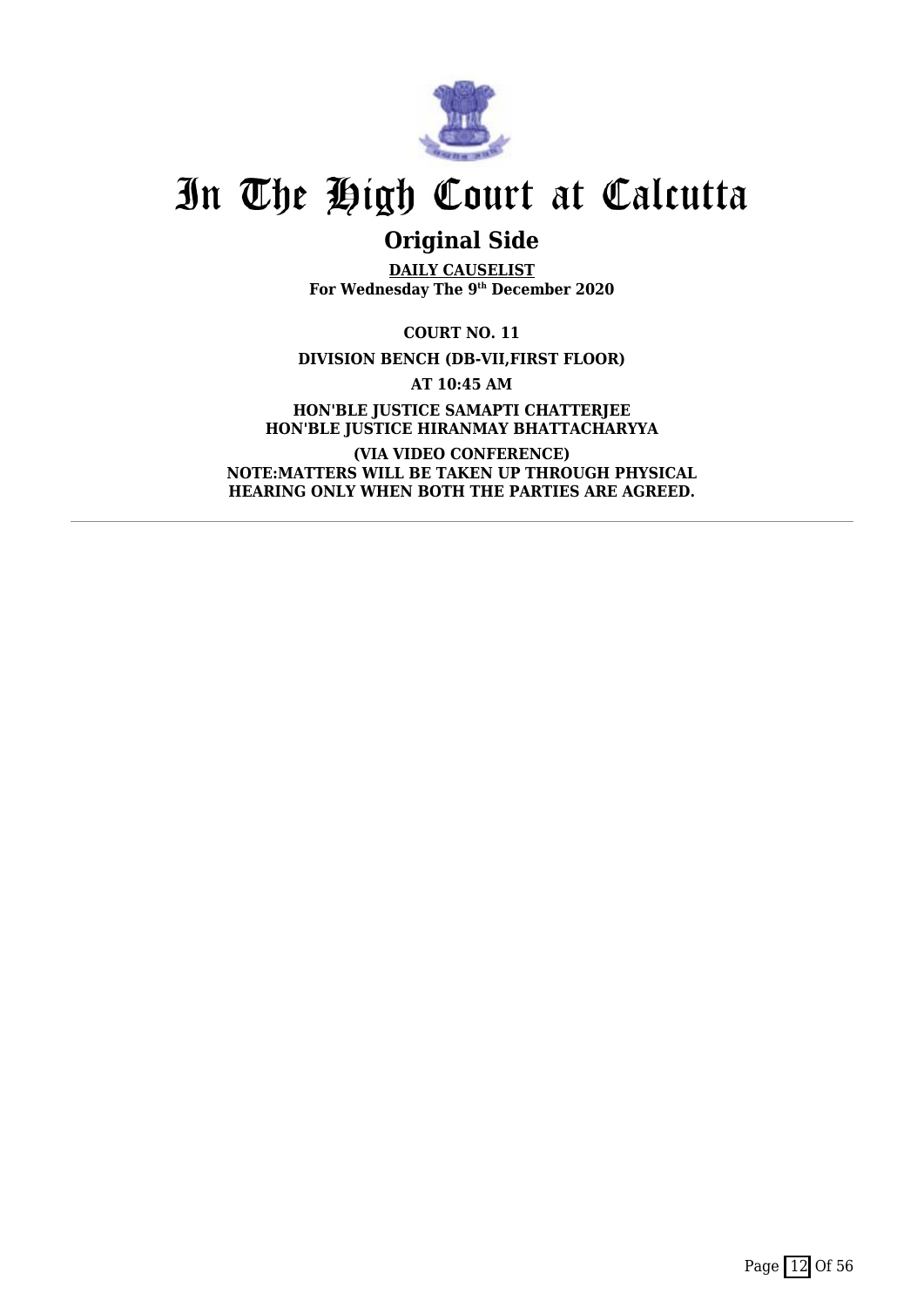

## **Original Side**

**DAILY CAUSELIST For Wednesday The 9th December 2020**

**COURT NO. 5**

**DIVISION BENCH (DB-VIII, FIRST FLOOR)**

**HON'BLE JUSTICE SUBRATA TALUKDAR HONBLE JUSTICE ANIRUDDHA ROY**

**(VIA VIDEO CONFERENCE)**

**NOTE:MATTERS WILL BE TAKEN UP THROUGH PHYSICAL HEARING ONLY WHEN BOTH PARTIES ARE AGREED**

**ON AND FROM WEDNESDAY, 9TH DECEMBER,2020 TO THURSDAY, 24TH DECEMBER, 2020 - WILL SIT TOGETHER AND TAKE THE DETERMINATION OF HON'BLE JUSTICE SUBRATA TALUKDAR AND HON'BLE JUSTICE SUBHASIS DASGUPTA.**

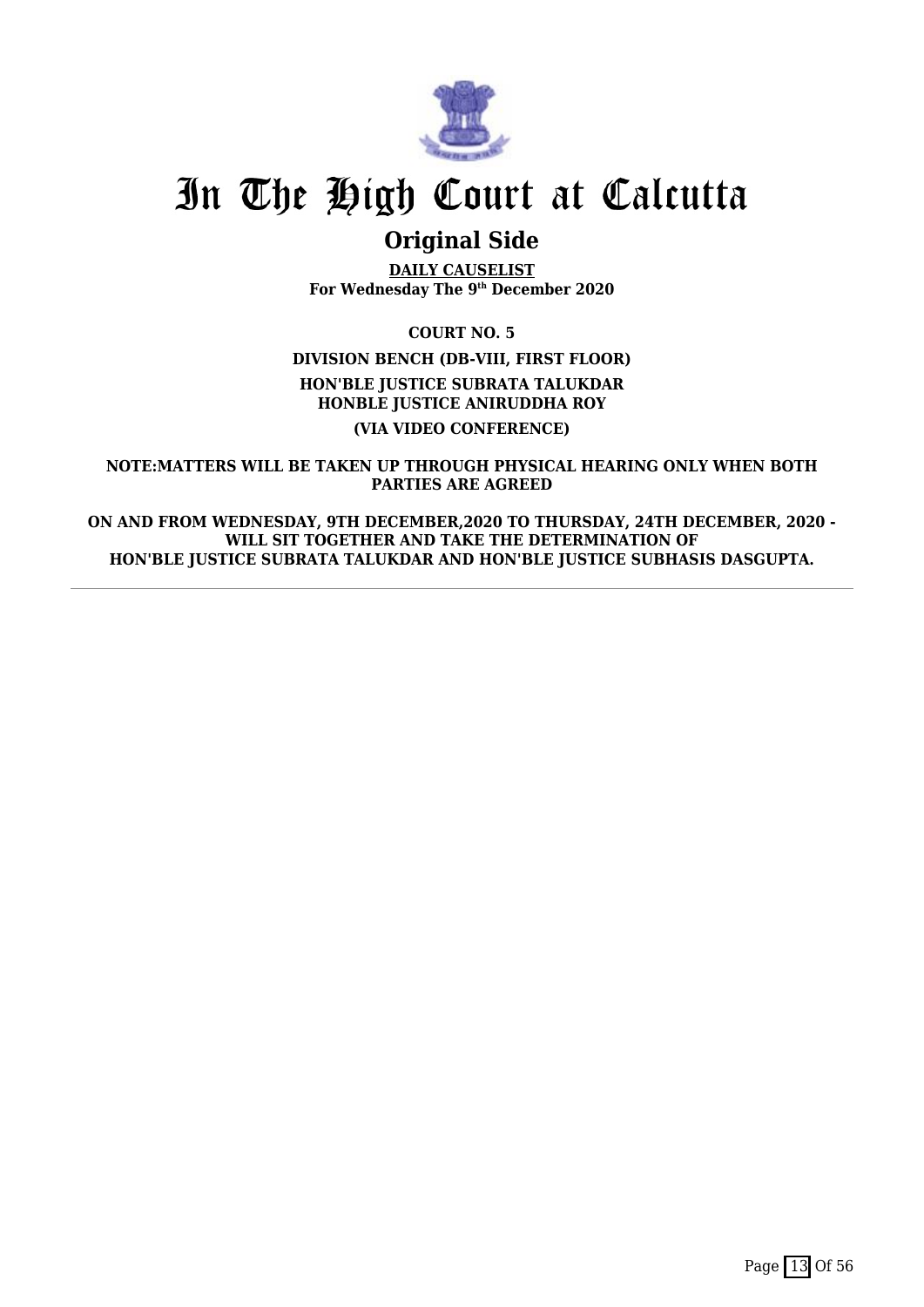

## **Original Side**

**DAILY CAUSELIST For Wednesday The 9th December 2020**

**COURT NO. 25 SINGLE BENCH (SB-I, FIRST FLOOR) AT 10:45 AM HON'BLE JUSTICE TAPABRATA CHAKRABORTY (VIA VIDEO CONFERENCE)**

**NOTE:MATTERS WILL BE TAKEN UP THROUGH PHYSICALHEARING ONLY WHEN BOTH THE PARTIES ARE AGREED.**

**NOTE : ON EVERY THURSDAY ORIGINAL SIDE MATTERS WILL BE TAKEN UP AT 2:00 P.M.**

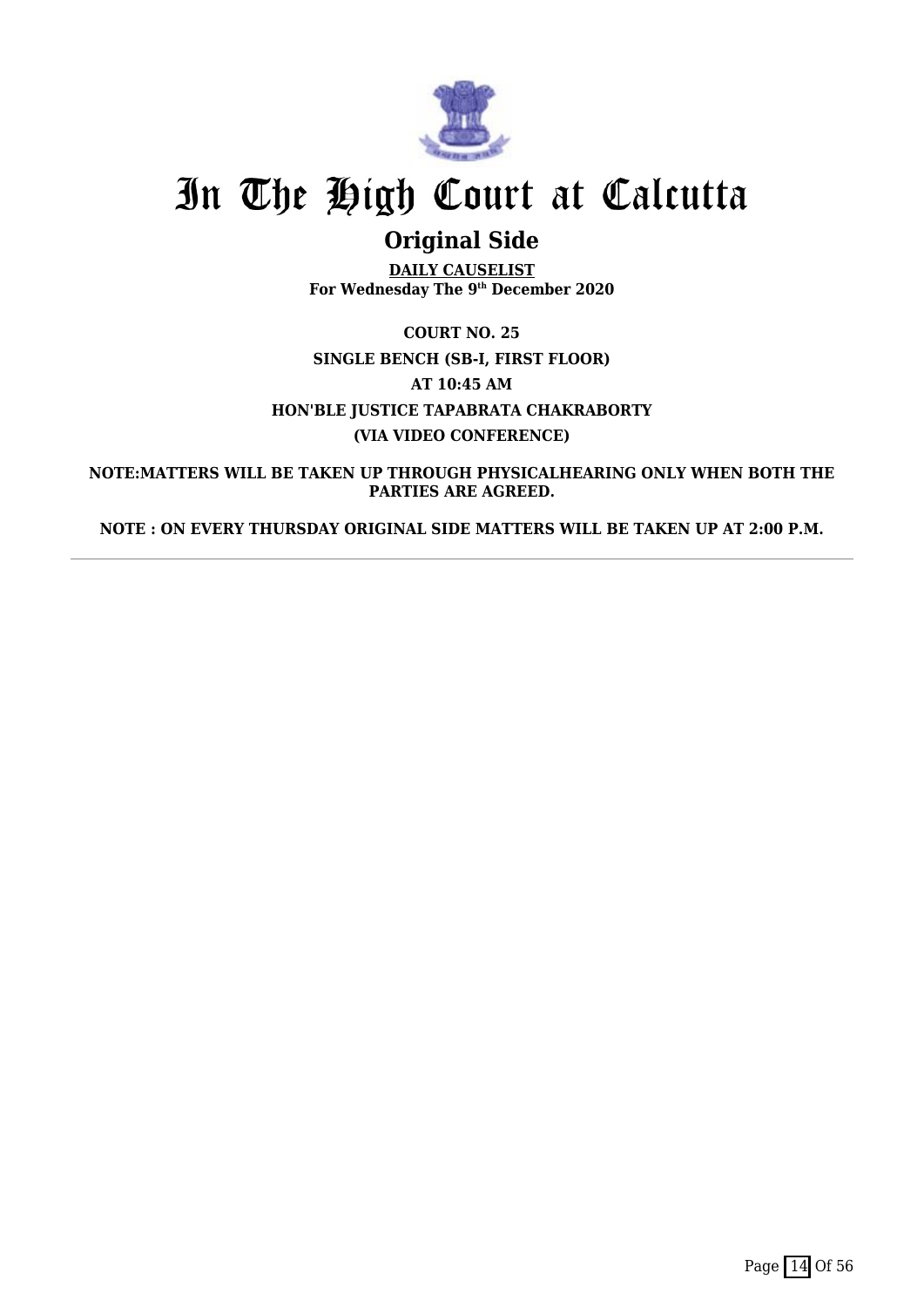

### **Original Side**

**DAILY CAUSELIST For Wednesday The 9th December 2020**

**COURT NO. 4 SINGLE BENCH (SB-II, FIRST FLOOR) AT 10:45 AM HON'BLE JUSTICE ARINDAM SINHA (VIA VIDEO CONFERENCE)**

### **NOTE:MATTERS WILL BE TAKEN UP THROUGH PHYSICAL HEARING ONLY WHEN BOTH THE PARTIES ARE AGREED.**

### **NOTE : 1) ON MONDAY, TUESDAY AND THURSDAY ORIGINAL SIDE MATTERS WILL BE TAKEN UP FROM 3:00 P.M.**

### **2) ON WEDNESDAY ORIGINAL SIDE MATTERS WILL BE TAKEN UP FROM 10:45 A.M.**

#### **FOR ORDERS**

| 1 | AP/482/2019<br>[S.A.]                                                                                                                                                                       | <b>SENBO ENGINEERING</b><br>LIMITED<br><b>VS</b><br><b>HOOGHLY RIVER BRIDGE</b><br><b>COMMISSIONERS</b>                          | NILAY SENGUPTA                 | FOX & MONDAL                  |  |
|---|---------------------------------------------------------------------------------------------------------------------------------------------------------------------------------------------|----------------------------------------------------------------------------------------------------------------------------------|--------------------------------|-------------------------------|--|
| 2 | EC/487/2013<br>[S.A.]                                                                                                                                                                       | <b>SLEEPWELL INDUSTRIES</b><br>CO. LTD.<br>VS.<br>LMJ INTERNATIONAL LTD.                                                         | SANDERSONS &<br><b>MORGANS</b> | SUBHRANGSU MAITI<br>(FOR J/D) |  |
|   | IA NO: GA/3/2018(Old No:GA/2029/2018)                                                                                                                                                       |                                                                                                                                  |                                |                               |  |
| 3 | AS/11/2018<br>S.A.                                                                                                                                                                          | SOHAM SHIPPING PRIVATE<br><b>LIMITED</b><br><b>VS</b><br>THE O. & INT. PARTIES IN<br>THE VESSEL M.V.<br><b>VSEVOLOD BELETSKY</b> | R. K. KHANDELWAL &<br>CO.      |                               |  |
|   | IA NO: GA/2/2019(Old No:GA/16/2019), GA/3/2019(Old No:GA/106/2019), GA/4/2019, GA/5/2019,<br>GA/6/2019(Old No:GA/2156/2019), GA/7/2019(Old No:GA/2157/2019), GA/8/2019(Old No:GA/2838/2019) |                                                                                                                                  |                                |                               |  |
| 4 | EC/488/2013<br>[S.A.]                                                                                                                                                                       | <b>SLEEPWELL INDUSTRIES</b><br>CO. LTD.<br><b>VS</b><br>LMJ INTERNATIONAL LTD.                                                   | SANDERSONS &<br><b>MORGANS</b> |                               |  |
|   | IA NO: $C\Lambda/3/2018$ (Old No: $C\Lambda/2006/2018$ )                                                                                                                                    |                                                                                                                                  |                                |                               |  |

IA NO: GA/3/2018(Old No:GA/2006/2018)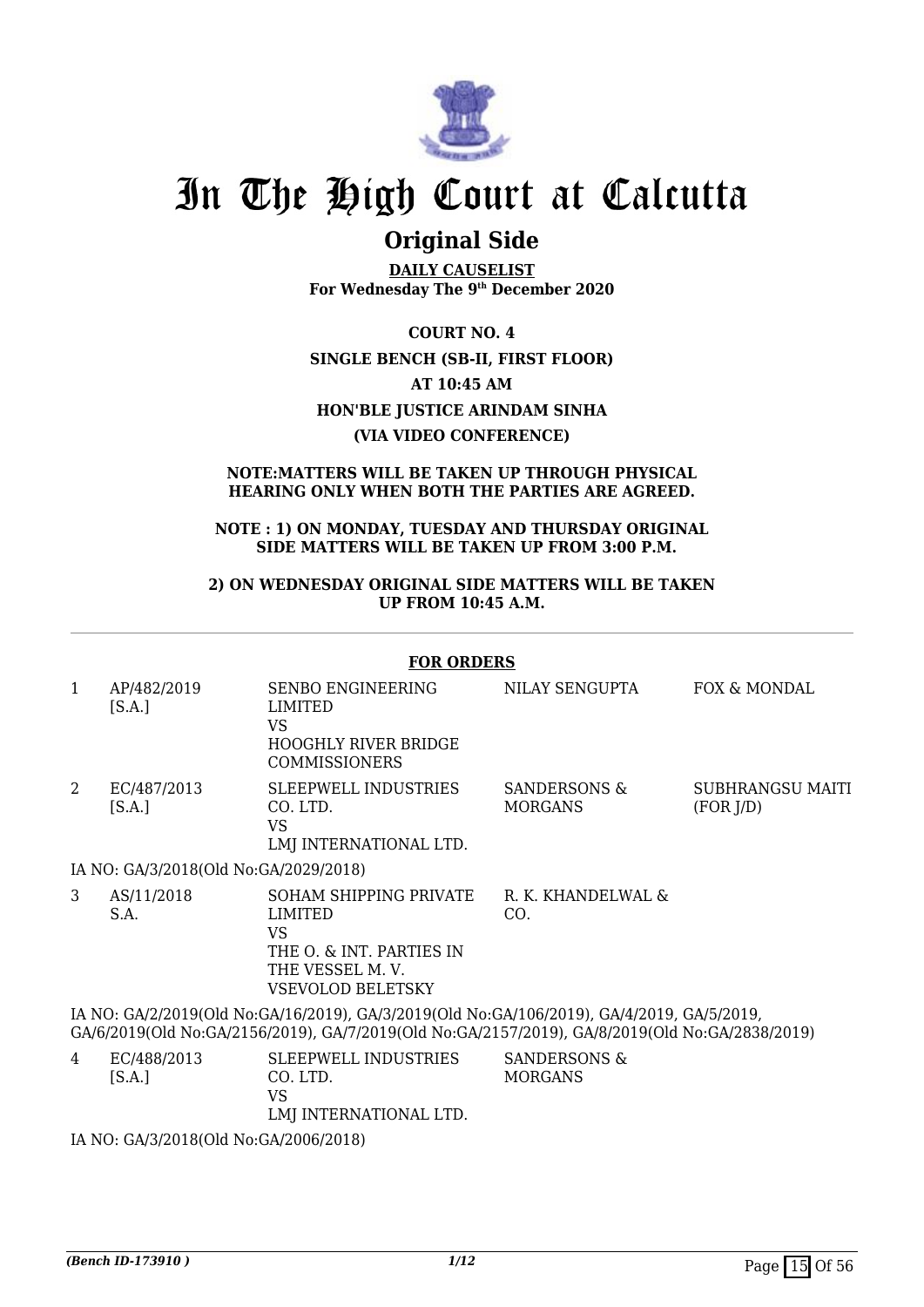| 5  | IA NO. GA/2/2019<br>(Old No:<br>GA/1194/2019)<br>[S.A.]                 | AMSTAR INVESTMENT PVT.<br>LTD.<br><b>Vs</b><br>SHREE SHREE ISWAR<br>SATYANARAYANJEE & ORS                                       | <b>SURANA</b><br><b>SURANA &amp;</b><br><b>CHOUDHURY</b> | MULLICK & CO.<br>(FOR RES. 1 TO 14) |
|----|-------------------------------------------------------------------------|---------------------------------------------------------------------------------------------------------------------------------|----------------------------------------------------------|-------------------------------------|
|    | In AP/1276/2015                                                         |                                                                                                                                 |                                                          |                                     |
| 6  | IA NO. GA/5/2018<br>(Old No:<br>GA/3171/2018)<br>[S.A.]<br>In AS/3/2017 | RIGVEDA MARITIME PVT<br><b>LTD</b><br><b>Vs</b><br>THE O& P INTERESTED IN<br>VESSEL M.V. VSEVOLOD<br><b>BELETSKIY &amp; ANR</b> | ASHOK KUMAR JENA<br>S.K.DAS & CO                         |                                     |
| 7  | IA NO. GA/4/2018                                                        | RIGVEDA MARITIME PT LTD                                                                                                         | <b>VICTOR MOSES &amp; CO</b>                             |                                     |
|    | (Old No:<br>GA/2958/2018)                                               | <b>Vs</b><br>THE O& P INTERESTED IN<br>VESSEL M.V. VSEVOLOD                                                                     | S.K.DAS & CO                                             |                                     |
|    | [S.A.]<br>In AS/3/2017                                                  | <b>BELETSKIY &amp; ANR</b>                                                                                                      |                                                          |                                     |
| 8  | IA NO. GA/6/2019<br>(Old No:<br>GA/114/2019)                            | RIGVEDA MARITIME PT LTD<br><b>Vs</b><br>THE O& P INTERESTED IN<br>VESSEL M.V. VSEVOLOD                                          | P.BASU & CO<br>S.K.DAS & CO                              |                                     |
|    | [S.A.]<br>In AS/3/2017                                                  | <b>BELETSKIY &amp; ANR</b>                                                                                                      |                                                          |                                     |
| 9  | WPO/268/2018<br>[S.A.]                                                  | ITC LTD & ANR.<br><b>VS</b><br>JOINT DIRECTOR GENERAL<br>OF FOREIGN TRADE & ORS.                                                | <b>GANESH N. JAJODIA</b>                                 |                                     |
| 10 | IA NO. GA/1/2019<br>(Old No:<br>GA/2387/2019)                           | <b>ADARSH KUMAR</b><br><b>HALWASIYA</b><br>Vs<br>UNION OF INDIA & ANR.                                                          | L. P. MANOT<br>L. P. MANOT & CO.                         |                                     |
|    | [S.A.]<br>In WPO/278/2018                                               |                                                                                                                                 |                                                          |                                     |
| 11 | IA NO. GA/1/2019<br>(Old No:<br>GA/2396/2019)                           | ANURADHA HALWASIYA<br>Vs<br>UNION OF INDIA & ANR.                                                                               | L. P. MANOT<br>L. P. MANOT & CO.                         |                                     |
|    | [S.A.]<br>In WPO/279/2018                                               |                                                                                                                                 |                                                          |                                     |
| 12 | IA NO. GA/1/2019<br>(Old No:<br>GA/2397/2019)                           | ANVITA TANTIA<br>Vs<br>UNION OF INDIA ANR.                                                                                      | L.P.MANOT<br>L.P.MANOT & CO                              |                                     |
|    | [S.A.]<br>In WPO/280/2018                                               |                                                                                                                                 |                                                          |                                     |
| 13 | EC/599/2018<br>[S.A.]                                                   | SHREE SHREE ISWAR<br>SATYANARAYANJEE & ORS.<br><b>VS</b><br><b>AMSTAR INVESTMENTS (P)</b><br>LTD.                               | MULLICK & CO.                                            |                                     |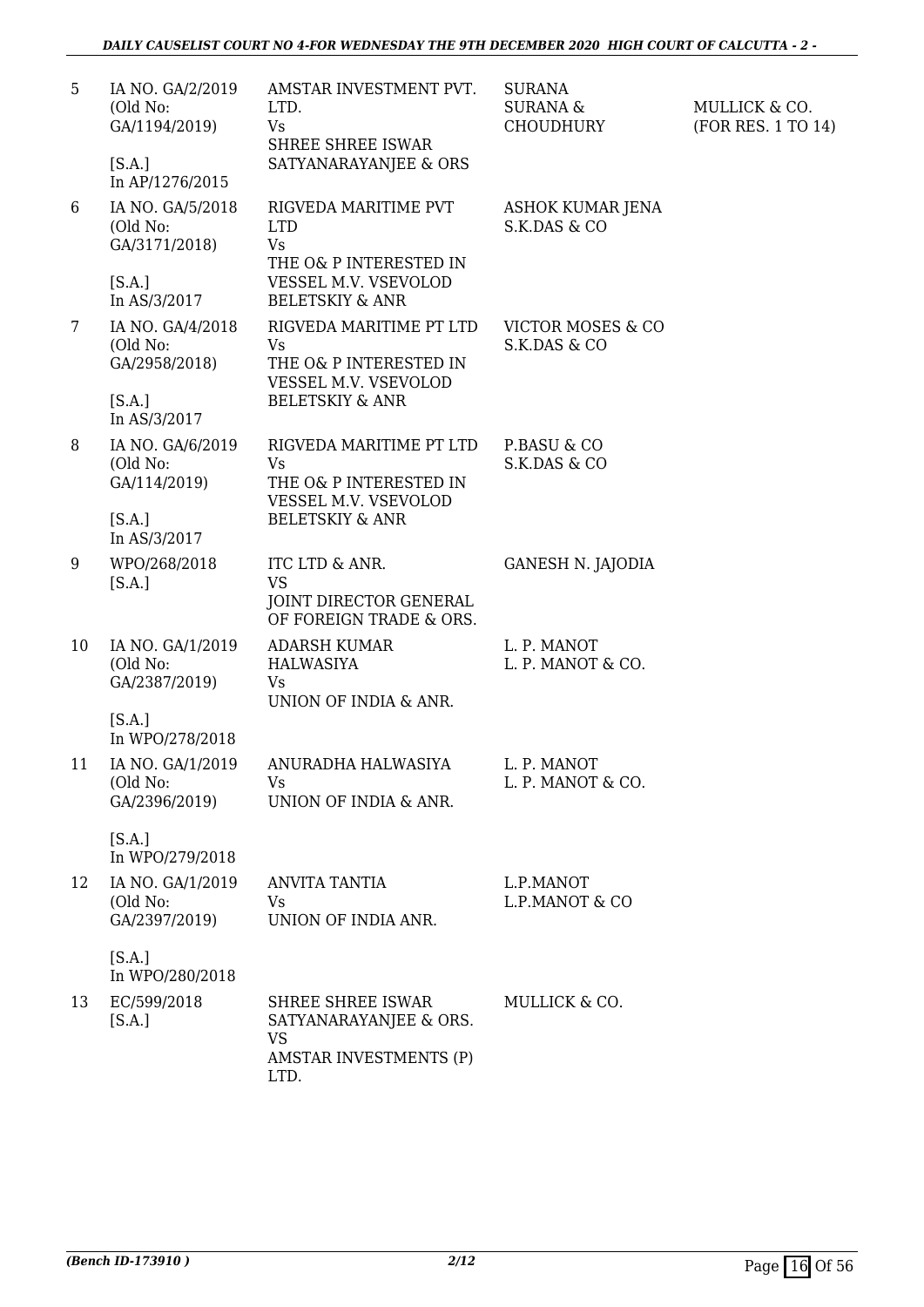| 14 | IA NO. GA/2/2019<br>(Old No:<br>GA/1349/2019)  | <b>SATISH KUMAR</b><br>JHUNJHUNWALA & ORS<br><b>Vs</b>                       | S.K. BAJORIA<br>S.K. BAJORIA     | SANKET SARAOGI<br>SANKET SARAOGI |
|----|------------------------------------------------|------------------------------------------------------------------------------|----------------------------------|----------------------------------|
|    | [S.A.]<br>In CS/2/2019                         | <b>AVANI TOWERS PRIVATE</b><br><b>LIMITED &amp; ANR</b>                      |                                  |                                  |
|    |                                                | <b>SPECIALLY ASSIGNED MATTERS</b>                                            |                                  |                                  |
| 15 | AP/391/2018<br>[S.A.]                          | DAMODAR VALLEY<br>CORPORATION<br><b>VS</b><br><b>BLUE STAR PACKAGING</b>     | <b>SUBIR PAL</b>                 | V.BHATIA AND ASSO.               |
|    |                                                | PVT. LTD<br>IA NO: GA/1/2018(Old No:GA/2347/2018), GA/2/2019                 |                                  |                                  |
| 16 | IA NO. GA/26/2019<br>(Old No:<br>GA/1367/2019) | <b>BALARAM DAS</b><br><b>Vs</b><br><b>GURU CHARAN BISWAS</b>                 | S.RAYCHOWDHURY<br>S.RAYCHOWDHURY |                                  |
|    | [S.A.]<br>In CS/308/1872                       |                                                                              |                                  |                                  |
| 17 | IA NO. GA/16/2017<br>(Old No:<br>GA/4004/2017) | MR. SHYAMAL KUMAR<br><b>MUKHERJEE</b><br>Vs<br>RUP KUMAR BARIK & ORS.        | P.C. BOSE<br><b>B.MULLICK</b>    | C.K.DUTTA, P.C.<br><b>BOSE</b>   |
|    | [S.A.]<br>In CS/1337/1965                      |                                                                              |                                  |                                  |
| 18 | IA NO. GA/17/2018<br>(Old No:<br>GA/1625/2018) | MR. SHYAMAL KUMAR<br><b>MUKHERJEE</b><br><b>Vs</b><br>RUP KUMAR BARIK & ORS. | P.C. BOSE<br><b>B.MULLICK</b>    | C.K.DUTTA, P.C.<br><b>BOSE</b>   |
|    | [S.A.]<br>In CS/1337/1965                      |                                                                              |                                  |                                  |
| 19 | IA NO. CA/8/2017<br>(Old No:<br>CA/417/2017)   | TURNER MORRISON & CO<br><b>LTD</b><br>Vs<br>HUNGERFORD                       | M/S KHAITAN & CO                 |                                  |
|    | [S.A.]<br>In CP/274/1967                       | <b>INVESTMENT TRUST LTD</b><br>(IN LIQN)                                     |                                  |                                  |
| 20 | IA NO. CA/1/2015<br>(Old No:<br>CA/250/2015)   | TURNER MORRISON & CO<br><b>LTD</b><br><b>Vs</b>                              | <b>RAJ KUMAR GUPTA</b>           |                                  |
|    | [S.A.]<br>In CP/274/1967                       | <b>HUNGERFORD</b><br><b>INVESTMENT TRUST LTD</b><br>(IN LIQN)                |                                  |                                  |
| 21 | IA NO. CA/2/2015<br>(Old No:<br>CA/252/2015)   | <b>TURNER MORRISON &amp; CO</b><br><b>LTD</b><br><b>Vs</b><br>HUNGERFORD     | RAJ KUMAR GUPTA                  |                                  |
|    | [S.A.]<br>In CP/274/1967                       | <b>INVESTMENT TRUST LTD</b><br>(IN LIQN)                                     |                                  |                                  |
| 22 | IA NO. CA/3/2015<br>(Old No:<br>CA/253/2015)   | TURNER MORRISON & CO<br><b>LTD</b><br><b>Vs</b><br>HUNGERFORD                | RAJ KUMAR GUPTA                  |                                  |
|    | [S.A.]<br>In CP/274/1967                       | <b>INVESTMENT TRUST LTD</b><br>(IN LIQN)                                     |                                  |                                  |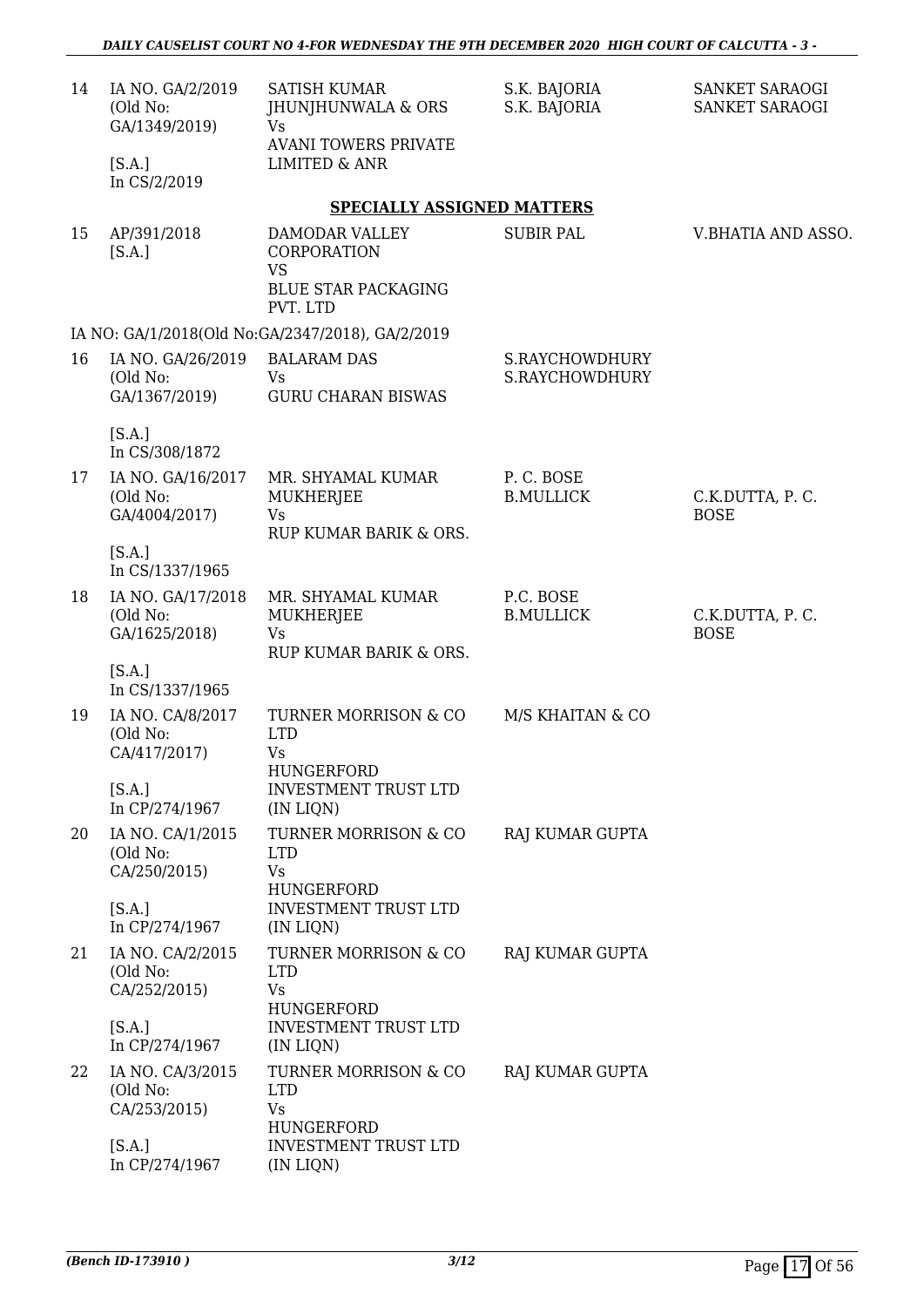| 23 | IA NO. CA/4/2015<br>(Old No:<br>CA/274/2015)<br>[S.A.]         | TURNER MORRISON & CO<br>LTD & ORS<br>Vs<br>HUNGERFORD<br><b>INVESTMENT TRUST LTD</b>                    | RAJ KUMAR GUPTA                            |
|----|----------------------------------------------------------------|---------------------------------------------------------------------------------------------------------|--------------------------------------------|
| 24 | In CP/274/1967<br>IA NO. CA/5/2017<br>(Old No:<br>CA/355/2017) | HUNGERFORD<br><b>INVESTMENT TRUST LTD</b><br>Vs<br>TURNER MORRISON & CO                                 | MS. FATEMA NISSA                           |
|    | [S.A.]<br>In CP/274/1967                                       | LTD & ORS.                                                                                              |                                            |
| 25 | IA NO. CA/6/2017<br>(Old No:<br>CA/356/2017)                   | <b>HUNGERFORD</b><br><b>INVESTMENT TRUST LTD</b><br>Vs<br>TURNER MORRISON & CO                          | MS. FATEMA NISSA                           |
|    | [S.A.]<br>In CP/274/1967                                       | LTD & ORS                                                                                               |                                            |
| 26 | IA NO. CA/7/2017<br>(Old No:<br>CA/415/2017)<br>[S.A.]         | <b>TURNER MORRISON &amp; CO</b><br><b>LTD</b><br>Vs<br><b>HUNGERFORD</b><br><b>INVESTMENT TRUST LTD</b> | M/S KHAITAN & CO                           |
| 27 | In CP/274/1967<br>CS/830/1987                                  | <b>ENERTECH ENGINEERS</b>                                                                               | M.K.ROY                                    |
|    | [S.A.]                                                         | (INDIA) PVT.LTD.<br><b>VS</b><br>TECALEMIT INDIA LIMITED                                                | <b>CHOWDHURI &amp; CO</b>                  |
|    | IA NO: GA/1/2003(Old No:GA/4302/2003)                          |                                                                                                         |                                            |
| 28 | IA NO. CA/18/2017<br>(Old No:<br>CA/195/2017)                  | IN THE MATTER OF SUTNA<br>STONE & LIME CO.LTD.<br>AND (IN LIQN.)<br><b>Vs</b>                           | O/L, HIGH COURT,<br><b>CALCUTTA</b><br>O/L |
|    | [S.A.]<br>In CP/580/2000                                       |                                                                                                         |                                            |
| 29 | IA NO. CA/12/2010<br>(Old No:<br>CA/891/2010)                  | IN THE MATTER OF: THE<br>SUTNA STONE & LIME CO.<br>LTD. (LIQ) RE:<br>Vs                                 | N. C. BOSE & CO.<br>O/L                    |
|    | [S.A.]<br>In CP/580/2000                                       | SARVESHWARI MINING (P)<br>LTD. VS THE O/L, HIGH<br><b>COURT</b>                                         |                                            |
| 30 | IA NO. CA/16/2016<br>(Old No:<br>CA/88/2016)                   | RE: SUTNA STONE & LIME<br>CO.LTD. AND (IN LIQN.)-<br>AND-<br>Vs                                         | KHAITAN & CO<br>O/L                        |
|    | [S.A.]<br>In CP/580/2000                                       | COLLECTOR & D.M.OF<br>SATNA M.P -VS-THE O/L,<br>HIGH COURT CAL &                                        |                                            |
| 31 | IA NO. CA/20/2019<br>(Old No:<br>CA/165/2019)                  | IN THE MATTER OF SUTNA<br>STONE & LIME CO.LTD.<br>AND (IN LIQN.)<br>Vs                                  | O/L<br>O/L                                 |
|    | [S.A.]<br>In CP/580/2000                                       |                                                                                                         |                                            |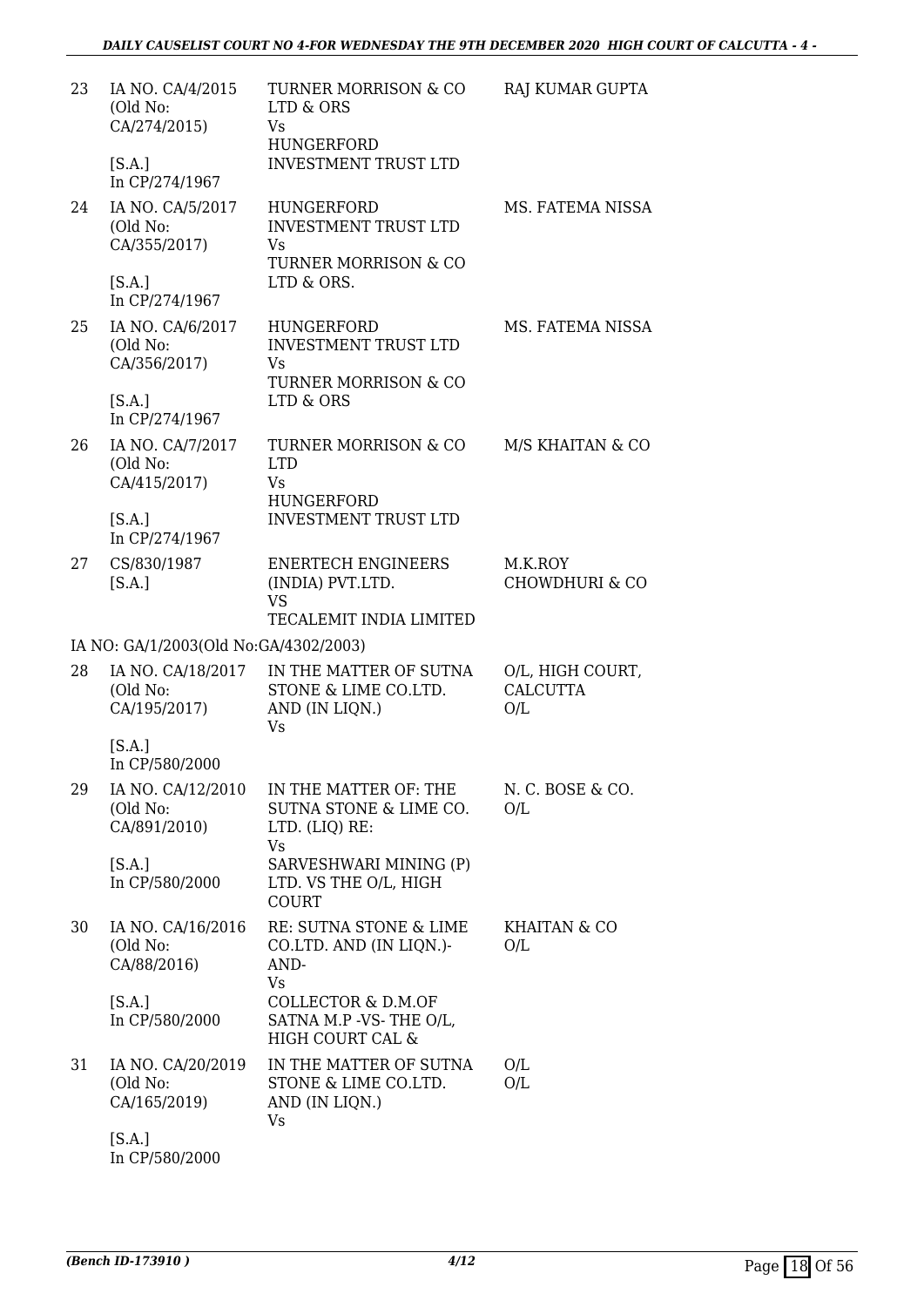| 32 | IA NO. CA/19/2018<br>(Old No:<br>CA/195/2018)<br>[S.A.] | IN THE MATTER OF :<br><b>SUTNA STONE &amp; LIME</b><br>CO.LTD. AND (IN LIQN.)<br>Vs          | O/L, HIGH COURT,<br><b>CALCUTTA</b><br>O/L                                           |                                                         |
|----|---------------------------------------------------------|----------------------------------------------------------------------------------------------|--------------------------------------------------------------------------------------|---------------------------------------------------------|
|    | In CP/580/2000                                          |                                                                                              |                                                                                      |                                                         |
| 33 | IA NO. GA/30/2019<br>(Old No:<br>GA/1519/2019)          | SMT. JYOTSNA MULLICK &<br><b>ORS</b><br><b>Vs</b><br>KAMALESH MALLICK AND                    | NIRMAL K. NANDI<br>NIRMAL K. NANDI                                                   | <b>VICTOR MOSES</b><br><b>VICTOR MOSES &amp;</b><br>CO. |
|    | [S.A.]<br>In CS/222/2001                                | ORS.                                                                                         |                                                                                      |                                                         |
| 34 | WPO/22/2005<br>[S.A.]                                   | BUDGE BUDGE CO. LTD. &<br>ANR.<br><b>VS</b><br>ASST.COM. COMMERCIAL<br>TAXES, CORP.DIV.      | S. KAKRANIA & CO.                                                                    |                                                         |
| 35 | IA NO. GA/6/2019<br>(Old No:<br>GA/427/2019)            | JAI CHAND MAHTAB & ORS.<br><b>Vs</b><br>SRI NIL MADHAB ROY &                                 | M/S. R. C. KAR<br>M/S. R. C. KAR                                                     |                                                         |
|    | [S.A.]<br>In CS/127/2006                                | ORS.                                                                                         |                                                                                      |                                                         |
| 36 | IA NO. GA/9/2019<br>(Old No:<br>GA/1711/2019)           | NUMAZAR DORAB MEHTA &<br>ORS.<br>Vs<br>THE ASSAM COMPANY                                     | M/S. S. JALAN<br>M/S. S. JALAN & CO.                                                 |                                                         |
|    | [S.A.]<br>In CS/16/2007                                 | <b>INDIA LIMITED</b>                                                                         |                                                                                      |                                                         |
| 37 | IA NO. GA/5/2016<br>(Old No:<br>GA/336/2016)            | SHYAMA SHARAN<br><b>BHALOTIA &amp; ORS.</b><br>Vs<br><b>ESSEM ENERPRISES</b><br>PRIVATE LTD. | ANURAG BAGARIA<br>ANURAG BAGARIA                                                     |                                                         |
|    | In CS/140/2009                                          |                                                                                              |                                                                                      |                                                         |
| 38 | IA NO. GA/4/2016<br>(Old No:<br>GA/332/2016)            | SHYAMA SHARAN<br>BHALOTIA & ORS.<br>Vs<br>FORTUNE ENTERPRISES<br>PRIVATE LTD.                | ANURAG BAGARIA<br>ANURAG BAGARIA                                                     |                                                         |
|    | In CS/141/2009                                          |                                                                                              |                                                                                      |                                                         |
| 39 | IA NO. GA/3/2015<br>(Old No:<br>GA/2872/2015)           | RAJEEV MAHESWARI AND<br><b>ORS</b><br><b>Vs</b><br><b>WARDENS OF THE</b>                     | R.GINODIA & CO.<br><b>CHOUDHURY'S LAW</b><br><b>OFFICES</b>                          |                                                         |
|    | [S.A.]<br>In CS/300/2013                                | ARMENIAN HOLY CHURCH<br>OF NAZARETH                                                          |                                                                                      |                                                         |
| 40 | IA NO. GA/4/2017<br>(Old No:<br>GA/2794/2017)           | RAJEEV MAHESWARI AND<br><b>ORS</b><br>Vs<br><b>WARDENS OF THE</b>                            | <b>CHOUDHURY'S LAW</b><br><b>OFFICES</b><br><b>CHOUDHURY'S LAW</b><br><b>OFFICES</b> |                                                         |
|    | [S.A.]<br>In CS/300/2013                                | ARMENIAN HOLY CHURCH<br>OF NAZARETH                                                          |                                                                                      |                                                         |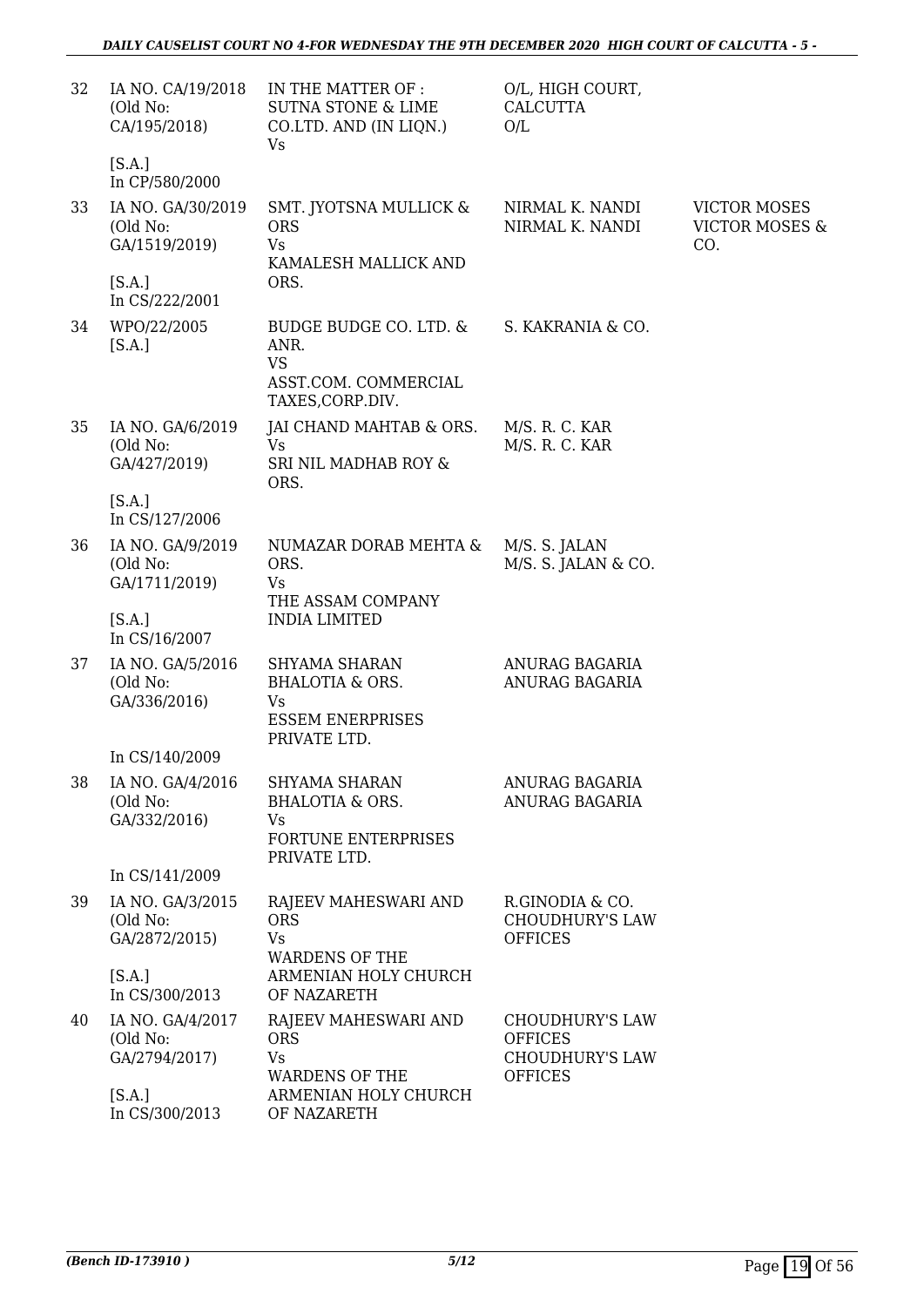| 41 | IA NO. GA/5/2018<br>(Old No:<br>GA/667/2018)    | RAJEEV MAHESWARI AND<br><b>ORS</b><br><b>Vs</b><br><b>WARDENS OF THE</b>  | <b>CHOUDHURY'S LAW</b><br><b>OFFICE</b><br><b>CHOUDHURY'S LAW</b><br><b>OFFICES</b>  |                                                    |
|----|-------------------------------------------------|---------------------------------------------------------------------------|--------------------------------------------------------------------------------------|----------------------------------------------------|
|    | [S.A.]<br>In CS/300/2013                        | ARMENIAN HOLY CHURCH<br>OF NAZARETH                                       |                                                                                      |                                                    |
| 42 | IA NO. GA/4/2018<br>(Old No:<br>GA/2853/2018)   | EAST WIND HOLIDAY<br>TOURS PVT. LTD.<br>Vs<br>AIR INDIA LIMITED           | FOX & MANDAL<br><b>KAUNISH</b><br><b>CHAKRABORTI</b>                                 |                                                    |
|    | [S.A.]<br>In CS/72/2015                         |                                                                           |                                                                                      |                                                    |
| 43 | IA NO. GA/4/2019<br>(Old No:<br>GA/2316/2019)   | SURESH KUMAR JAIN &<br><b>ORS</b><br><b>Vs</b><br>MADANLAL JAIN & ORS     | NILANJAN PAL<br><b>CHOUDHURY</b><br>NILANJAN PAL<br><b>CHOUDHURY</b>                 |                                                    |
|    | [S.A.]<br>In EC/873/2015                        |                                                                           |                                                                                      |                                                    |
| 44 | IA NO. GA/1/2018<br>(Old No:<br>GA/1843/2018)   | PRASANNA KUMAR NAHATA<br>Vs<br>ABHISHEK DHANANIA                          | <b>SANCHETI &amp;</b><br><b>SANCHETI</b><br><b>SANCHETI &amp;</b><br><b>SANCHETI</b> | K.L. YADAV & CO.<br>K.L. YADAV & CO.               |
|    | [S.A.]<br>In EC/509/2016                        |                                                                           |                                                                                      |                                                    |
| 45 | WPO/1011/2016<br>[S.A.]                         | <b>BARIK BISWAS</b><br><b>VS</b><br>UNION OF INDIA & ORS.                 | <b>MANOJ MALHOTRA</b>                                                                |                                                    |
| 46 | WPO/1017/2016<br>[S.A.]                         | MOKSED MONDAL<br><b>VS</b><br>UNION OF INDIA & ORS                        | PRIYANKA BHUTORIA                                                                    |                                                    |
| 47 | AP/1111/2016<br>[S.A.]                          | <b>DAMODAR VALLEY</b><br>CORPORATION<br><b>VS</b><br>M/S STP LTD          | <b>SUBIR PAL</b>                                                                     | <b>SUBHRANSU</b><br><b>GANGULY</b>                 |
|    | 48 IA NO. GA/9/2019<br>(Old No:<br>GA/491/2019) | PAWAN KUMAR DHOOT<br>Vs<br>DEO KUMAR SARAF & ORS.                         | <b>NAMRATA BASU</b><br><b>NAMRATA BASU</b>                                           |                                                    |
|    | [S.A.]<br>In CS/168/2017                        |                                                                           |                                                                                      |                                                    |
| 49 | AP/380/2017<br>[S.A.]                           | LAXMI PAT SURANA<br><b>VS</b><br>PANTALOON RETAIL INDIA<br>LTD & ORS      | G. S. GUPTA                                                                          | FOX &<br>MANDAL(RES.1,4)                           |
| 50 | WPO/486/2017<br>[S.A.]                          | MD. HUSSAIN<br><b>VS</b><br>UNION OF INDIA & ANR                          | RAVI KUMAR DUBEY                                                                     |                                                    |
| 51 | IA NO. GA/2/2018<br>(Old No:<br>GA/3078/2018)   | <b>SUDIP DAKSHY &amp; ANR.</b><br>Vs<br>RT. REVD. ASHOKE BISWAS<br>& ORS. | SANJAY KUMAR BAID<br><b>SUBHRA DAS</b>                                               | <b>SUBHRANSU</b><br><b>GANGULY</b><br>(DEF. NO. 3) |
|    | [S.A.]<br>In CS/180/2018                        |                                                                           |                                                                                      |                                                    |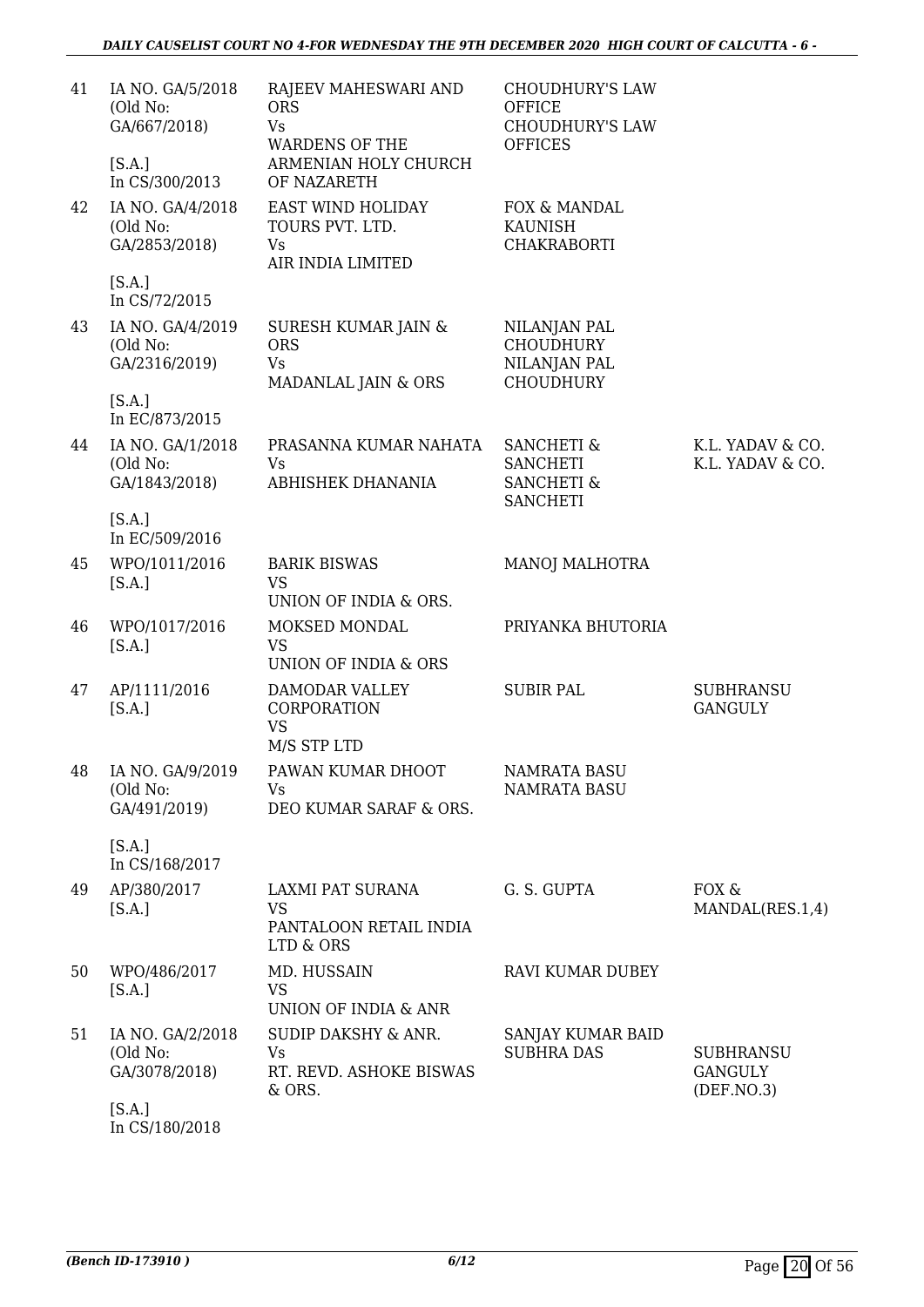| 52 | IA NO. GA/1/2018<br>(Old No:<br>GA/3003/2018)           | <b>SUDIP DAKSHY &amp; ANR.</b><br>Vs<br>RT. REVD. ASHOKE BISWAS<br>& ORS.                               | <b>SUBHRA DAS</b><br><b>SUBHRA DAS</b>                                 | <b>SUBHRANSU</b><br><b>GANGULY</b><br>(DEF. NO. 3) |
|----|---------------------------------------------------------|---------------------------------------------------------------------------------------------------------|------------------------------------------------------------------------|----------------------------------------------------|
|    | [S.A.]<br>In CS/180/2018                                |                                                                                                         |                                                                        |                                                    |
| 53 | WPO/223/2018<br>[S.A.]                                  | SHRI KAILASH KUMAR<br>TIBREWAL<br><b>VS</b>                                                             | L.P. MANOT & CO.                                                       |                                                    |
|    |                                                         | UNION OF INDIA & ANR.                                                                                   |                                                                        |                                                    |
|    | IA NO: GA/1/2019(Old No:GA/800/2019)                    |                                                                                                         |                                                                        |                                                    |
| 54 | WPO/224/2018<br>[S.A.]                                  | SMT. SEEMA TIBREWAL<br><b>VS</b><br>UNION OF INDIA & ANR                                                | L.P. MANOT & CO.                                                       |                                                    |
|    | IA NO: GA/1/2019(Old No:GA/801/2019)                    |                                                                                                         |                                                                        |                                                    |
| 55 | AP/339/2018<br>[S.A.]                                   | DAMODAR VALLEY<br>CORPORATION<br><b>VS</b><br><b>SETH &amp; ASSOCIATES</b>                              | <b>AMIT KUMAR NAG</b>                                                  |                                                    |
| 56 | EC/460/2018<br>[S.A.]                                   | AI CHAMPADANY<br><b>INDUSTRIES LIMITED</b><br><b>VS</b><br>ORIENTAL INSURANCE<br><b>COMPANY LIMITED</b> | <b>ABHIJIT GUHA RAY</b>                                                |                                                    |
| 57 | AP/485/2018<br>[S.A.]                                   | M/S TIMBOCOM<br><b>VS</b><br>KOLKATA PORT TRUST                                                         | <b>SOUMEN DAS</b>                                                      |                                                    |
| 58 | IA NO. GA/3/2019<br>(Old No:<br>GA/1532/2019)           | ANIL RAJKUMAR MUKERJI<br><b>AND 3 OTHERS</b><br>Vs<br>RT REV PARITOSH                                   | AISHWARYA KUMAR<br>AWASTHI<br>AISHWARYA KUMAR<br>AWASTHI               | SINHA AND CO.<br>(RES.1,2 IN G.A 1532<br>OF 2019)  |
|    | [S.A.]<br>In CS/111/2019                                | <b>CANNING AND 9 OTHERS</b>                                                                             |                                                                        |                                                    |
| 59 | IA NO. GA/2/2019<br>(Old No:<br>GA/1523/2019)           | ANIL RAJKUMAR MUKERJI<br><b>AND 3 OTHERS</b><br>Vs<br>RT REV PARITOSH                                   | AISHWARYA KUMAR<br><b>AWASTHI</b><br>AISHWARYA KUMAR<br><b>AWASTHI</b> | SINHA AND CO.<br>(RES.1,2 IN G.A 1532<br>OF 2019)  |
|    | [S.A.]<br>In CS/111/2019                                | CANNING AND 9 OTHERS                                                                                    |                                                                        |                                                    |
| 60 | IA NO. GA/1/2019<br>(Old No:<br>GA/1517/2019)<br>[S.A.] | ANIL RAJKUMAR MUKERJI<br><b>AND 3 OTHERS</b><br>Vs<br>RT REV PARITOSH<br>CANNING AND 9 OTHERS           | AISHWARYA KUMAR<br><b>AWASTHI</b><br>AISHWARYA KUMAR<br><b>AWASTHI</b> | SINHA AND CO.<br>(RES.1,2 IN G.A 1532)<br>OF 2019) |
|    | In CS/111/2019                                          |                                                                                                         |                                                                        |                                                    |
| 61 | WPO/122/2019<br>[S.A.]                                  | DIPAK JAMNADAS POPAT<br><b>AND ORS</b><br><b>VS</b><br>THE STATE OF WEST<br><b>BENGAL AND ORS</b>       | ANJAN<br><b>BHATTACHARYA (DAS</b><br>AND COMPANY)                      |                                                    |

### **FOR HEARING**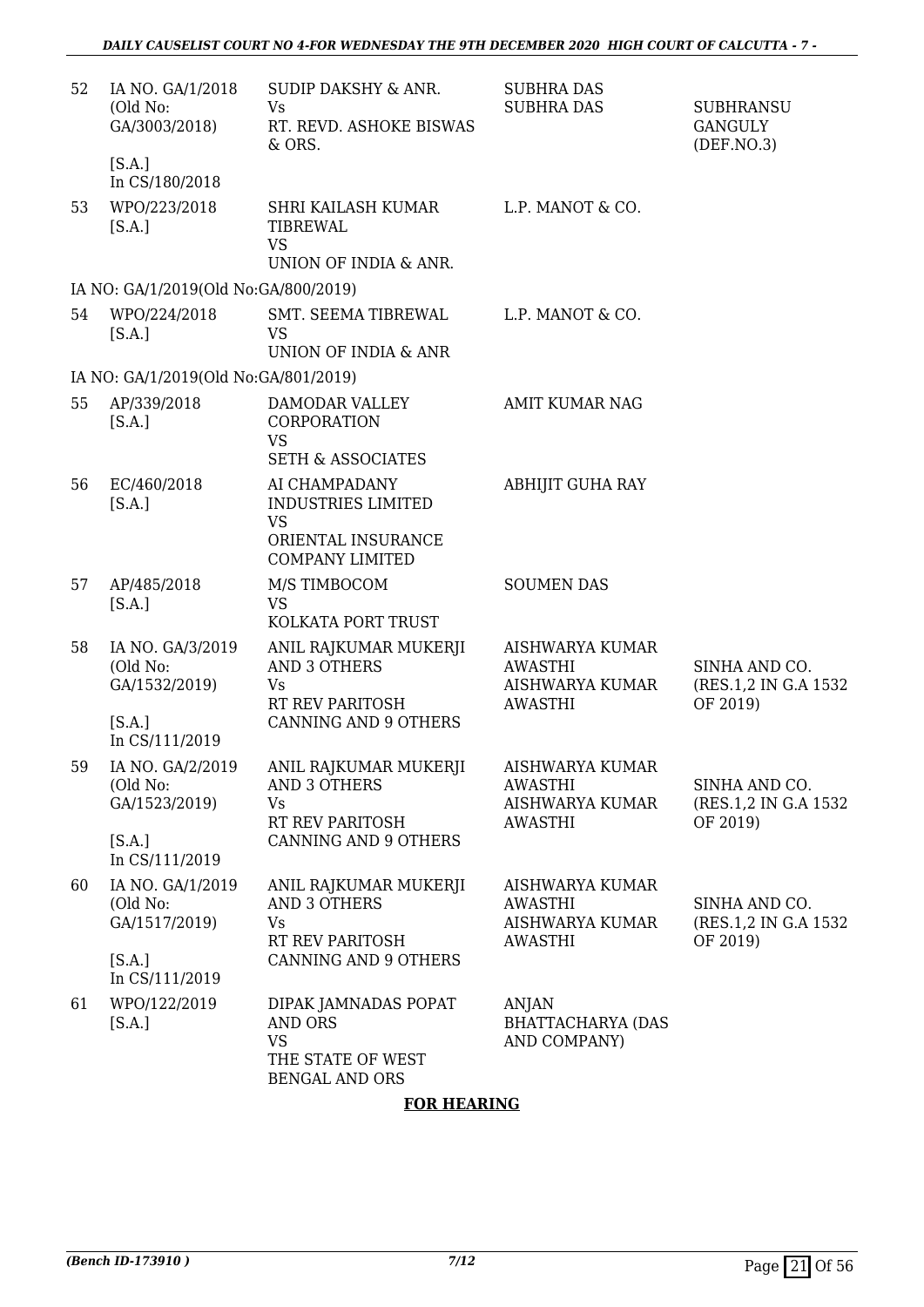| 62 | WPO/441/2012<br>[S.A.]                                           | MCLEOD RUSSEL INDIA<br>LTD.& ANR.<br><b>VS</b><br>THE ASSISTANT DIRECTOR<br>OF INCOME TAX-2(1),<br>KOLKATA,                       | KHAITAN & CO.                                                                  |
|----|------------------------------------------------------------------|-----------------------------------------------------------------------------------------------------------------------------------|--------------------------------------------------------------------------------|
|    |                                                                  | <b>COURT APPLICATIONS UNDER ART.226</b>                                                                                           |                                                                                |
| 63 | IA NO. GA/1/2019<br>(Old No:<br>GA/1058/2019)                    | CHHATER SINGH BAID<br>Vs<br>THE KOLKATA MUNICIPAL<br>CORPORATION & ORS.                                                           | <b>ATISH GHOSH</b><br><b>ATISH GHOSH &amp;</b><br><b>ASSOCIATES</b>            |
|    | In WPO/700/2016                                                  |                                                                                                                                   |                                                                                |
| 64 | WPO/43/2019                                                      | PIJUSH KUMAR SEN<br><b>VS</b><br>KOLKATA MUNICIPAL<br><b>CORPORATION &amp; ORS</b>                                                | TANUSREE DAS                                                                   |
| 65 | WPO/82/2019                                                      | NANDALAL DUTTA<br><b>VS</b><br>THE KOLKATA MUNICIPAL<br><b>CORPORATION AND ORS</b>                                                | <b>TRIPTIMOY</b><br><b>TALUKDER</b>                                            |
| 66 | WPO/258/2019                                                     | LAND AND BRICKS AND<br><b>ENTERTAINMENTS</b><br><b>LIMITED AND ANR</b><br><b>VS</b><br>THE STATE OF WEST<br><b>BENGAL AND ORS</b> | DAS AND COMPANY                                                                |
| 67 | IA NO. GA/1/2019<br>(Old No:<br>GA/2074/2019)<br>In WPO/261/2019 | RAGHABENDRA SINGH AND<br>ANR<br>Vs<br>KOLKATA MUNICIPAL<br><b>CORPORATION AND</b><br><b>OTHERS</b>                                | <b>DEBALEENA</b><br><b>CHATTERJEE</b><br><b>DEBALEENA</b><br><b>CHATTERJEE</b> |
| 68 | WPO/302/2019                                                     | PRADIP KUMAR GHOSH<br>AND ANR.<br>VS<br>KOLKATA MUNICIPAL<br><b>CORPORATION AND ORS.</b>                                          | <b>AMAR KUMAR</b><br><b>HALDAR</b>                                             |
| 69 | WPO/418/2019                                                     | MAHBOOB ALAM<br>VS<br>THE KOLKATA MUNICIPAL<br>CORPORATION AND ORS.                                                               | SWARVANU SAHA                                                                  |
| 70 | WPO/433/2019                                                     | <b>SUKHAMOY MALLICK</b><br><b>VS</b><br>THE KOLKATA MUNICIPAL<br><b>CORPORATION AND ORS</b>                                       | MAHABOOB AHMED                                                                 |
| 71 | WPO/435/2019                                                     | <b>JIBAN KUMAR SEN</b><br><b>VS</b><br>THE KOLKATA MUNICIPAL<br><b>CORPORATION AND 3</b><br><b>OTHERS</b>                         | M/S. N.C. BOSE AND<br>CO.                                                      |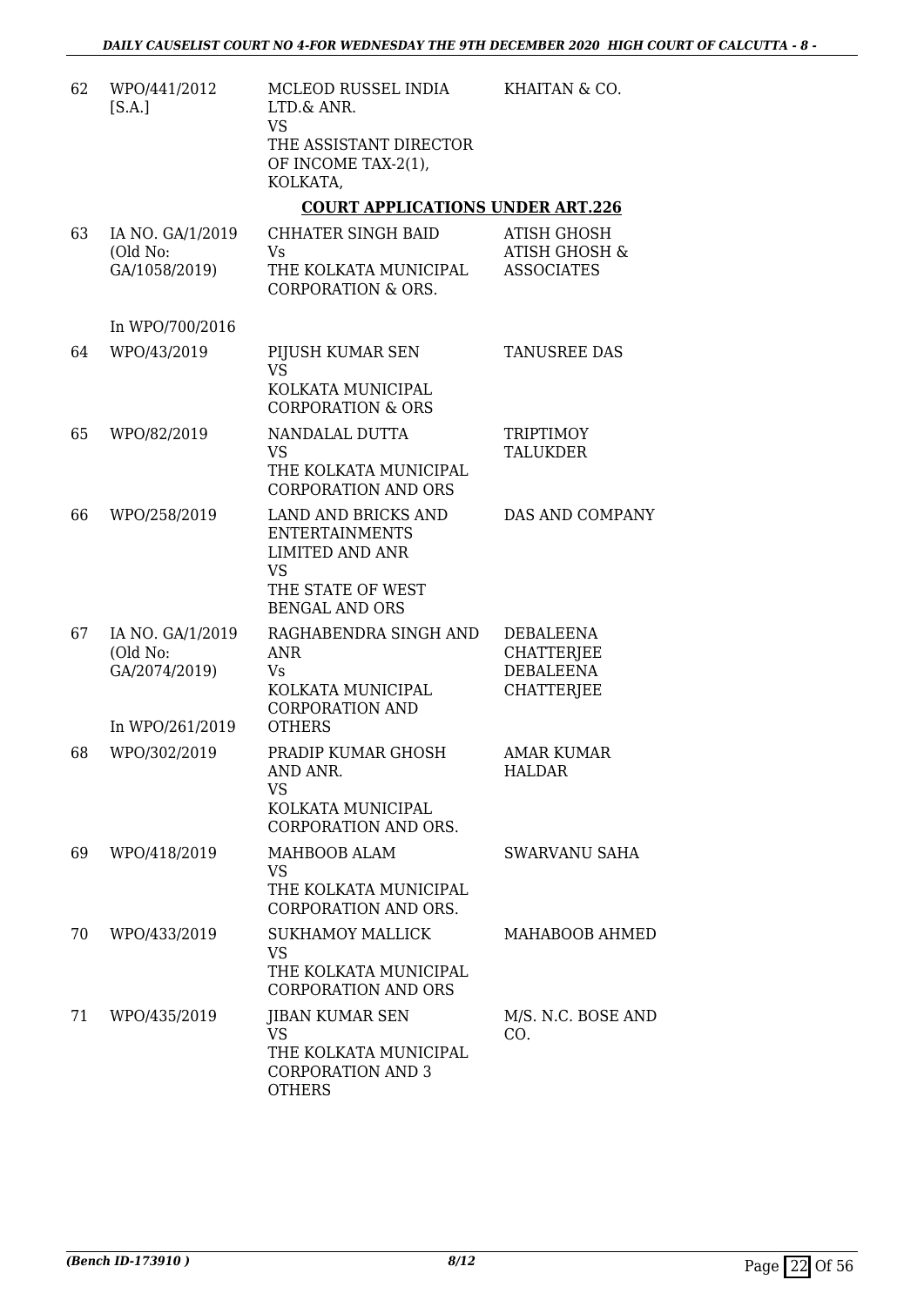| 72 | IA NO. GA/1/2020<br>(Old No:<br>GA/362/2020) | <b>JUSTIN CONRAD NAGLE</b><br><b>AND ORS</b><br><b>Vs</b><br>THE DY. CHIEF ENGINEER                                                              | J BANERJEE AND CO<br>J BANERJEE AND CO |                                                                                              |
|----|----------------------------------------------|--------------------------------------------------------------------------------------------------------------------------------------------------|----------------------------------------|----------------------------------------------------------------------------------------------|
|    | In WPO/439/2019                              | (N) BOROUGH VI CALCUTTA<br>MUNICIPAL CORPORATION<br><b>AND ORS</b>                                                                               |                                        |                                                                                              |
| 73 | WPO/443/2019                                 | SANJOY DUTTA<br><b>VS</b><br>THE KOLKATA MUNICIPAL<br>CORPORATION AND ORS                                                                        | <b>DEB KUMAR</b><br><b>CHANDRA</b>     |                                                                                              |
| 74 | WPO/444/2019                                 | RAJKUMAR SINGH AND ANR<br><b>VS</b><br>THE KOLKATA MUNICIPAL<br><b>CORPORATION AND ORS</b>                                                       | <b>ANJAN</b><br><b>BHATTACHARYA</b>    | <b>SOUNAK</b><br><b>BHATTACHARYA</b><br>(FOR RES.5, 6)                                       |
| 75 | WPO/446/2019                                 | RAMPURIA INDUSTRIES<br>AND INVESTMENTS<br>LIMITED AND ANR.<br><b>VS</b><br>KOLKATA MUNICIPAL                                                     | MANNA AND CO.                          |                                                                                              |
| 76 | WPO/452/2019                                 | CORPORATION AND ORS.<br>PRABIR PALADHI AND 3<br><b>OTHERS</b><br><b>VS</b><br>THE KOLKATA MUNICIPAL<br><b>CORPORATION AND 8</b><br><b>OTHERS</b> | <b>SUTIRTHA DAS</b>                    | NITIN KR. DAS (FOR<br>RES.9                                                                  |
| 77 | WPO/469/2019                                 | <b>BIPIN MEHTA AND ORS</b><br><b>VS</b><br>KOLKATA MUNICIPAL<br><b>CORPORATION AND ORS</b>                                                       | PRADEEP PANDEY                         |                                                                                              |
| 78 | WPO/470/2019                                 | SMT. SUHASINI LOHIA<br><b>VS</b><br>KOLKATA MUNICIPAL<br><b>CORPORATION AND ORS.</b>                                                             | S. KAKRANIA AND CO.                    | <b>MUKHERJEE</b><br><b>PRASAD &amp;</b><br>ASSO.(FOR PRO.<br>RES.<br>16, 17, 18, 22, 24, 28) |
| 79 | WPO/473/2019                                 | KALLU BABU LALCHAND<br><b>HUF</b><br><b>VS</b><br>KOLKATA MUNICIPAL<br><b>CORPORATION AND 6</b><br><b>OTHERS</b>                                 | <b>VINAY KUMAR</b><br><b>PUROHIT</b>   |                                                                                              |
| 80 | WPO/475/2019                                 | MOHANLAL KHEMKA AND<br><b>ANR</b><br><b>VS</b><br>KOLKATA MUNICIPAL<br><b>CORPORATION AND 7</b><br><b>OTHERS</b>                                 | PRADEEP KUMAR<br><b>JEWRAJKA</b>       |                                                                                              |
| 81 | WPO/494/2019                                 | MD. MEHTAB<br><b>VS</b><br><b>KOLKATA</b><br>MUNICIPALCORPORATION<br>AND ORS.                                                                    | RAMPRAVESH SINGH                       | <b>IMTIYAZ ASLAM</b><br>LODHI (FOR RES.6)                                                    |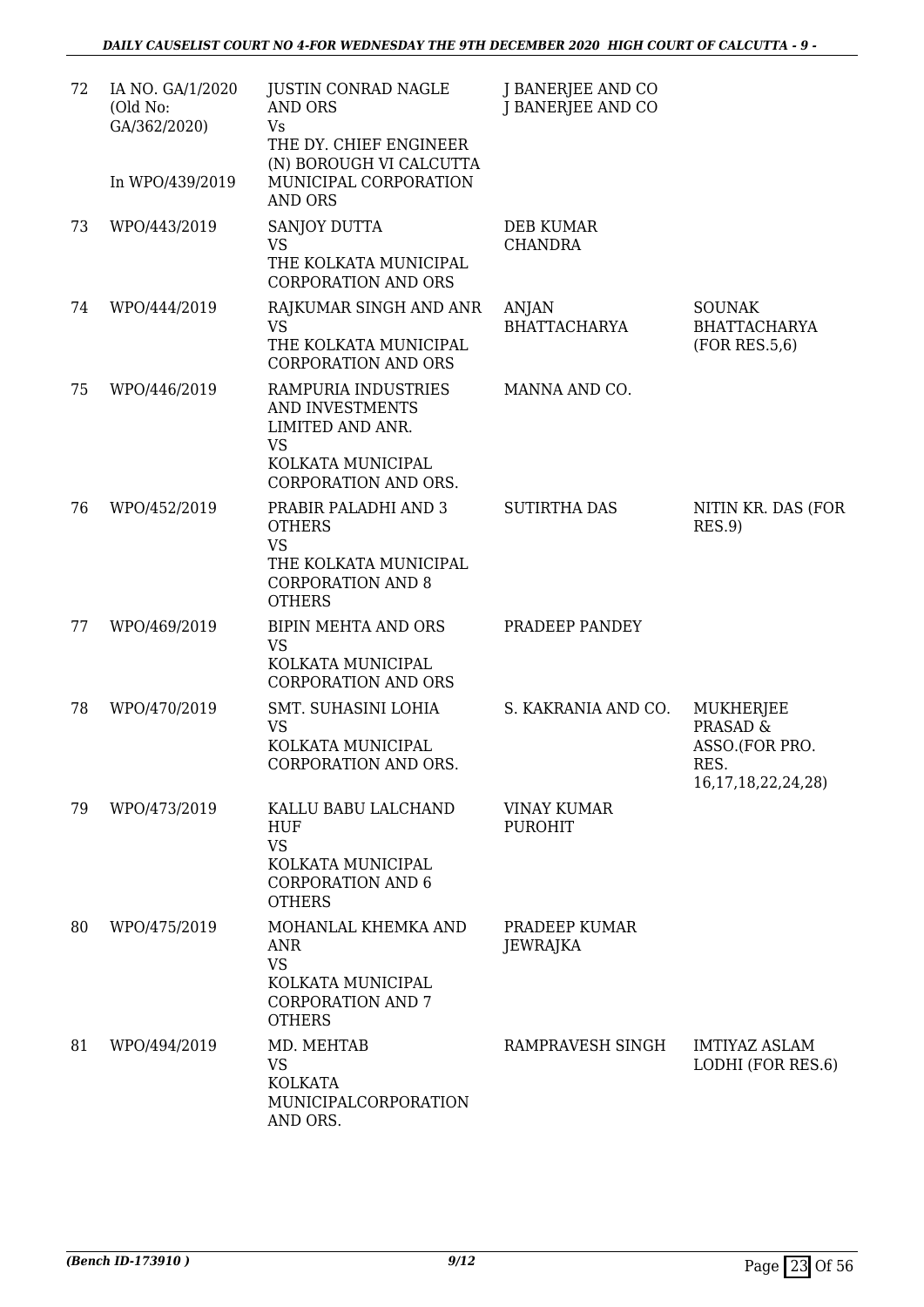| 82 | WPO/504/2019 | ADIBANSTALA MOHALLA<br>SEVA SAMITY AND ANR.<br><b>VS</b><br>KOLKATA MUNICIPAL<br><b>CORPORATION AND ORS.</b> | PRIYANKAR BASU<br><b>MALLICK</b>       |                                                   |
|----|--------------|--------------------------------------------------------------------------------------------------------------|----------------------------------------|---------------------------------------------------|
| 83 | WPO/505/2019 | HARIS CHANDRA DALEI<br><b>VS</b><br>THE KOLKATA MUNICIPAL<br>CORPORATION AND ORS.                            | <b>ALOTRIYA</b><br>MUKHERJEE           |                                                   |
| 84 | WPO/519/2019 | PRASANTA SEN<br><b>VS</b><br>THE KOLKATA MUNICIPAL<br><b>CORPORATION AND ORS</b>                             | SHARMISTHA LAHA                        |                                                   |
| 85 | WPO/526/2019 | <b>BIMAN PAN</b><br><b>VS</b><br>THE KOLKATA MUNICIPAL<br><b>CORPORATION AND ORS</b>                         | PRASHANT AGARWAL                       | ASHIM KR.<br><b>CHATTERJEE (FOR</b><br>RES.5-13)  |
| 86 | WPO/545/2019 | SUBHABRATA BISWAS AND<br>ANR.<br><b>VS</b><br>STATE OF WEST BENGAL<br>AND ORS.                               | <b>RAKESH ROY</b>                      |                                                   |
| 87 | WPO/557/2019 | SUDIP KUSARYE AND ANR<br><b>VS</b><br>KOLKATA MUNICIPAL<br><b>CORPORATION AND 4</b><br><b>OTHERS</b>         | <b>KOUSHIK</b><br><b>BHATTACHARYYA</b> |                                                   |
| 88 | WPO/577/2019 | KRISHANA PRASAD SHAW<br><b>VS</b><br>THE KOLKATA MUNICIPAL<br><b>CORPORATION AND ORS</b>                     | <b>SK SAMIM AKHTER</b>                 |                                                   |
| 89 | WPO/594/2019 | <b>LAKHU DUBEY</b><br><b>VS</b><br>THE KOLKATA MUNICIPAL<br><b>CORPORATION AND ORS</b>                       | MAHABOOB AHMED                         |                                                   |
| 90 | WPO/598/2019 | AMITAVA CHATTERJEE AND<br><b>ANR</b><br><b>VS</b><br>STATE OF WEST BENGAL<br><b>AND ORS</b>                  | RANJIT KUMAR<br><b>GHOSAL</b>          |                                                   |
| 91 | WPO/600/2019 | MD. ALLAUDDIN AND ORS<br><b>VS</b><br>KOLKATA MUNICIPAL<br><b>CORPORATION AND ORS</b>                        | <b>SANCHITA</b><br><b>CHAUDHURI</b>    |                                                   |
| 92 | WPO/606/2019 | ABDUL KADER AND ORS.<br><b>VS</b><br>KOLKATA MUNICIPAL<br>CORPORATION AND ORS.                               | SK. REAZUL ISLAM                       | SABYASACHI<br><b>BHATTACHARJEE</b><br>(PVT. RES.) |
| 93 | WPO/633/2019 | RENU SHAW AND ANR.<br><b>VS</b><br>THE KOLKATA MUNICIPAL<br>CORPORATION AND ORS                              | <b>GAUTAM DAS</b>                      |                                                   |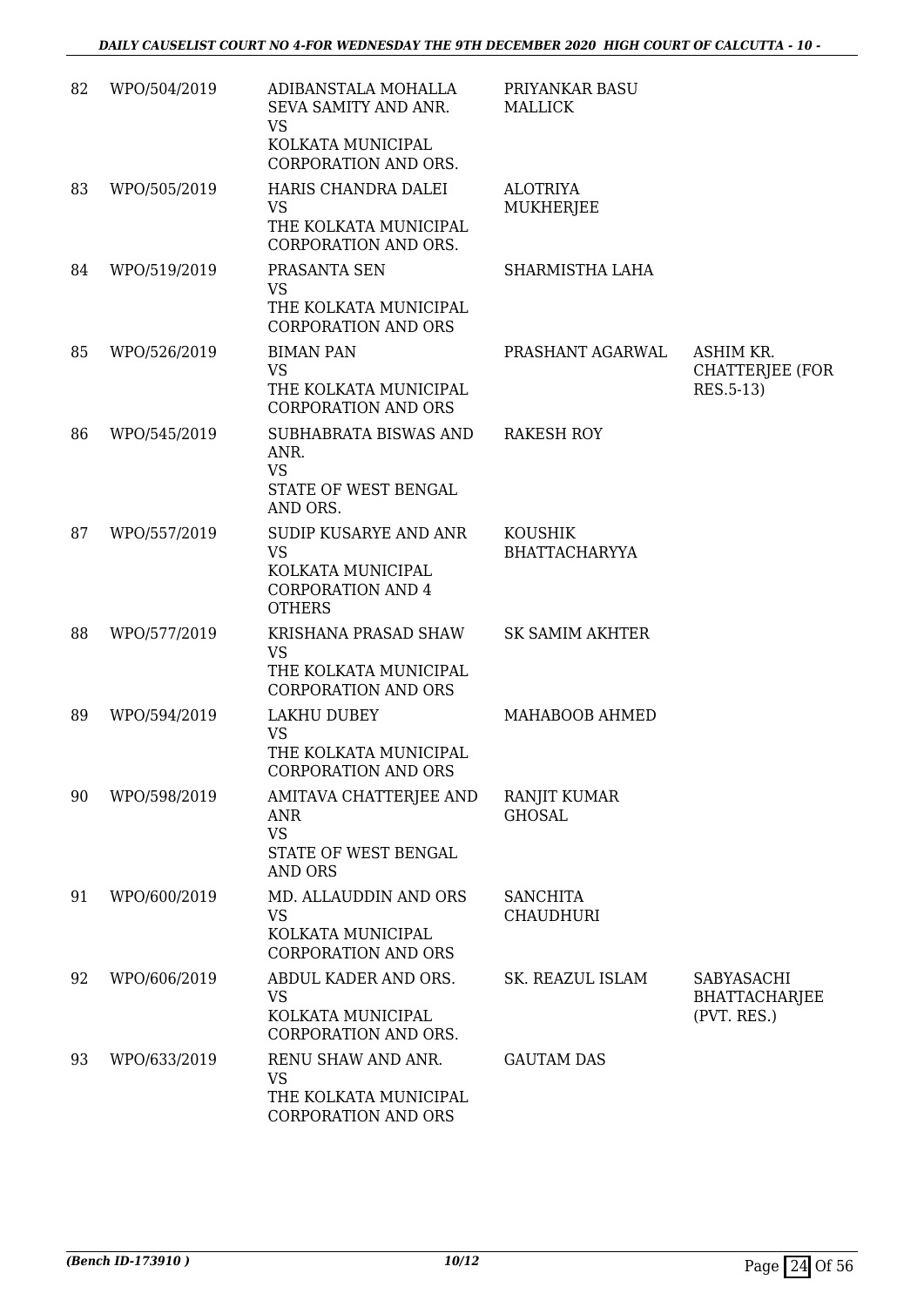| 94 | WPO/635/2019    | <b>BIKASH KAMAL BANERJEE</b><br><b>VS</b><br>KOLKATA MUNICIPAL      | KHAITAN AND CO.                 |                                     |
|----|-----------------|---------------------------------------------------------------------|---------------------------------|-------------------------------------|
|    |                 | CORPORATION AND ORS.                                                |                                 |                                     |
| 95 | WPO/643/2019    | RADHEYSHYAM KESHRI<br><b>VS</b>                                     | NILAY SENGUPTA                  | <b>GARGI GOSWAMI</b><br>(FOR RES.6) |
|    |                 | STATE OF WEST BENGAL<br><b>AND ORS</b>                              |                                 |                                     |
| 96 | WPO/646/2019    | <b>RATAN SINGH</b><br><b>VS</b>                                     | <b>ARPITA BASU</b>              |                                     |
|    |                 | THE KOLKATA MUNICIPAL<br>CORPORATION AND ORS.                       |                                 |                                     |
| 97 | WPO/6/2020      | AFSHA NADIM<br><b>VS</b>                                            | RAMIJ MUNSI                     |                                     |
|    |                 | THE KOLKATA MUNICIPAL<br><b>CORPORATION AND 6</b><br><b>OTHERS</b>  |                                 |                                     |
| 98 | WPO/7/2020      | OM PRAKASH BHARTIA<br><b>VS</b>                                     | TARUNJYOTI TEWARI               |                                     |
|    |                 | THE KOLKATA MUNICIPAL<br>CORPORATION AND ORS.                       |                                 |                                     |
| 99 | WPO/17/2020     | SHAHID AHMED AND ORS<br><b>VS</b>                                   | NITIN KUMAR DAS                 |                                     |
|    |                 | KOLKATA MUNICIPAL<br><b>CORPORATION AND ORS</b>                     |                                 |                                     |
|    | 100 WPO/30/2020 | M/S. BRIJNATH<br>KHANDELWAL AND CO.<br><b>VS</b>                    | DIPENDRA NATH<br><b>CHUNDER</b> |                                     |
|    |                 | KOLKATA MUNICIPAL<br>CORPORATION AND ORS.                           |                                 |                                     |
|    | 101 WPO/40/2020 | <b>RARVEZ AHMED</b>                                                 | RAMPRAVESH SINGH                |                                     |
|    |                 | <b>VS</b><br>KOLKATA MUNICIPAL<br>CORPORATION AND ORS.              |                                 |                                     |
|    | 102 WPO/62/2020 | <b>SMT USHA JAISWAL</b><br><b>VS</b>                                | PRODYOT KR. ROY                 |                                     |
|    |                 | THE KOLKATA MUNICIPAL<br><b>CORPORATION AND ORS</b>                 |                                 |                                     |
|    | 103 WPO/64/2020 | MD. MEHTAB<br><b>VS</b>                                             | RAMPRAVESH SINGH                |                                     |
|    |                 | KOLKATA MUNICIPAL<br>CORPORATION AND ORS.                           |                                 |                                     |
|    | 104 WPO/73/2020 | MIR MOHASIN ALI<br><b>VS</b>                                        | <b>RAMIJ MUNSI</b>              |                                     |
|    |                 | THE KOLKATA MUNICIPAL<br><b>CORPORATION AND 20</b><br><b>OTHERS</b> |                                 |                                     |
|    | 105 WPO/74/2020 | HILLMAN DEVELOPERS (P)<br>LTD AND ANR<br><b>VS</b>                  | SIMA CHAKRABORTY                |                                     |
|    |                 | THE KOLKATA MUNICIPAL<br>CORPORATION AND ORS                        |                                 |                                     |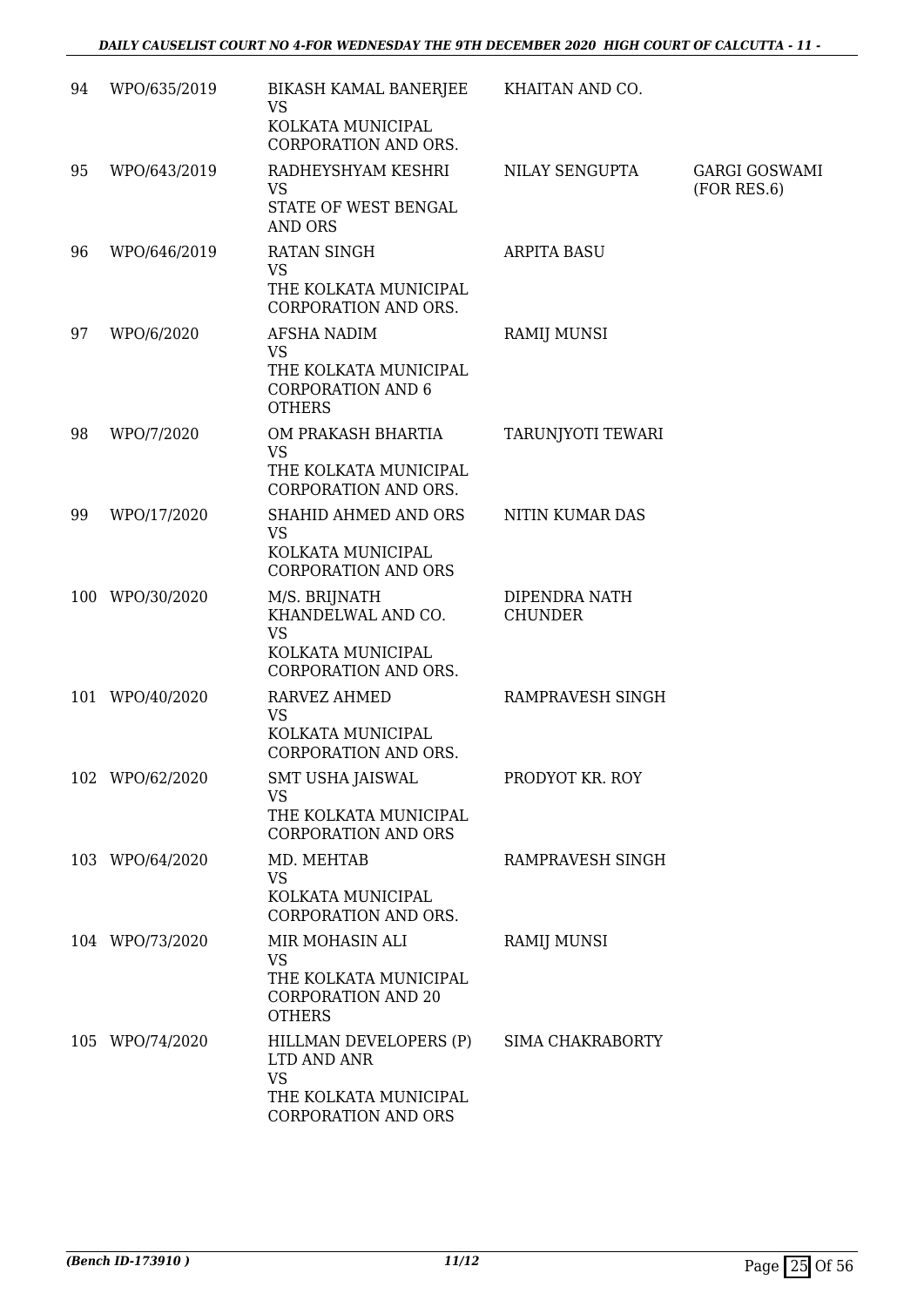| 106 WPO/76/2020  | <b>MANISH KOCHAR</b><br>VS<br>THE KOLKATA MUNICIPAL<br>CORPORATION AND ORS.                                   | <b>EMON</b><br><b>BHATTACHARYA</b>    |
|------------------|---------------------------------------------------------------------------------------------------------------|---------------------------------------|
| 107 WPO/91/2020  | SRI SANTOSH KUMAR<br><b>DALMIA</b><br><b>VS</b><br>THE KOLKATA MUNICIPAL<br><b>CORPORATION AND ORS</b>        | <b>SAPTARSHI MAL</b>                  |
| 108 WPO/96/2020  | AJAY MADHOGARIA AND<br>ORS.<br><b>VS</b><br>KOLKATA MUNICIPAL<br>CORPORATION AND ORS.                         | NILAY SENGUPTA                        |
| 109 WPO/97/2020  | SAMPA DUTTA AND ANR<br><b>VS</b><br>THE STATE OF WEST<br><b>BENGAL AND ORS</b>                                | ANIRUDHA SARKAR                       |
| 110 WPO/127/2020 | MR. HARSH VARDHAN RUIA<br><b>VS</b><br>KOLKATA MUNICIPAL<br>CORPORATION AND ORS.                              | <b>SANCHARI</b><br><b>CHAKRABORTY</b> |
| 111 WPO/134/2020 | MD. QASIM<br><b>VS</b><br>THE KOLKATA MUNICIPAL<br><b>CORPORATION AND ORS</b>                                 | SUNITI CHATTERJEE                     |
| 112 WPO/137/2020 | <b>GAYATRI GUPTA</b><br><b>VS</b><br>KOLKATA MUNICIPAL<br>CORPORATION AND ORS.                                | <b>MAHESH KUMAR</b><br><b>JOSHI</b>   |
| 113 WPO/138/2020 | TAPAS KUMAR MAJUMDAR<br><b>VS</b><br><b>STATE OF WEST BENGAL</b><br>AND ORS.                                  | CHIRANJIB SINHA                       |
| 114 WPO/150/2020 | MUSTARI BEGUM AND ORS.<br><b>VS</b><br>THE STATE OF WEST<br>BENGAL AND ORS.                                   | <b>MAINAK SWARNOKAR</b>               |
| 115 WPO/151/2020 | SILICAL HOUSING<br>SYSTEMS LIMITED AND<br><b>ORS</b><br><b>VS</b><br>KOLKATA MUNICIPAL<br>CORPORATION AND ORS | VICTOR MOSES AND<br>CO                |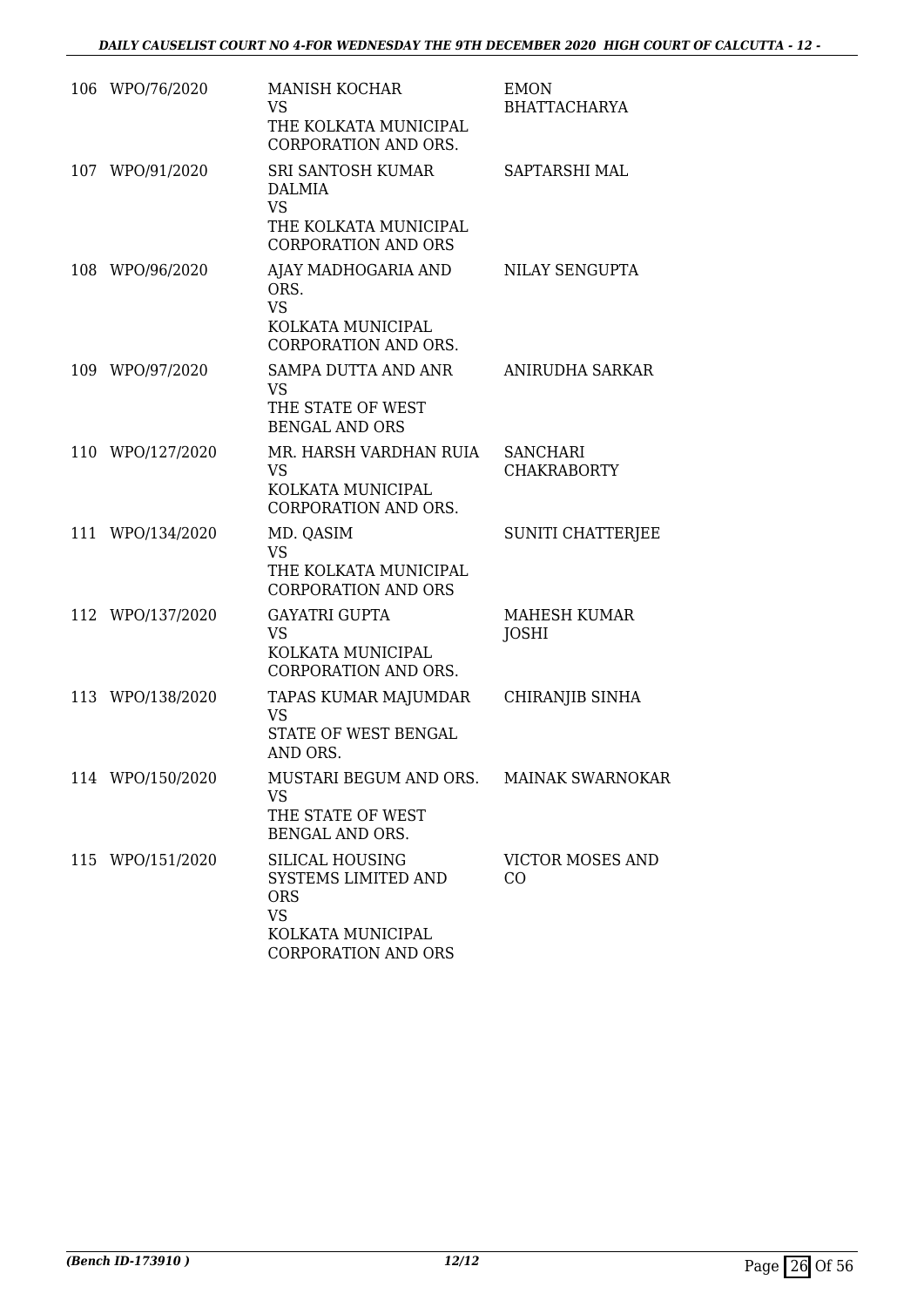

## **Original Side**

**DAILY CAUSELIST For Wednesday The 9th December 2020**

### **COURT NO. 36 SINGLE BENCH (SB-III, THIRD FLOOR COMMERCIAL BENCH) AT 10:45 AM HON'BLE JUSTICE DEBANGSU BASAK (VIA VIDEO CONFERENCE)**

### **NOTE:MATTERS WILL BE TAKEN UP THROUGH PHYSICAL HEARING ONLY WHEN BOTH THE PARTIES ARE AGREED.**

#### **NEW CHAMBER APPLICATION(UNDER COMMERCIAL DIVISION)** SIDDHA REAL ESTATE SURENDRA DUBE

| 1              | IA NO. GA/1/2020<br>(Old No:<br>GA/359/2020)<br>In CS/245/2019 | SIDDHA REAL ESTATE<br>DEVELOPMENT PRIVATE<br><b>LIMITED</b><br>Vs<br><b>GIRDHAR FISCAL SERVICES</b><br>PRIVATE LIMITED | <b>SURENDRA DUBE</b><br><b>SURENDRA DUBE</b> |                                        |
|----------------|----------------------------------------------------------------|------------------------------------------------------------------------------------------------------------------------|----------------------------------------------|----------------------------------------|
| $\overline{2}$ | IA NO. GA/1/2020<br>(Old No:<br>GA/360/2020)<br>In CS/246/2019 | SIDDHA REAL ESTATE<br>DEVELOPMENT PRIVATE<br>LIMITED<br>Vs<br><b>GOLDEN GOENKA CREDIT</b><br>PRIVATE LIMITED           | <b>SURENDRA DUBE</b><br><b>SURENDRA DUBE</b> |                                        |
|                |                                                                | <b>NEW MOTION (UNDER COMMERCIAL DIVISION)</b>                                                                          |                                              |                                        |
| 3              | IA NO. GA/3/2019<br>(Old No:<br>GA/300/2019)<br>In CS/10/2019  | <b>RELIGARE FINVEST</b><br><b>LIMITED</b><br>Vs<br>OSPL INFRADEAL PRIVATE<br>LIMITED (IN LIQN) AND<br><b>ORS</b>       | SINHA & CO.                                  | <b>ANKITA MUKHERJEE</b><br>(FOR RES.2) |
| 4              | AP/116/2020                                                    | SREI EQUIPMENT FINANCE AYAN CHAKRABORTY<br><b>LIMITED</b><br>VS.<br><b>BUMI GEO ENGINEERING</b><br>LTD. AND ANR.       |                                              |                                        |
| 5              | AP/353/2020                                                    | TANTIA CONSTRUCTIONS<br><b>LIMITED</b><br><b>VS</b><br>UNION OF INDIA                                                  | M/S. R. N. GHOSE<br><b>AND ASSOCIATES</b>    |                                        |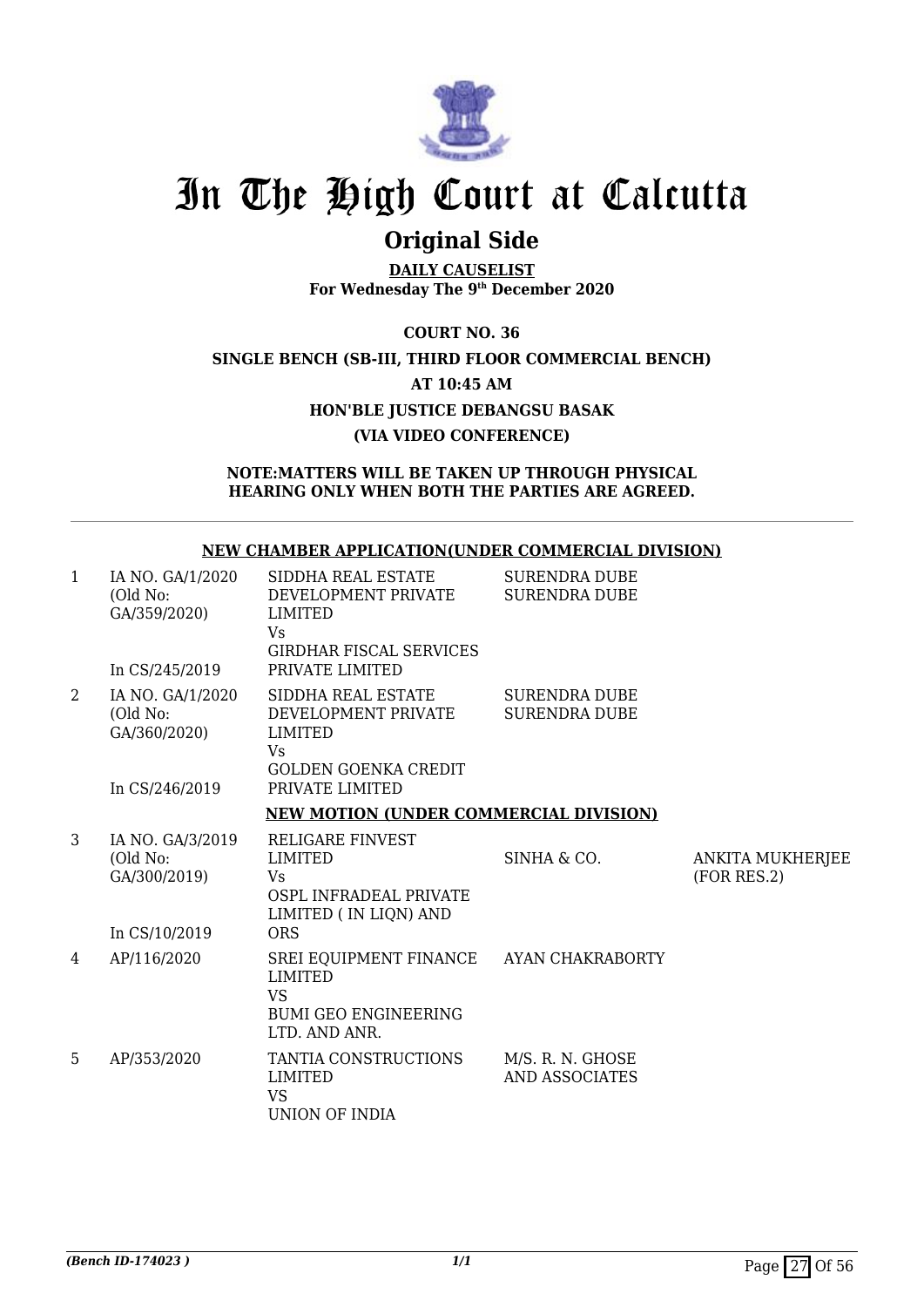

## **Original Side**

**DAILY CAUSELIST For Wednesday The 9th December 2020**

**COURT NO. 36 SINGLE BENCH (SB-III, THIRD FLOOR) AT 10:45 AM HON'BLE JUSTICE DEBANGSU BASAK (VIA VIDEO CONFERENCE)**

### **NOTE:MATTERS WILL BE TAKEN UP THROUGH PHYSICAL HEARING ONLY WHEN BOTH THE PARTIES ARE AGREED.**

### **NEW CHAMBER APPLICATIONS**

| $\mathbf{1}$ | IA NO. GA/10/2020<br>(Old No:<br>GA/761/2020) | HEMANTA KUMAR BHOTICA<br>& ANR.<br>Vs<br>SATYANARAYAN BERLIA                                                  | G.P.LATH & CO                                 | RAJESH KHAITAN &<br>CO |
|--------------|-----------------------------------------------|---------------------------------------------------------------------------------------------------------------|-----------------------------------------------|------------------------|
|              | In CS/905/1981                                |                                                                                                               |                                               |                        |
| 2            | IA NO. GA/18/2020<br>(Old No:<br>GA/586/2020) | <b>KEDAR NATH SEN</b><br>Vs<br><b>SULEKHA SEN</b>                                                             | T.C.DEY, S.MAITRA                             | M.AGARWALLA & CO       |
|              | In CS/2/1996                                  |                                                                                                               |                                               |                        |
| 3            | IA NO. GA/4/2020<br>(Old No:<br>GA/751/2020)  | JAY PLYWOOD INDUSTRIES<br><b>PVT LTD</b><br>Vs.<br><b>ASSOCIATED AESBY</b><br><b>INDUSTRIES PVT LTD &amp;</b> | A.K.SINGH<br>A.K.SINGH &<br><b>ASSOCIATES</b> |                        |
|              | In CS/409/2013                                | ORS.                                                                                                          |                                               |                        |
| 4            | IA NO. GA/7/2020                              | IN THE GOODS OF :<br><b>SUDARSHAN KUMAR</b><br>KEJRIWAL (DEC)                                                 | <b>CHANCHAL KUMAR</b><br><b>DUTTA</b>         |                        |
|              | In TS/11/2014                                 | Vs                                                                                                            |                                               |                        |
| 5            | IA NO. GA/6/2020                              | IN THE GOODS OF :<br><b>SUDARSHAN KUMAR</b><br>KEJRIWAL (DEC)                                                 | CHANCHAL KUMAR<br><b>DUTTA</b>                |                        |
|              | In TS/11/2014                                 | Vs<br>N                                                                                                       |                                               |                        |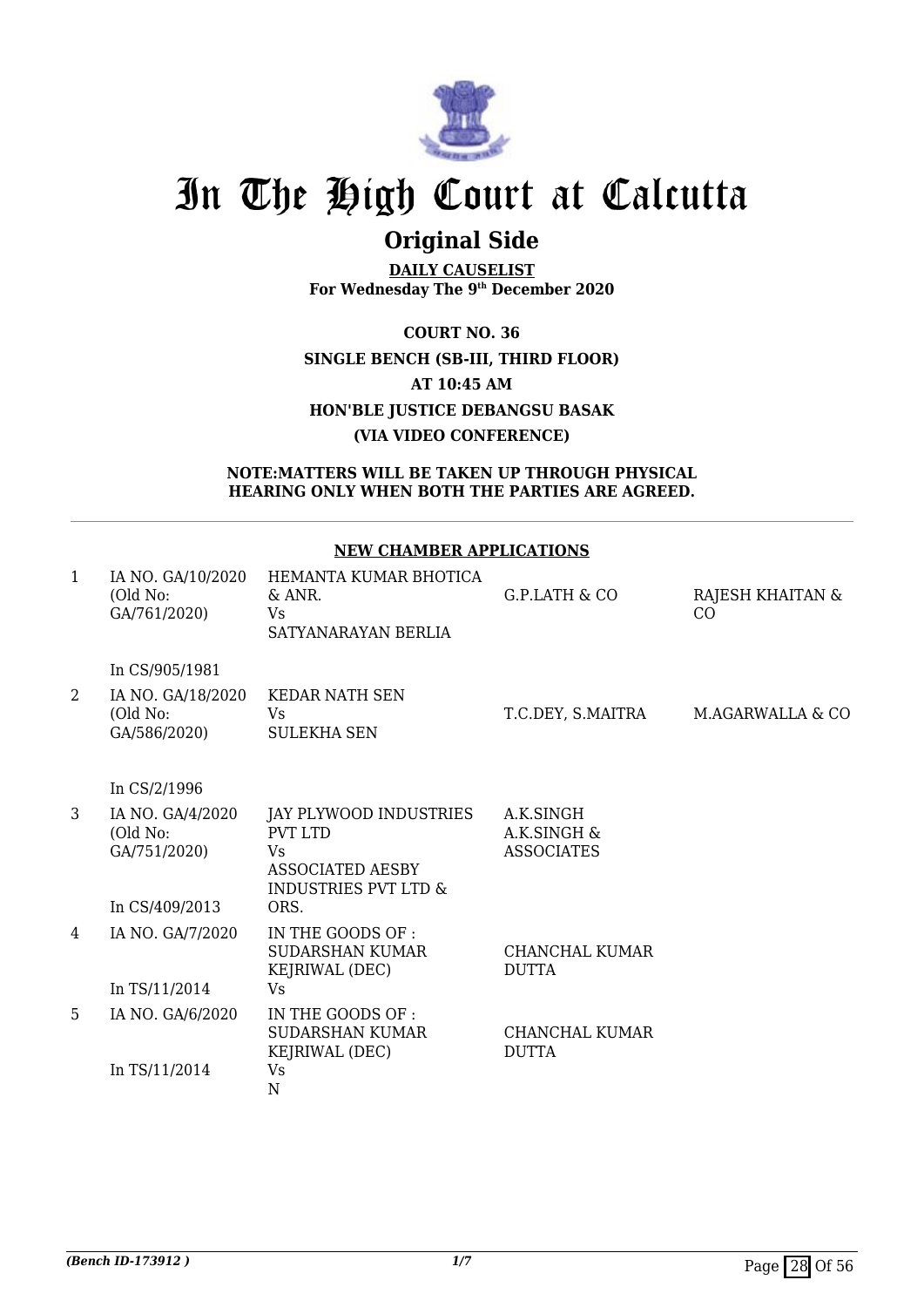| 6  | IA NO. GA/13/2020                            | SAHAJ E-VILLAGE LTD &<br>ANR.<br>Vs                                                                  | ANS ASSOCIATES<br>ANS ASSOCIATES               |
|----|----------------------------------------------|------------------------------------------------------------------------------------------------------|------------------------------------------------|
|    | In CS/177/2015                               | CSC E-GOVERNANCE<br><b>SERVICES INDIA LTD</b>                                                        |                                                |
| 7  | IA NO. GA/2/2020<br>(Old No:<br>GA/519/2020) | KOTAK MAHINDRA BANK<br>LTD.<br>Vs<br>ASGAR HUSSAIN & ANR.                                            | <b>SINHA</b><br><b>SINHA &amp; CO</b>          |
|    | In EC/224/2015                               |                                                                                                      |                                                |
| 8  | IA NO. GA/6/2020                             | IN THE GOODS OF: TANMAY<br>DATTA, DECEASED<br>Vs                                                     | <b>ABHIJIT NAYAK</b><br><b>ABHIJIT NAYAK</b>   |
|    | In TS/12/2019                                | n                                                                                                    |                                                |
| 9  | IA NO. GA/1/2020<br>(Old No:<br>GA/652/2020) | SREI EQUIPMENT FINANCE<br><b>LIMITED</b><br>Vs<br><b>ARCH HEALTHCARE</b><br>PRIVATE LIMITED AND ORS. | <b>TIRTHANKAR DAS</b><br><b>TIRTHANKAR DAS</b> |
|    | In EC/200/2019                               |                                                                                                      |                                                |
| 10 | IA NO. GA/1/2020<br>(Old No:<br>GA/671/2020) | ABP PRIVATE LIMITED<br>Vs<br>TOPAKI MEDIA PRIVATE<br><b>LIMITED</b>                                  | <b>SOUMITRA DATTA</b><br><b>SOUMITRA DATTA</b> |
|    | In CS/229/2019                               |                                                                                                      |                                                |
| 11 | IA NO. GA/1/2020<br>(Old No:<br>GA/410/2020) | MAGMA FINCORP LIMITED<br>Vs<br>VIKAS SHARMA AND ORS.                                                 | SINHA AND CO.<br>SINHA AND CO.                 |
|    | In EC/374/2019                               |                                                                                                      |                                                |
| 12 | IA NO. GA/1/2020<br>(Old No:<br>GA/412/2020) | MAGMA FINCORP LIMITED<br>Vs<br><b>SURENDRA KUMAR AND</b><br>ANR.                                     | SINHA AND CO.<br>SINHA AND CO.                 |
|    | In EC/394/2019                               |                                                                                                      |                                                |
| 13 | IA NO. GA/1/2020<br>(Old No:<br>GA/415/2020) | MAGMA FINCORP LIMITED<br>Vs.<br>MUJEEB RAHIMAN V P AND<br>ORS.                                       | SINHA AND CO.<br>SINHA AND CO.                 |
|    | In EC/422/2019                               |                                                                                                      |                                                |
| 14 | IA NO. GA/1/2020<br>(Old No:<br>GA/529/2020) | MAGMA FINCORP LIMITED<br>Vs.<br>AFFINITY BEAUTY SALON<br>PVT. LTD. AND ORS.                          | SINHA AND CO.<br>SINHA AND CO.                 |
|    |                                              |                                                                                                      |                                                |

In EC/470/2019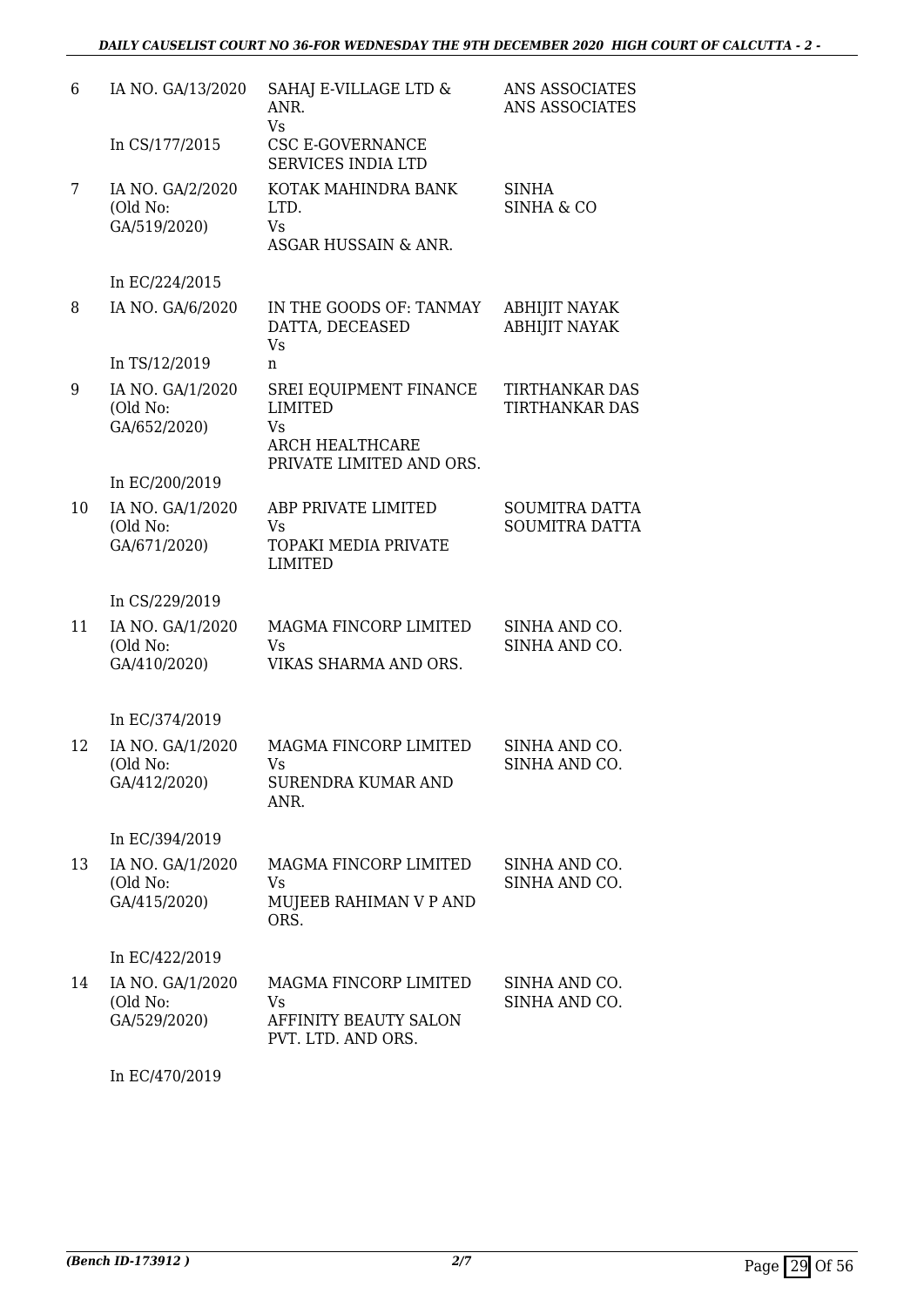| 15 | IA NO. GA/1/2020<br>(Old No:<br>GA/528/2020) | MAGMA FINCORP LIMITED<br>Vs<br><b>SUMIT AND ANR.</b>                                                              | SINHA AND CO.<br>SINHA AND CO.                           |                                           |
|----|----------------------------------------------|-------------------------------------------------------------------------------------------------------------------|----------------------------------------------------------|-------------------------------------------|
|    | In EC/471/2019                               |                                                                                                                   |                                                          |                                           |
| 16 | IA NO. GA/1/2020                             | NAGENDRA KUMAR RATHI<br><b>AND ORS</b><br>Vs                                                                      | <b>VICTOR MOSES AND</b><br>CO<br><b>VICTOR MOSES AND</b> |                                           |
|    | In CS/120/2020                               | RAJENDRA KUMAR RATHI<br><b>AND ORS</b>                                                                            | CO                                                       |                                           |
| 17 | IA NO. GA/2/2020                             | NAGENDRA KUMAR RATHI<br><b>AND ORS</b>                                                                            | <b>VICTOR MOSES AND</b><br>CO                            | FOX AND MANDAL<br>(DEF NO 3)              |
|    | In CS/120/2020                               | Vs<br>RAJENDRA KUMAR RATHI<br><b>AND ORS</b>                                                                      | <b>VICTOR MOSES AND</b><br>CO                            |                                           |
|    |                                              | <b>NEW MOTIONS</b>                                                                                                |                                                          |                                           |
| 18 | IA NO. GA/3/2020<br>(Old No:<br>GA/367/2020) | <b>ERA BANTHIA</b><br>Vs<br>M/S. SHIVSONS AND ORS.                                                                | SANWAL TIBREWAL<br>SANWAL TIBREWAL                       | <b>SUDIP BANERJEE</b><br>(FOR RES.4 IN GA |
|    |                                              |                                                                                                                   |                                                          | 2521/19)                                  |
|    | In CS/193/2019                               |                                                                                                                   |                                                          |                                           |
| 19 | AP/855/2019                                  | MAGMA FINCORP LIMITED<br><b>VS</b><br>MAPHIJUL MALLIK AND<br>ANR.                                                 | SINHA AND CO.                                            |                                           |
| 20 | AP/879/2019                                  | M/S. ELECON<br>ENGINEERING COMPANY<br><b>LIMITED</b><br><b>VS</b><br>STEEL AUTHORITY OF<br><b>INDIA LIMITED</b>   | PRADEEP KUMAR<br>JEWRAJKA                                |                                           |
| 21 | ALP/8/2020                                   | PRADIP KUMAR SARDA<br><b>VS</b><br>MAHENDRA KUMAR SARDA<br>AND ANR.                                               | SINHA AND CO.                                            |                                           |
| 22 | AP/114/2020                                  | SREI EQUIPMENT FINANCE<br><b>LIMITED</b><br><b>VS</b><br><b>RCC INFRA VENTURES</b><br><b>LIMITED AND 2 OTHERS</b> | <b>SKR AND</b><br><b>ASSOCIATES</b>                      |                                           |
| 23 | AP/153/2020                                  | SREI EQUIPMENT FINANCE<br>LIMITED<br><b>VS</b><br><b>CHANDAN KUMAR</b><br>PRADHAN AND ANR                         | <b>ARCHANA</b><br><b>CHOWDHARY</b>                       |                                           |
| 24 | AP/154/2020                                  | SREI EQUIPMENT FINANCE<br><b>LIMITED</b><br><b>VS</b><br><b>BALINDER KAUR AND ANR</b>                             | ARCHANA<br><b>CHOWDHARY</b>                              |                                           |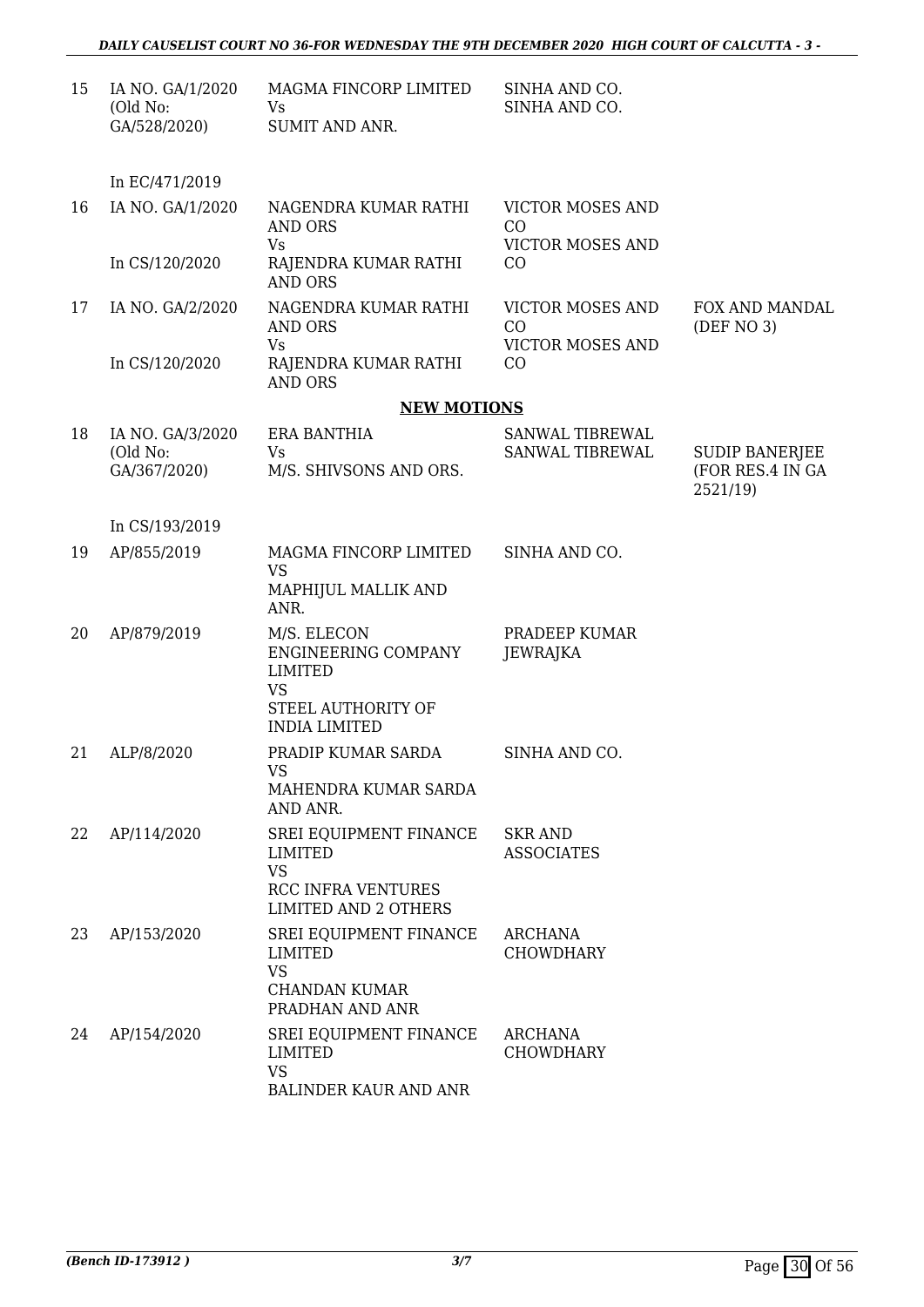| 25 | AP/163/2020                                    | SREI EQUIPMENT FINANCE AYAN CHAKRABORTY<br><b>LIMITED</b><br><b>VS</b><br>VENKATESH M AND ANR |                                                                |                                                          |
|----|------------------------------------------------|-----------------------------------------------------------------------------------------------|----------------------------------------------------------------|----------------------------------------------------------|
| 26 | AP/164/2020                                    | SREI EQUIPMENT FINANCE<br>LIMITED<br><b>VS</b>                                                | <b>AVISHEK GUHA</b>                                            |                                                          |
|    |                                                | SWARNALATA BERUA AND<br>ANR.                                                                  |                                                                |                                                          |
| 27 | AP/165/2020                                    | SREI EQUIPMENT FINANCE<br><b>LIMITED</b><br><b>VS</b><br>KALYANI SETHI AND ANR.               | <b>AVISHEK GUHA</b>                                            |                                                          |
| 28 | AP/298/2020                                    | ORTIUS REAL ESTATE PVT<br>LTD AND ANR<br><b>VS</b>                                            | M/S L P TIWARI AND<br>CO                                       |                                                          |
|    |                                                | DR K BALARAMAN ADN ANR                                                                        |                                                                |                                                          |
| 29 | AP/300/2020                                    | HINDUSTAN COPPER<br><b>LIMITED</b><br><b>VS</b>                                               | S. JALAN AND CO.                                               |                                                          |
|    |                                                | M/S. BHAGWATI OXYGEN<br><b>LIMITED</b>                                                        |                                                                |                                                          |
|    |                                                | <b>ADJOURNED MOTION</b>                                                                       |                                                                |                                                          |
|    |                                                | (AT 2:00 P.M. )                                                                               |                                                                |                                                          |
| 30 | IA NO. GA/29/2018<br>(Old No:<br>GA/3395/2018) | SMT. JYOTSNA MULLICK &<br><b>ORS</b><br>Vs<br>KAMALESH MALLICK AND                            | LALRATAN MONDAL<br>NIRMAL K. NANDI                             | <b>VICTOR MOSES &amp;</b><br>CO.                         |
|    | In CS/222/2001                                 | ORS.                                                                                          |                                                                |                                                          |
| 31 | IA NO. GA/8/2020<br>(Old No:<br>GA/263/2020)   | CITY ENCLAVE PRIVATE<br>LTD.<br>Vs<br><b>SYED TANSEEN HUQ &amp;</b><br>ORS.                   | AWANI KUMAR RAY                                                |                                                          |
|    | In CS/288/2009                                 |                                                                                               |                                                                |                                                          |
| 32 | IA NO. GA/2/2013<br>(Old No:<br>GA/3099/2013)  | ANIL KUMAR PATODIA &<br>ANR.<br>Vs.<br>SUNIL KUMAR PATODIA &<br>ORS.                          | <b>ASHISH</b><br><b>CHIRANEWALA</b><br>SHARMA KAJARIA &<br>CO. | <b>ASOK BHAUMICK</b><br>(RES.9,40 IN GA<br>3099/13)      |
|    | In CS/338/2013                                 |                                                                                               |                                                                |                                                          |
| 33 | IA NO. GA/3/2019<br>(Old No:<br>GA/2447/2019)  | AWAM MARKETING LLP<br>Vs<br>M/S. ORIENT BEVERAGES<br>LTD. AND ORS.                            | ANIRUDDHA SINHA<br><b>TEESHAM DAS</b>                          | DSP LAW ASSO. (FOR<br>ADDED RES. 13,14<br>IN GA 2447/19) |
|    | In CS/85/2016                                  |                                                                                               |                                                                |                                                          |
| 34 | IA NO. GA/9/2020<br>(Old No:<br>GA/225/2020)   | ROMIT MITRA<br><b>Vs</b><br>SHYAMAL KUMAR MITRA &<br>ORS.                                     | DEEP NARAYAN<br>MUKHERJEE<br><b>DEEP NARAYAN</b><br>MUKHERJEE  | <b>SOUVICK MITRA</b><br><b>SOUVICK MITRA</b>             |
|    | In CS/135/2017                                 |                                                                                               |                                                                |                                                          |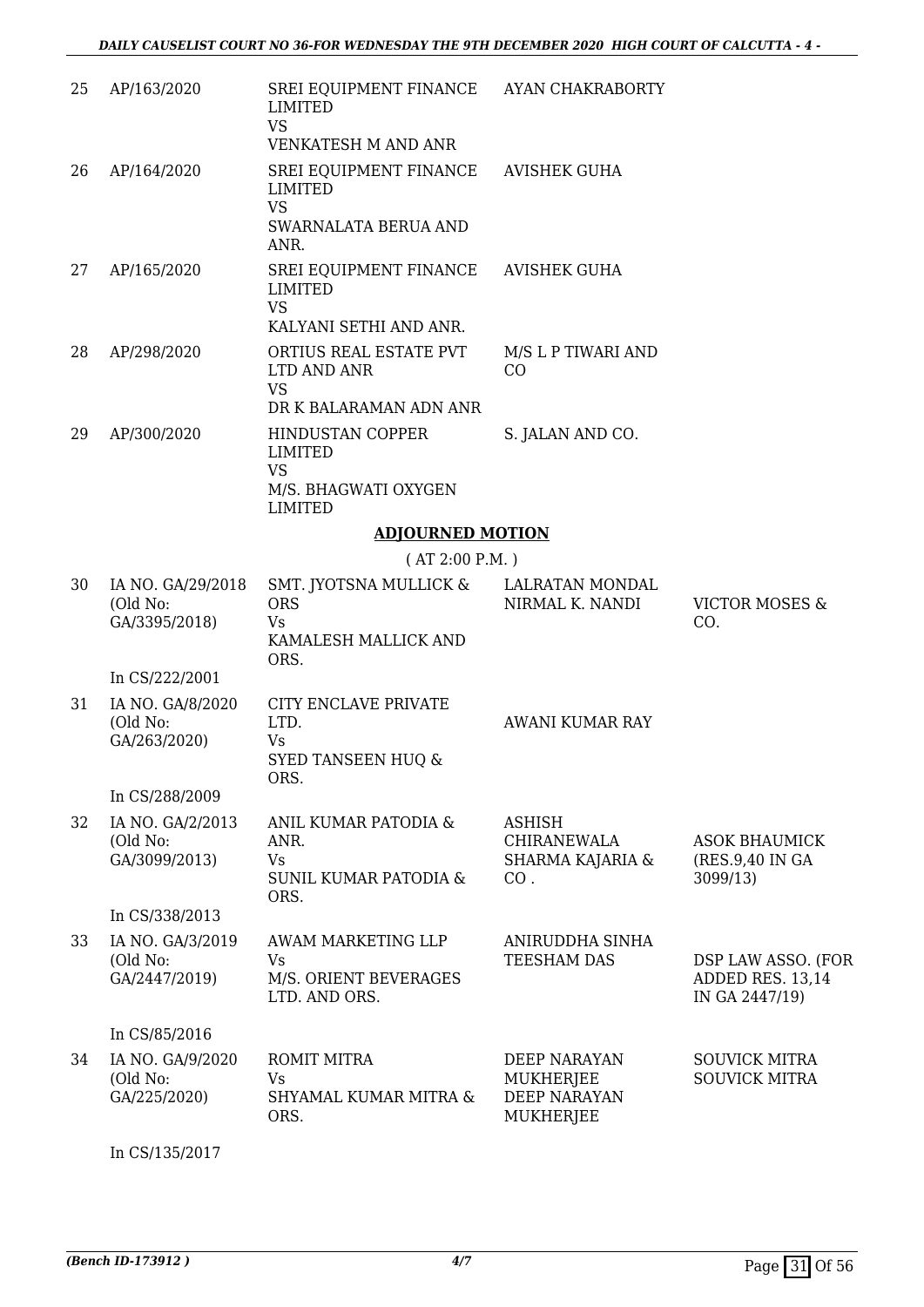### *DAILY CAUSELIST COURT NO 36-FOR WEDNESDAY THE 9TH DECEMBER 2020 HIGH COURT OF CALCUTTA - 5 -*

| 35 | IA NO. GA/2/2018<br>(Old No:<br>GA/437/2018)                   | MUTHA BROTHERS & ORS.<br>Vs<br>ARJUN SINGH RAJGURU &<br>ORS.                        | <b>TANMOY ROY</b><br><b>CHOUDHURY'S LAW</b><br><b>OFFICES</b> |                                                                                                                                                                                                                       |
|----|----------------------------------------------------------------|-------------------------------------------------------------------------------------|---------------------------------------------------------------|-----------------------------------------------------------------------------------------------------------------------------------------------------------------------------------------------------------------------|
|    | In CS/265/2017                                                 |                                                                                     |                                                               |                                                                                                                                                                                                                       |
| 36 | IA NO. GA/1/2018<br>(Old No:<br>GA/2743/2018)                  | STARLITE VYAPAAR PVT.<br>LTD.<br><b>Vs</b><br>SNG FASHIONS PVT.<br><b>LIMITED</b>   | SOUMYAJIT MISHRA<br>SOUMYAJIT MISHRA                          |                                                                                                                                                                                                                       |
|    | In CS/108/2018                                                 |                                                                                     |                                                               |                                                                                                                                                                                                                       |
| 37 | IA NO. GA/1/2018<br>(Old No:<br>GA/1518/2018)                  | <b>SHAMBHU NATH &amp;</b><br><b>BROTHERS &amp; ORS.</b><br>Vs<br>PARAS NATH SHARRAF | SOURAV JANA<br><b>SOURAV JANA</b>                             | PARASHAR BAIDYA                                                                                                                                                                                                       |
|    | In CS/114/2018                                                 |                                                                                     |                                                               |                                                                                                                                                                                                                       |
| 38 | IA NO. GA/2/2019<br>(Old No:<br>GA/2374/2019)                  | AMIT KUMAR PAUL & ANR.<br>Vs<br>SUDIPTI PAUL & ORS.                                 | <b>AVIRUP CHATTERJEE</b><br><b>AVIRUP CHATTERJEE</b>          |                                                                                                                                                                                                                       |
|    | In CS/236/2018                                                 |                                                                                     |                                                               |                                                                                                                                                                                                                       |
| 39 | IA NO. GA/1/2018<br>(Old No:<br>GA/3286/2018)                  | <b>ABHISHEK BANERJEE</b><br><b>Vs</b><br>KAILASH VIJAYVARGIYA                       | <b>SANJAY BASU</b><br><b>SANJAY BASU</b>                      | NIKUNJ BERLIA                                                                                                                                                                                                         |
|    | In CS/243/2018                                                 |                                                                                     |                                                               |                                                                                                                                                                                                                       |
| 40 | IA NO. GA/4/2020<br>(Old No:<br>GA/273/2020)<br>In CS/252/2018 | MANMATHA NAH GHOSH &<br>ANR<br>Vs<br>RAMKRISHNA DAS AND amp<br><b>ORS</b>           | <b>VICTOR MOSES</b><br><b>VICTOR MOSES &amp; CO</b>           | <b>SOUMITRA</b><br><b>GANGULY FOR RES 4</b><br>IN GA 3520 OF 2018,<br>KOUSHIK BHATTA<br><b>FOR DEF 1,2,3</b><br><b>SOUMITRA</b><br><b>GANGULY FOR RES 4</b><br>IN GA 3520 OF 2018,<br>KOUSHIK BHATTA<br>FOR DEF 1,2,3 |
| 41 | IA NO. GA/1/2018<br>(Old No:<br>GA/3520/2018)                  | MANMATHA NATH GHOSH<br>$&$ ANR<br>Vs<br>RAMKRISHNA DAS & ORS                        | <b>VICTOR MOSES &amp; CO</b><br><b>VICTOR MOSES &amp; CO</b>  | <b>SOUMITRA</b><br><b>GANGULY FOR RES 4</b><br>IN GA 3520 OF 2018,<br>KOUSHIK BHATTA                                                                                                                                  |
|    | In CS/252/2018                                                 |                                                                                     |                                                               | FOR DEF 1,2,3                                                                                                                                                                                                         |
| 42 | IA NO. GA/4/2020<br>(Old No:<br>GA/91/2020)                    | JAI BALAJI INDUSTRIES<br>LIMITED<br>Vs<br><b>CALDERYS INDIA</b><br>REFRACTORIES LTD | SHARMA KAJARIA<br>AND CO<br><b>SHARMA KAJARIA</b><br>AND CO   | RAHUL AUDDY AND<br>CO.<br>RAHUL AUDDY AND<br>CO.                                                                                                                                                                      |

In CS/19/2019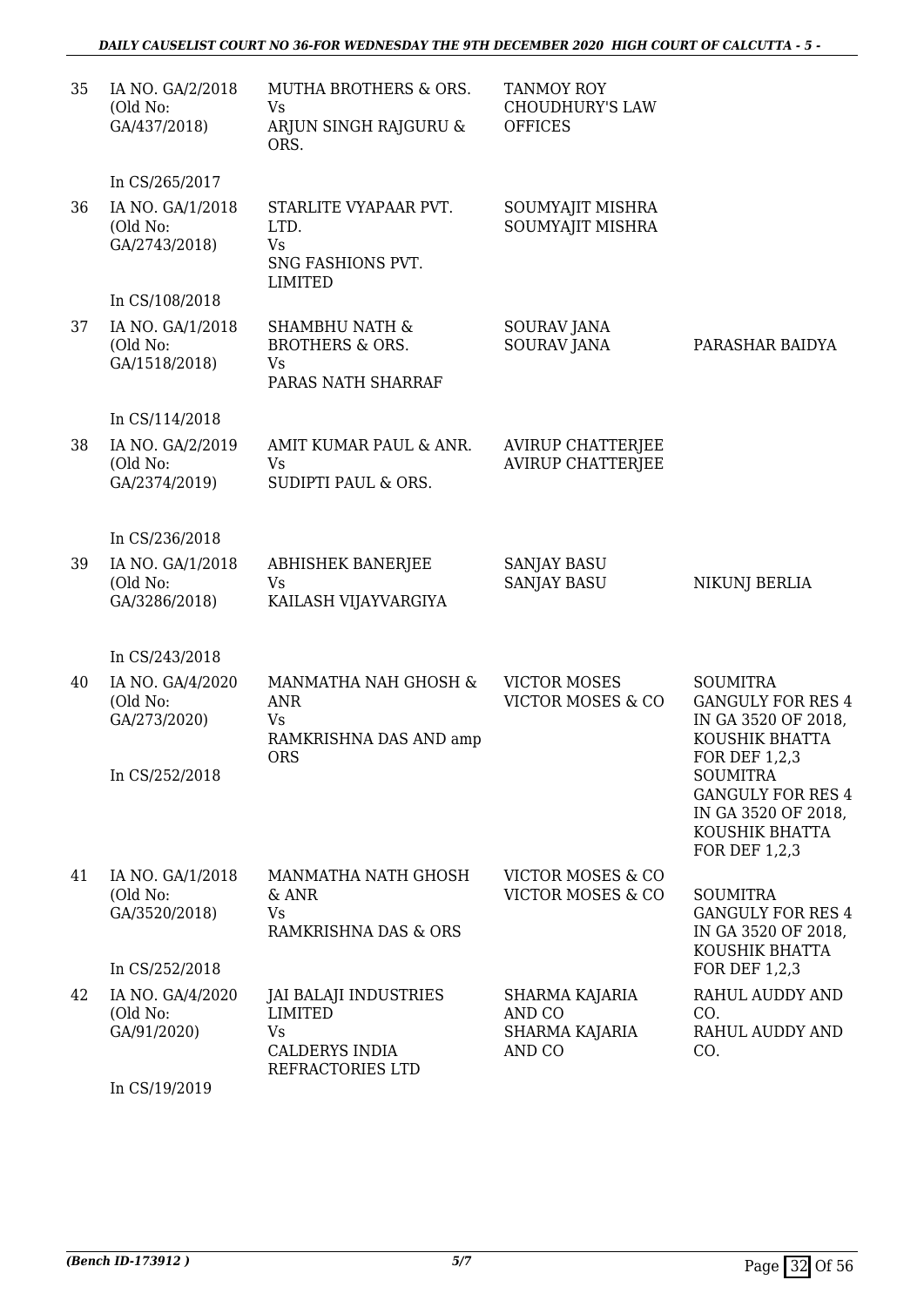#### *DAILY CAUSELIST COURT NO 36-FOR WEDNESDAY THE 9TH DECEMBER 2020 HIGH COURT OF CALCUTTA - 6 -*

| 43 | IA NO. GA/1/2019<br>(Old No:<br>GA/1860/2019) | <b>AKSHAY GUPTA</b><br>Vs<br>M/S. PUKHRAJ GULECHA<br>AND CO. AND ORS.                            | <b>ATISH GHOSH AND</b><br><b>ASSOCIATES</b><br><b>ATISH GHOSH AND</b><br><b>ASSOCIATES</b> | ANURAG BAGARIA<br>(RES.1, IN GA NO.<br>1860 / 2019)                                 |
|----|-----------------------------------------------|--------------------------------------------------------------------------------------------------|--------------------------------------------------------------------------------------------|-------------------------------------------------------------------------------------|
|    | In CS/154/2019                                |                                                                                                  |                                                                                            |                                                                                     |
| 44 | IA NO. GA/1/2019<br>(Old No:<br>GA/2521/2019) | <b>ERA BANTHIA</b><br><b>Vs</b><br>M/S. SHIVSONS AND ORS.                                        | SANWAL TIBREWAL<br>SANWAL TIBREWAL                                                         | <b>SUDIP BANERJEE</b><br>(FOR RES.4 IN GA<br>2521/19)                               |
|    | In CS/193/2019                                |                                                                                                  |                                                                                            |                                                                                     |
| 45 | IA NO. GA/1/2019<br>(Old No:<br>GA/2358/2019) | KAILASH KUMAR TIBREWAL<br><b>Vs</b><br>AJAY JAIN AND ORS                                         | L.P. AGARWALLA AND<br>CO.<br>L.P. AGARWALLA AND<br>CO.                                     | C.K. JAIN & CO. (FOR<br>RES.3, IN GA<br>2358/2019)                                  |
|    | In CS/210/2019                                |                                                                                                  |                                                                                            |                                                                                     |
| 46 | IA NO. GA/1/2019<br>(Old No:<br>GA/2448/2019) | <b>BIJAY KUMAR</b><br><b>JHUNJHUNWALA</b><br><b>Vs</b><br>JAYA JHUNJHUNWALA AND<br>ORS.          | DEEPAK KUMAR JAIN<br>DEEPAK KUMAR JAIN                                                     | <b>ADITYA GARODIA</b><br>(FOR RES. 1,2) &<br>TANMOY ROY (FOR<br>RES.3) - BOTH IN GA |
|    | In CS/238/2019                                |                                                                                                  |                                                                                            | 2448/2019                                                                           |
| 47 | IA NO. GA/1/2019<br>(Old No:<br>GA/2525/2019) | RAHUL SHARMA<br><b>Vs</b><br>RAVI SHARMA AND ORS                                                 | RAJESH UPADHYAY<br>RAJESH UPADHYAY                                                         | <b>ASHOK SHARMA (IN</b><br>GA 2525/19)                                              |
|    | In CS/239/2019                                |                                                                                                  |                                                                                            |                                                                                     |
| 48 | IA NO. GA/5/2020<br>(Old No:<br>GA/282/2020)  | RAM HULASHI HERITAGE<br>PVT. LTD. AND ANR.<br><b>Vs</b><br><b>UAL INDUSTRIES LTD AND</b><br>ORS. | <b>RAJIB MULLICK</b><br><b>RAJIB MULLICK</b>                                               | JOYDEEP GUHA (FOR<br>RES.1, IN GA<br>2518/2019), ABDUL<br>MURSHID(RES.2 IN          |
|    | In CS/241/2019                                |                                                                                                  |                                                                                            | GA 2518/19)                                                                         |
| 49 | IA NO. GA/4/2020<br>(Old No:<br>GA/276/2020)  | RAM HULASHI HERITAGE<br>PVT. LTD. AND ANR.<br><b>Vs</b><br>UAL INDUSTRIES LTD AND<br>ORS.        | <b>RAJIB MULLICK</b><br>RAJIB MULLICK                                                      | <b>JOYDEEP GUHA (FOR</b><br>RES.1, IN GA<br>2518/2019), ABDUL<br>MURSHID(RES.2 IN   |
|    | In CS/241/2019<br>IA NO. GA/1/2020            | <b>BORBHETA ESTATE</b>                                                                           |                                                                                            | GA 2518/19)                                                                         |
| 50 | (Old No:<br>GA/83/2020)                       | PRIVATE LIMITED<br>Vs<br>WILLIAMSON MAGOR AND<br>CO. LTD.                                        | <b>SURANA AND</b><br><b>CHOUDHURY</b><br><b>SURANA AND</b><br><b>CHOUDHURY</b>             |                                                                                     |
|    | In CS/259/2019                                |                                                                                                  |                                                                                            |                                                                                     |
| 51 | IA NO. GA/1/2019<br>(Old No:<br>GA/2803/2019) | SHANKAR LAL BAGRI AND<br>ANR.<br><b>Vs</b><br>SRI AVANI BALLYGUNJ<br><b>OWNERS ASSOCIATION</b>   | MEGHAJIT<br>MUKHERJEE<br>MEGHAJIT<br>MUKHERJEE                                             |                                                                                     |
|    | In CS/276/2019                                | <b>AND ORS</b>                                                                                   |                                                                                            |                                                                                     |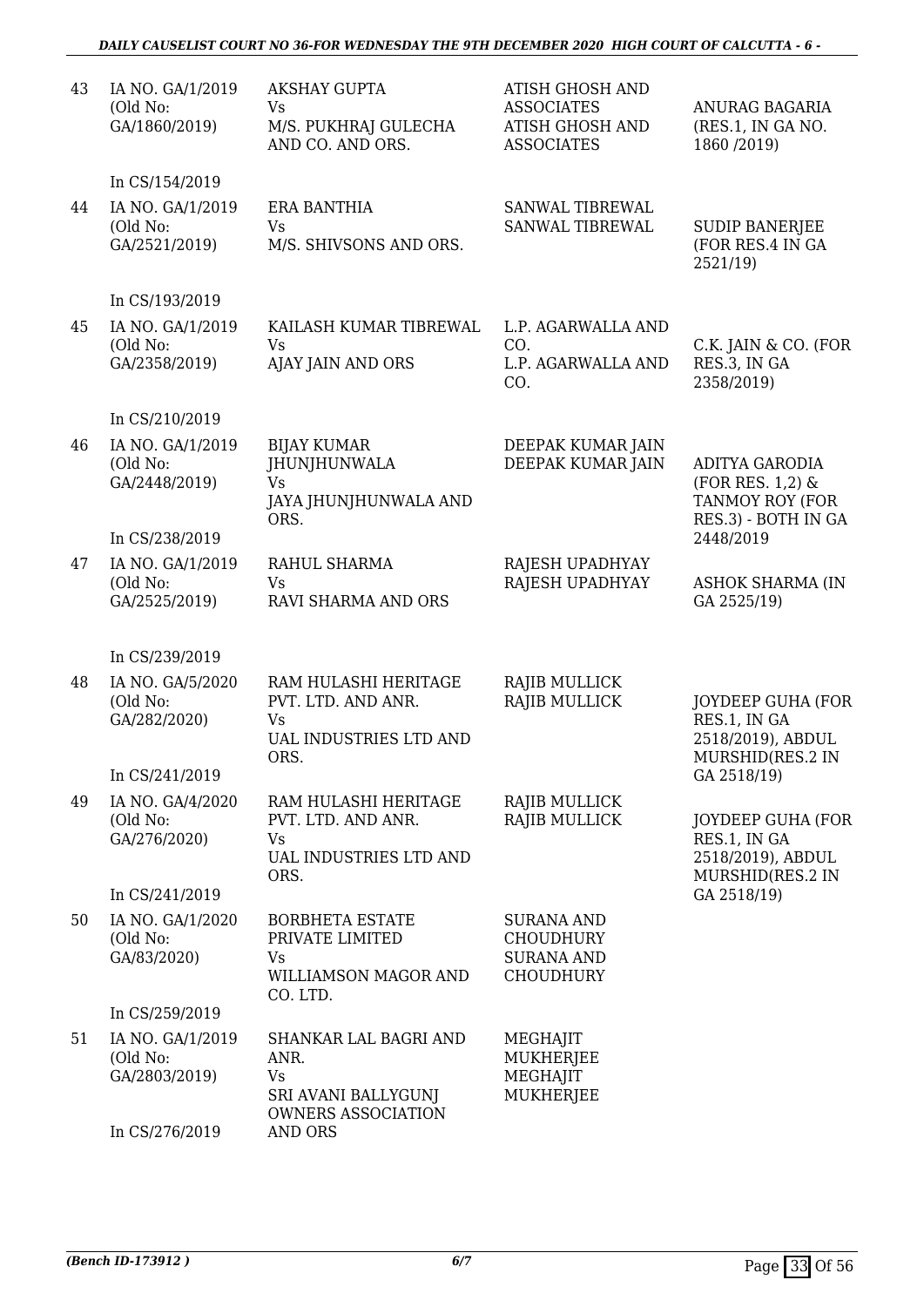52 AP/836/2019 ADAM INTELLIGENCE AND SECURITY PVT LTD VS UNION OF INDIA AND ORS KHAITAN AND CO.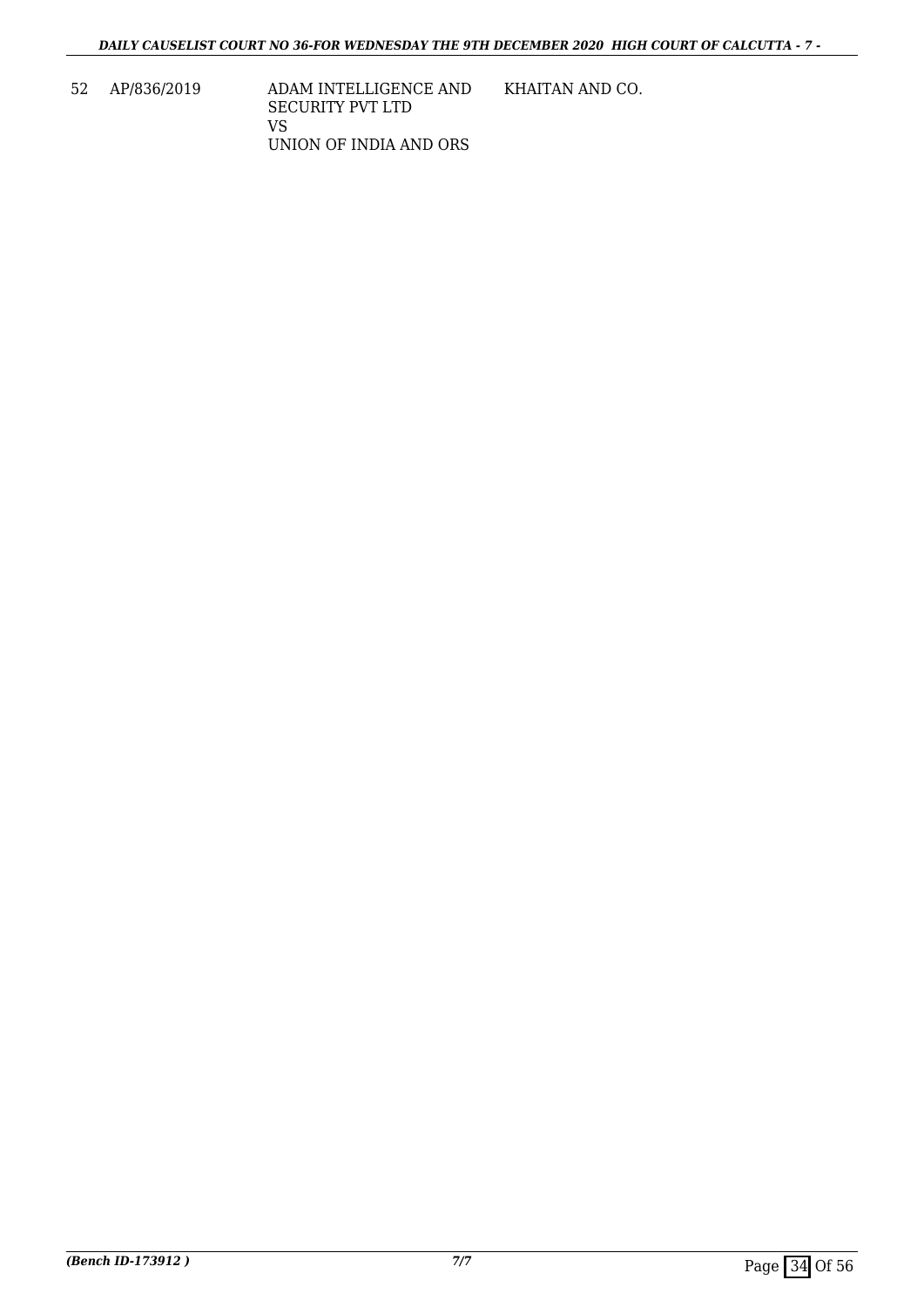

## **Original Side**

**DAILY CAUSELIST For Wednesday The 9th December 2020**

**COURT NO. 38**

**SINGLE BENCH (SB-IV, THIRD FLOOR)**

**AT 2:00 PM**

**HON'BLE JUSTICE ASHIS KUMAR CHAKRABORTY**

#### **(VIA VIDEO CONFERENCE)**

**NOTE:MATTERS WILL BE TAKEN UP THROUGH PHYSICAL HEARING ONLY WHEN BOTH THE PARTIES ARE AGREED.**

**NOTE: ORIGINAL SIDE MATTERS WILL BE TAKEN UP FROM 2:00 P.M.**

#### **TO BE MENTIONED**

| 1 | AP/1028/2016     | <b>WOODBURN ASSOCIATES</b><br>VS                                         | SOMDUTTA<br><b>BHATTACHARYYA</b> |
|---|------------------|--------------------------------------------------------------------------|----------------------------------|
|   |                  | M/S. MARKS AND SPENCER<br>RELIANCE INDIA PRIVATE<br>LIMITED.             |                                  |
|   |                  | <b>NEW MOTIONS</b>                                                       |                                  |
| 2 | IA NO. GA/2/2020 | <b>SREI EQUIPMENT FINANCE</b><br><b>LIMITED</b><br>Vs                    | AYAN CHAKRABORTY                 |
|   | In AP/639/2019   | <b>GANNON DUNKERLEY AND</b><br>CO. LTD.                                  |                                  |
| 3 | IA NO. GA/3/2020 | SREI EQUIPMENT FINANCE<br><b>LIMITED</b><br>Vs                           | AYAN CHAKRABORTY                 |
|   | In AP/639/2019   | <b>GANNON DUNKERLEY AND</b><br>$CO.$ LTD.                                |                                  |
| 4 | AP/141/2020      | <b>TAPATI SAHA</b><br>VS<br><b>CHOWDHURY PROJECTS</b><br>PRIVATE LIMITED | ASHIS KUMAR DUTTA                |
| 5 | IA NO. GA/2/2020 | HANUMANDASS RAJKUMAR<br><b>PVT LTD</b><br>Vs                             | SARAJIT MITRA                    |
|   | In AP/243/2020   |                                                                          |                                  |

### **COMPANY MATTER (NEW)**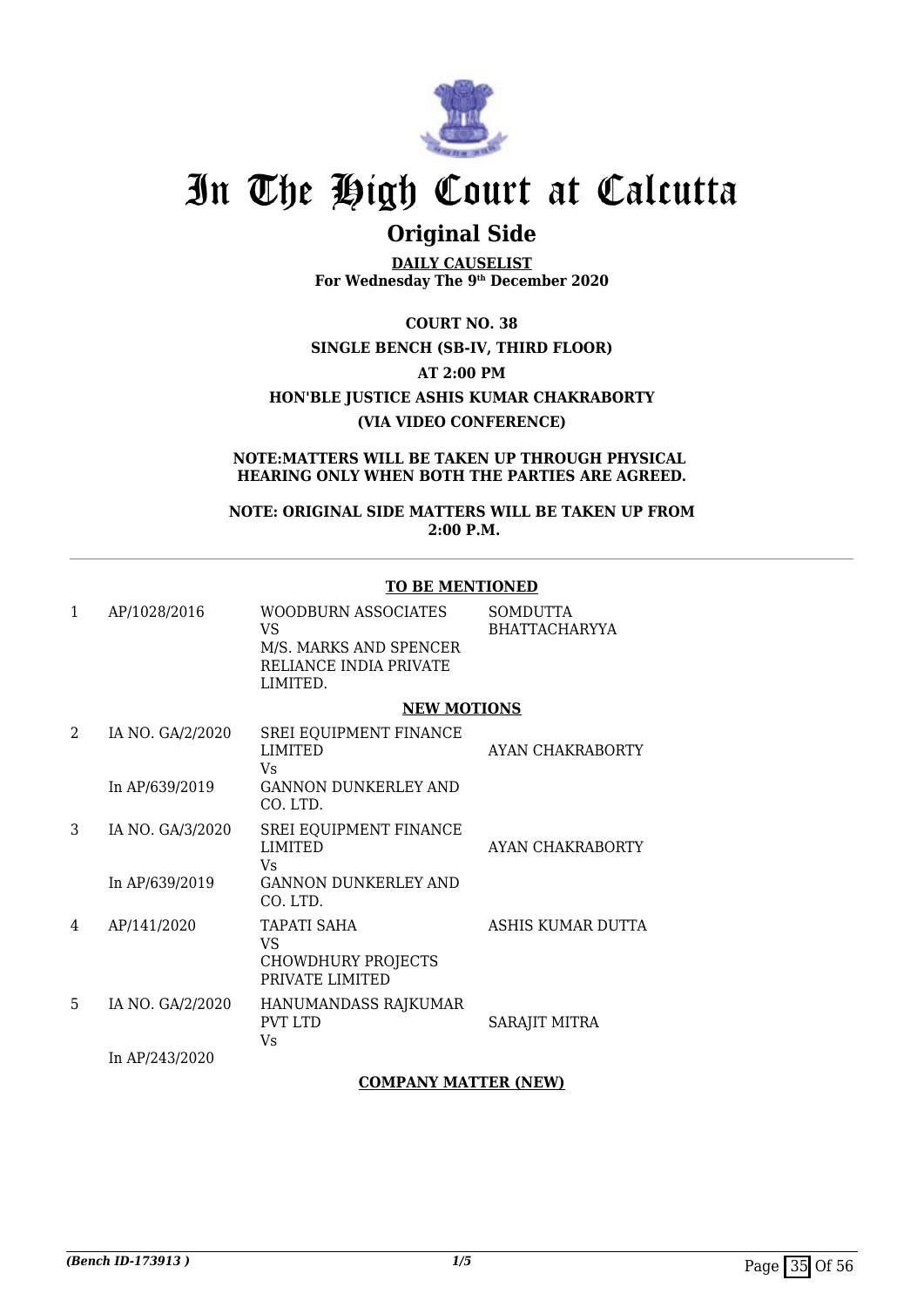| 6               | IA NO. CA/33/2020 | IN THE MATTER.OF-<br><b>BENGAL PAPER MILLS</b><br>CO.LTD.                          | A.C.KAR                        | <b>SANDERSONS &amp;</b><br><b>MORGANS</b> |
|-----------------|-------------------|------------------------------------------------------------------------------------|--------------------------------|-------------------------------------------|
|                 | In CP/245/1985    | Vs<br>SANJAY JHUNJHUNWALA -<br>$VS - O/L$                                          |                                |                                           |
| $7\phantom{.0}$ | IA NO. CA/1/2020  | IN THE MATTER OF<br>ROLLSPRING (PACKAGING)<br><b>LIMITED</b>                       |                                |                                           |
|                 | In CP/478/1987    | Vs                                                                                 |                                |                                           |
| 8               | IA NO. CA/67/2020 | <b>RE: THE GOURIPORE</b><br>COMPANY LIMITED (IN<br>LIQN.)                          | A.K.GHOSH,K.N.JADAV            | K.CHOWDHURY, N.DAWN                       |
|                 | In CP/355/1997    | Vs                                                                                 |                                |                                           |
| 9               | IA NO. CA/68/2020 | <b>RE: THE GOURIPORE</b><br>COMPANY LIMITED (IN<br>LIQN.)                          | A.K.GHOSH,K.N.JADAV            | K.CHOWDHURY, N.DAWN                       |
|                 | In CP/355/1997    | Vs                                                                                 |                                |                                           |
| 10              | IA NO. CA/13/2020 | IN THE MATTER OF:<br>VRAJRAJ ISPAT LTD. - AND-<br>Vs                               | <b>SANJIB DAWN</b>             |                                           |
|                 | In CP/420/2016    | KOHINOOR STEEL PVT. LTD.                                                           |                                |                                           |
|                 |                   | <b>NEW MOTIONS (SECTION 11)</b>                                                    |                                |                                           |
| 11              | AP/326/2020       | M/S. BALAJEE EDUCATION<br>PRIVATE LIMITED<br><b>VS</b><br><b>BISHWAJIT BARNWAL</b> | <b>SOUMA SIL</b>               |                                           |
| 12              | AP/63/2019        | SHRACHI REALITY PRIVATE<br><b>LIMITED</b><br><b>VS</b>                             | SINHA AND CO.                  |                                           |
|                 |                   | MRS. KUMUD SHARMA                                                                  | <b>SANTANU</b>                 |                                           |
| 13              | AP/296/2019       | <b>BANI PRASAD SAHA</b><br><b>VS</b><br>ANJANA BORA                                | <b>CHATTERJEE</b>              |                                           |
| 14              | AP/361/2019       | RELIANCE COMMERCIAL<br>FINANCE LIMITED<br>VS<br>AXIS BANK LIMITED                  | <b>ABM ASSOCIATES</b>          | <b>AMRIN KHATOON</b>                      |
| 15              | AP/883/2019       | M/S ELECON ENGINEERING<br><b>COMPANY LTD</b><br><b>VS</b>                          | PRADEEP KUMAR<br>JEWRAJKA      |                                           |
|                 |                   | STEEL AUTHORITY OF<br><b>INDIA LTD</b>                                             |                                |                                           |
| 16              | AP/73/2020        | DHARAMSINH RAJPUT<br>VS<br>QUIPPO OIL AND GAS<br>INFRASTRUCTURE LIMITED            | <b>RITESH KUMAR</b><br>GANGULY |                                           |
| 17              | AP/76/2020        | <b>SUBHRA GHOSH</b><br><b>VS</b><br><b>SMT MAYA GHOSH AND</b><br><b>ORS</b>        | MR ANIRBAN DAS                 |                                           |
| 18              | AP/81/2020        | MIPL-DRAIPL (JV)<br><b>VS</b><br><b>EASTERN RAILWAY</b>                            | SOUVIK MAJI                    |                                           |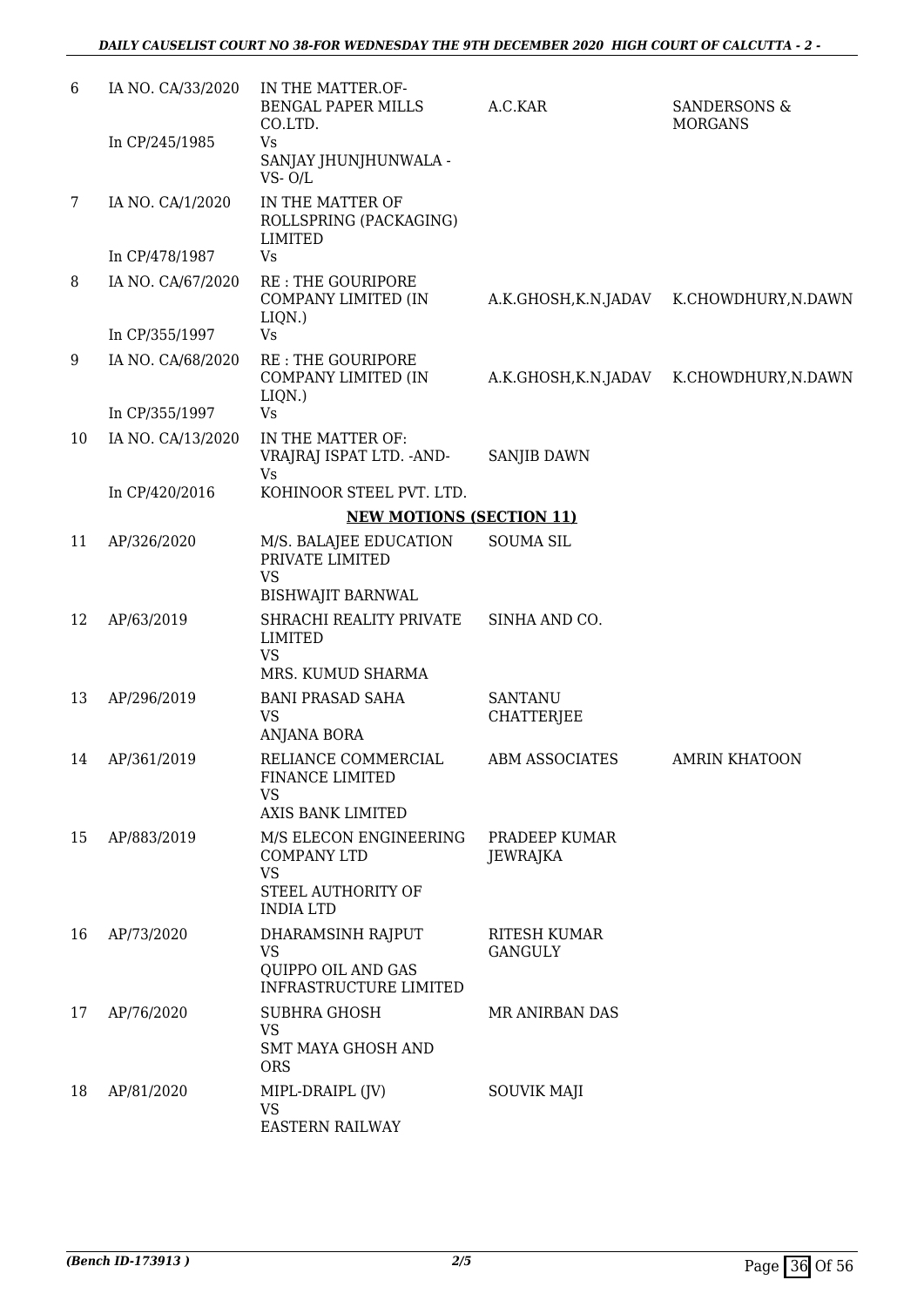| 19 | AP/86/2020  | PAUL BUILDERS PVT LTD<br><b>AND ANR</b><br>VS<br><b>INDIAN STATISTICAL</b><br><b>INSTITUTE AND ANR</b> | PAMPA SAHA                          |
|----|-------------|--------------------------------------------------------------------------------------------------------|-------------------------------------|
| 20 | AP/92/2020  | SRIJAN REALTY PRIVATE<br><b>LIMITED</b><br><b>VS</b><br>SUNEEL SWAIKA AND ANR.                         | M/S. R. N. GHOSE<br>AND ASSOCIATES  |
| 21 | AP/93/2020  | AD IDEAS PRIVATE LIMITED<br><b>VS</b><br>HOWRAH MUNICIPAL<br>CORPORATION AND ANR.                      | MULLICK AND CO.                     |
| 22 | AP/94/2020  | <b>ASESH SANYAL AND 3</b><br><b>OTHERS</b><br><b>VS</b><br>RAM GOPAL MURARKA AND<br><b>ANR</b>         | ARPAN GUHA                          |
| 23 | AP/96/2020  | M/S. MEGOTIA<br>CONSTRUCTION PVT LTD<br><b>VS</b><br>HINDALCO INDUSTRIES<br><b>LIMITED</b>             | <b>BIJON MAJUMDAR</b>               |
| 24 | AP/101/2020 | SAHA BUILDING CENTRE<br><b>PVT LTD</b><br><b>VS</b><br>THE UNION OF INDIA                              | <b>SANTANU</b><br><b>CHATTERJEE</b> |
| 25 | AP/102/2020 | SRI DURGA CONSTRUCTION<br><b>VS</b><br>UNION OF INDIA AND ORS                                          | <b>BIJON MAJUMDAR</b>               |
| 26 | AP/103/2020 | M/S MEGOTIA<br>CONSTRUCTION PVT LTD<br><b>VS</b><br>HINDALCO INDUSTRIES<br><b>LTD</b>                  | <b>BIJON MAJUMDAR</b>               |
| 27 | AP/112/2020 | SRI DURGA CONSTRUCTION BIJON MAJUMDAR<br>VS<br>UNION OF INDIA AND ORS                                  |                                     |
| 28 | AP/115/2020 | MRT SIGNALS LTD<br>VS<br><b>KERNEX MICROSYSTEMS</b><br>(INDIA) LTD AND ANR                             | SHARMA KAJARIA<br>AND CO            |
| 29 | AP/138/2020 | ASRAFUL SK.<br>VS.<br><b>HINDUSTHAN</b><br>CONSTRUCTION CO. LTD.<br>AND ANR.                           | SOURAV CHATTERJEE                   |
| 30 | AP/166/2020 | ASHOK KUMAR BAJORIA<br><b>VS</b><br>GAIL (INDIA) LTD                                                   | K N JANA                            |
| 31 | AP/200/2020 | M/S. REMCO AND CO.<br>VS.<br>UNION OF INDIA AND ORS.                                                   | RAHUL SARKAR                        |

IA NO: GA/1/2020(Old No:GA/878/2020)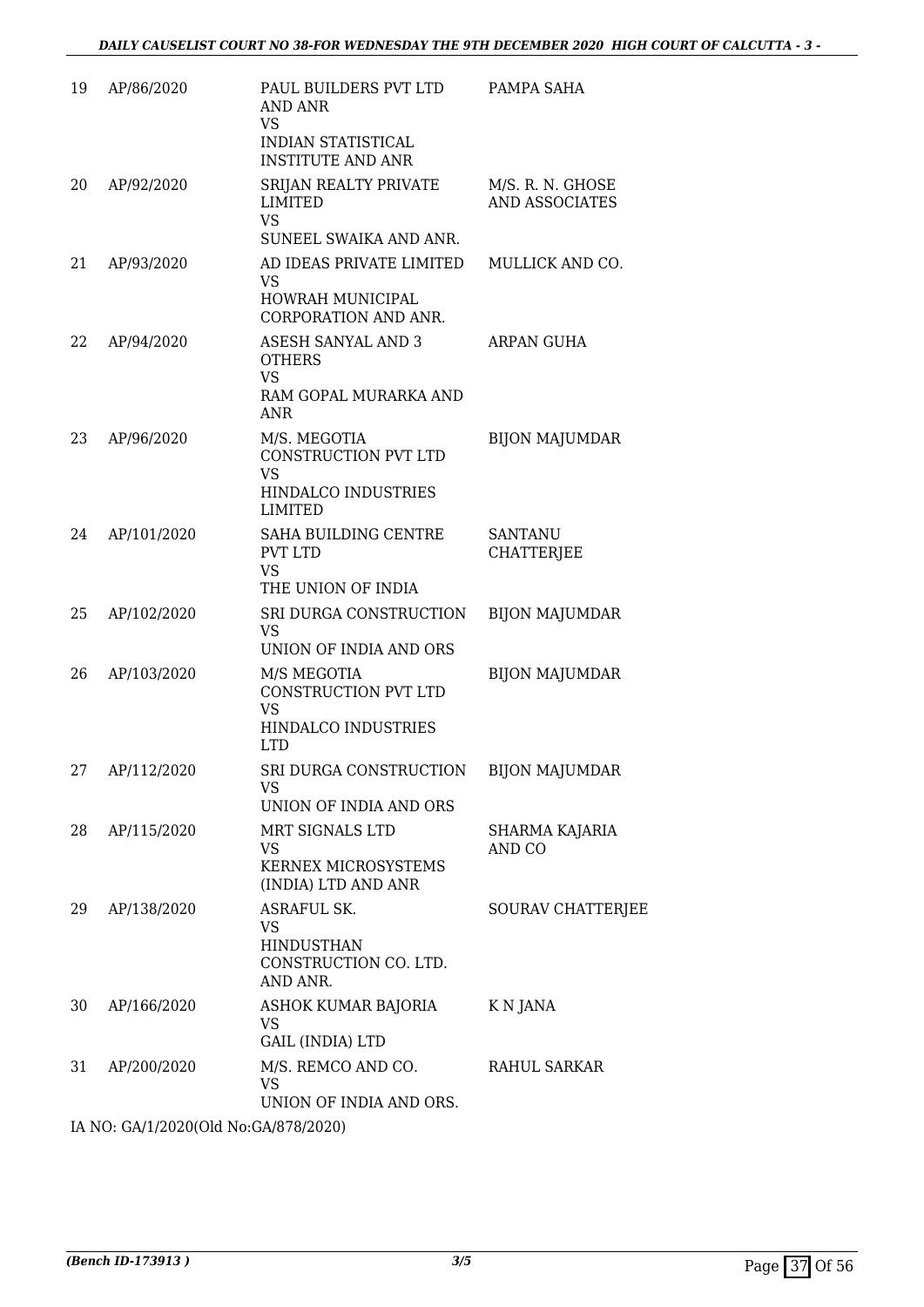| 32 | AP/220/2020 | SK. ANWAR HAQUE AND<br>ANR.<br><b>VS</b><br>AMINA BEGUM AND ORS.                                      | <b>SHUVANIL</b><br><b>CHAKRABORTY</b> |
|----|-------------|-------------------------------------------------------------------------------------------------------|---------------------------------------|
| 33 | AP/270/2020 | P G AND W SAWOO PVT LTD<br><b>VS</b><br>UNION OF INDIA , MINS OF<br>FINANCE DEPT OF<br><b>REVENUE</b> | SHARMISTHA LAHA                       |
| 34 | AP/290/2020 | M/S. BHADORA INDUSTRIES S. DUTT AND CO.<br>PRIVATE LIMITED<br>VS<br>SPML INFRA LTD.                   |                                       |
| 35 | AP/304/2020 | KAUSHIK MUKHERJEE<br>VS<br>THE STEEL AUTHORITY OF<br><b>INDIA LIMITED AND ANR</b>                     | SATRAJIT SINHA ROY                    |
| 36 | AP/316/2020 | SHREE LAXMI IRON AND<br>STEEL WORKS PRIVATE<br>LIMITED<br>VS<br>THE EASTERN RAILWAY<br>AND ORS.       | <b>AVIJIT DEY</b>                     |
| 37 | AP/319/2020 | <b>TARUN KANTI DAS</b><br>VS.<br>UNION OF INDIA AND ANR.                                              | <b>SOURAV CHATTERJEE</b>              |
| 38 | AP/329/2020 | <b>GILLANDERS ARBUTHNOT</b><br>AND CO. LTD.<br>VS<br>STEEL AUTHORITY OF<br><b>INDIA LIMITED</b>       | <b>ABHIJIT RAY</b>                    |
| 39 | AP/335/2020 | AIRCARE ENTERPRISES<br>AND ORS.<br>VS<br>LEVER FOUNDATION, WEST<br>BENGAL AND ANR.                    | <b>AVIJIT DEY</b>                     |
| 40 | AP/337/2020 | M/S. EASTMAN CRUSHER<br>CO. (P) LTD.<br>VS<br>LARSEN AND TOUBRO<br>LIMITED                            | <b>GOUTAM KUMAR</b><br><b>GOON</b>    |
| 41 | AP/345/2020 | GYANESHWAR PRASAD<br><b>AGARWAL</b><br>VS<br><b>DISHNET WIRELESS</b><br>LIMITED                       | <b>FARHAN GHAFFAR</b>                 |
| 42 | AP/348/2020 | DOLLY CHAKRAVORTY<br><b>VS</b><br><b>SHYAMAL RAY</b>                                                  | SHABANA HASIN                         |
| 43 | AP/349/2020 | BHARAT PETROLEUM<br><b>CORPORATION LTD</b><br><b>VS</b><br>MAHESH SHAH                                | <b>SUMAN DEY</b>                      |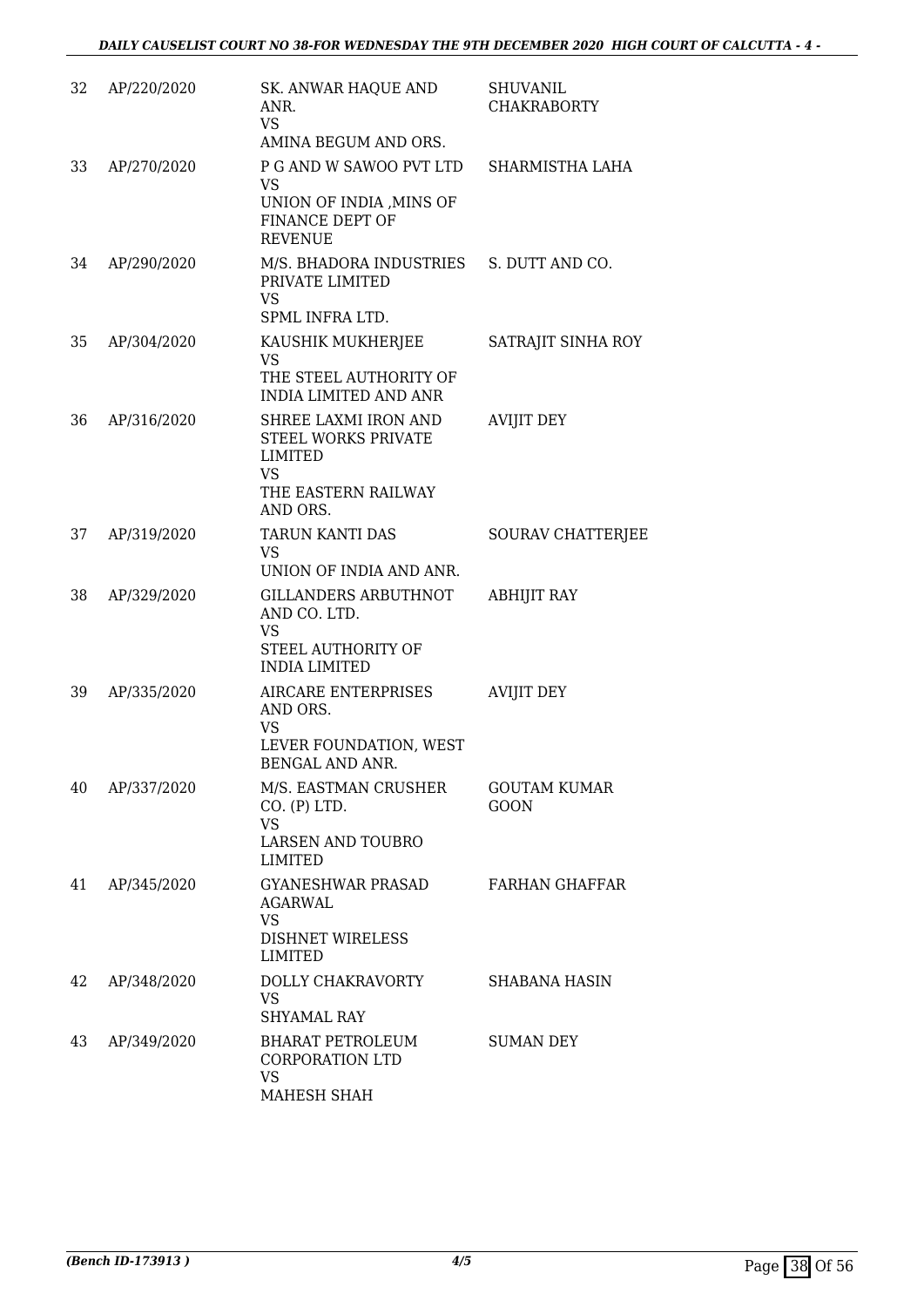| 44 | AP/363/2020 | MCNROE CONSUMER<br>PRODUCTS PRIVATE<br><b>LIMITED</b><br>VS<br>ALLURE CONSUMER<br>PRODUCTS PRIVATE<br>LIMITED | <b>SOBHAN KUMAR</b><br><b>PATHAK</b> |
|----|-------------|---------------------------------------------------------------------------------------------------------------|--------------------------------------|
| 45 | AP/365/2020 | NAUSHAD ALAM<br>VS<br>PARTHA CHAKRABORTY                                                                      | MAINAK SWARNOKAR                     |
| 46 | AP/366/2020 | NAUSHAD ALAM<br>VS<br>PARTHA CHAKRABORTY                                                                      | MAINAK SWARNOKAR                     |
| 47 | AP/374/2020 | M/S HINDUSTHAN<br><b>BUILDERS</b><br>VS<br>IRCON INTERNATIONAL<br>LIMITED                                     | <b>SOMNATH SAHA</b>                  |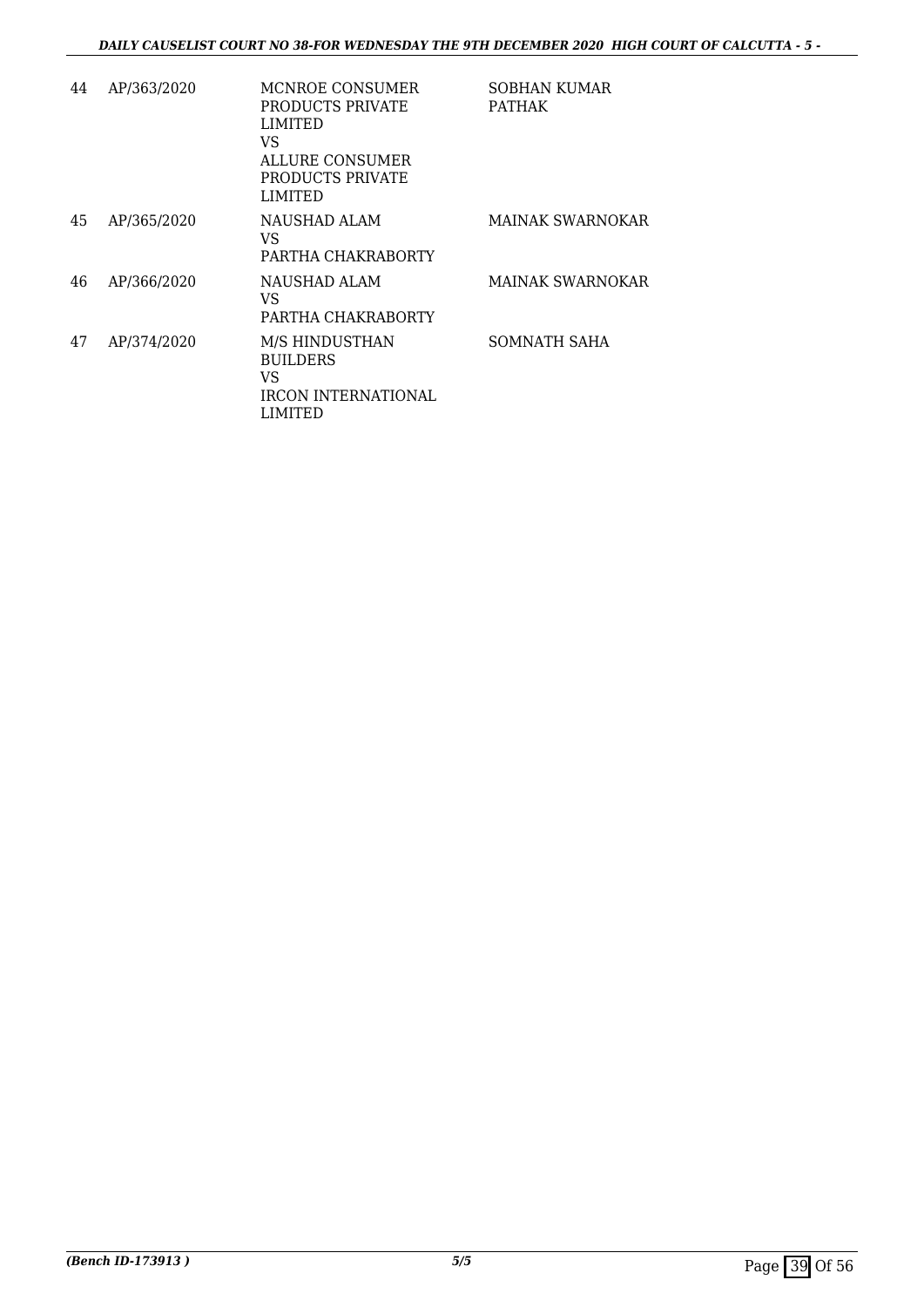

## **Original Side**

**DAILY CAUSELIST For Wednesday The 9th December 2020**

**COURT NO. 13 SINGLE BENCH (SB-VI, SECOND FLOOR) AT 10:45 AM HON'BLE JUSTICE RAJASEKHAR MANTHA (VIA VIDEO CONFERENCE)**

**NOTE:MATTERS WILL BE TAKEN UP THROUGH PHYSICALHEARING ONLY WHEN BOTH THE PARTIES ARE AGREED.**

**NOTE : 1. ORIGINAL SIDE MENTIONING WILL BE ALLOWED ON EVERY TUESDAY AT 3.30 P.M. UPON NOTICE TO THE OTHER SIDE.**

**2. ORIGINAL SIDE MATTERS WILL BE TAKEN UP ON EVERY FRIDAY AT 3.30 P.M.**

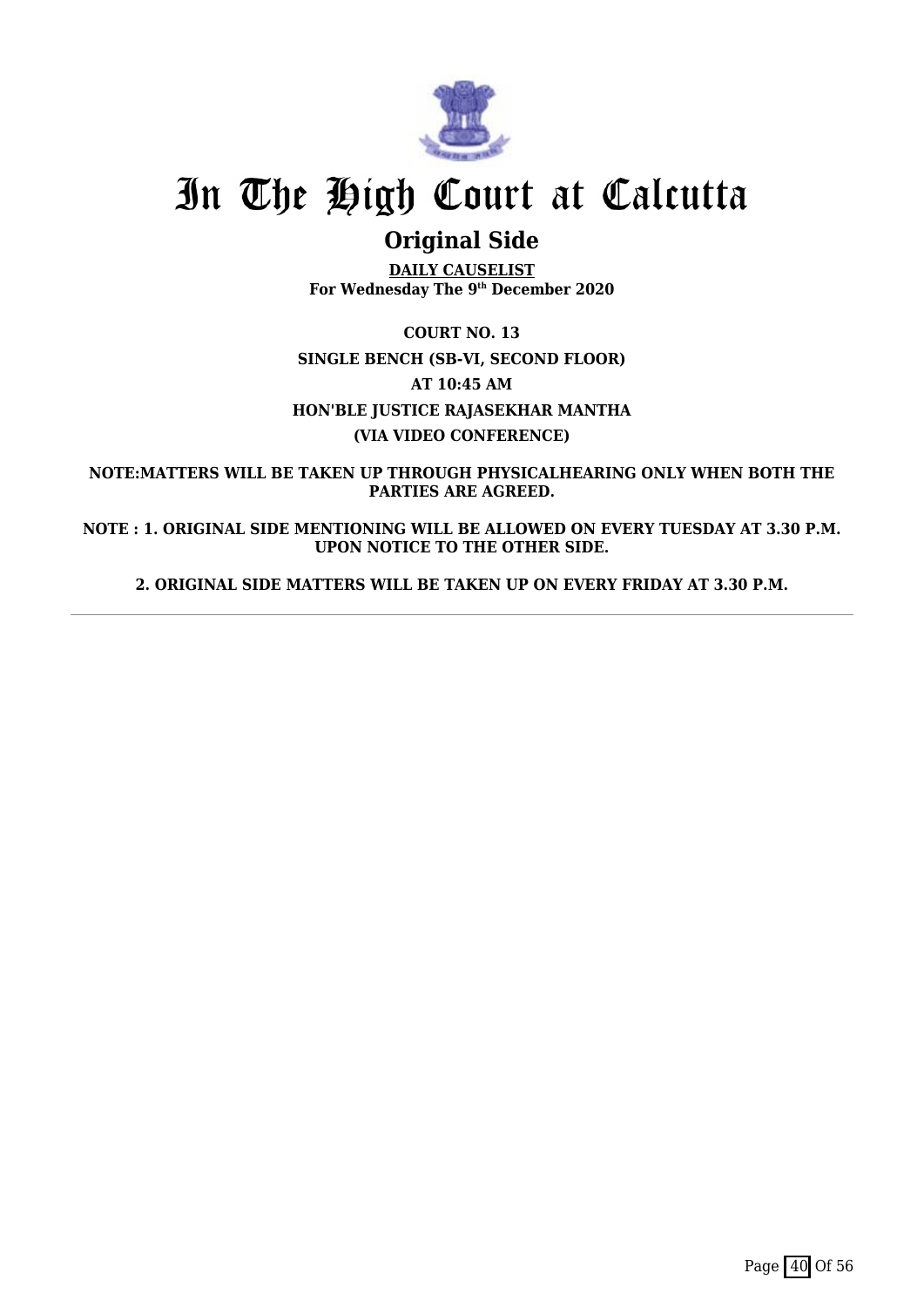

### **Original Side**

**DAILY CAUSELIST For Wednesday The 9th December 2020**

**COURT NO. 8 SINGLE BENCH (SB-VII, SECOND FLOOR) AT 10:45 AM HON'BLE JUSTICE SABYASACHI BHATTACHARYYA (VIA VIDEO CONFERENCE)**

#### **NOTE:MATTERS WILL BE TAKEN UP THROUGH PHYSICAL HEARING ONLY WHEN BOTH THE PARTIES ARE AGREED.**

**NOTE: (I) ORIGINAL SIDE MATTERS WILL BE TAKEN UP FROM 10:45 A.M.TO 1:00 P.M. EVERYDAY.**

**(II) APPELLATE SIDE MATTERS WILL BE TAKEN FROM 2:00 P.M. TO 4:00 P.M. OR IMMEDIATELY AFTER COMPLETION OF ORIGINAL SIDE MATTERS, WHICHEVER IS EARLIER.**

**(III) MENTIONING WILL BE ALLOWED ONLY ON EVERY MONDAY AT THE FIRST SITTING.**

#### **COURT APPLICATIONS UNDER ART.226** 1 WPO/272/2020 [Pt. Hd.] ASHES KUMAR ROY VS COAL INDIA LIMITED AND ORS. PARTHA GHOSH 2 WPO/470/2018 SWASTIK PROJECTS PVT LTD & ANR VS STATE OF WEST BENGAL & **ORS** NILAY SENGUPTA 3 WPO/146/2020 BMW INDUSTRIES LTD. VS UCO BANK AND ORS. BHASKAR GHOSH 4 WPO/219/2020 SINGH INTELLIGENCE SECURITY PRIVATE LIMITED VS STATE BANK OF INDIA MD. TANWEER ALAM

IA NO: GA/1/2020(Old No:GA/1008/2020)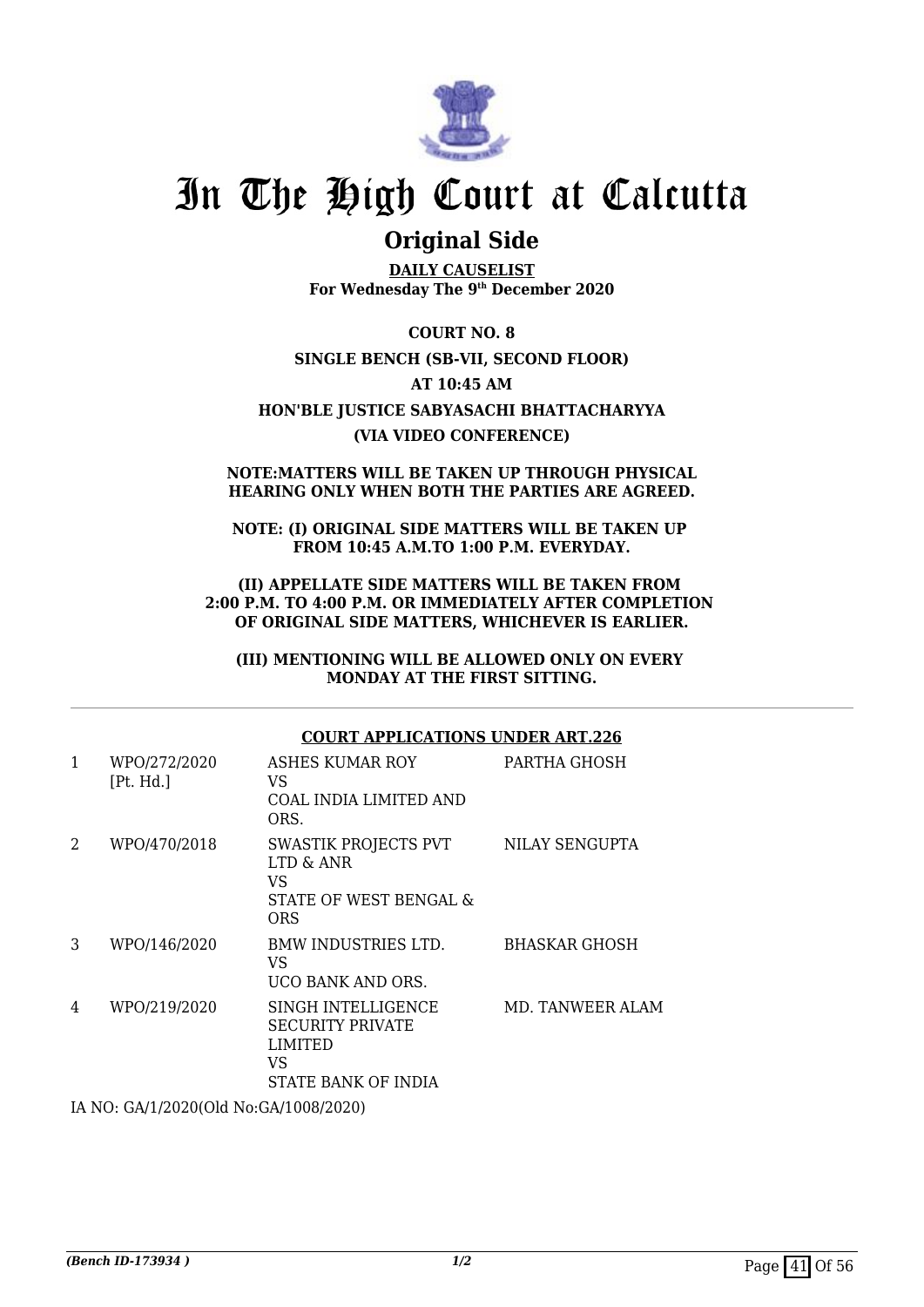| 5  | WPO/383/2020     | <b>CHEVIOT FOUNDATION</b><br><b>VS</b><br>STATE BANK OF INDIA AND<br><b>ORS</b>                                           | <b>VISHWARUP</b><br><b>ACHARYYA</b>  |                                 |
|----|------------------|---------------------------------------------------------------------------------------------------------------------------|--------------------------------------|---------------------------------|
|    |                  | <b>FOR HEARING</b>                                                                                                        |                                      |                                 |
| 6  | WPO/318/2018     | SK. MOZAMMAL HAQUE &<br><b>ANR</b><br><b>VS</b><br>THE STATE OF WEST<br><b>BENGAL &amp; ORS</b>                           | <b>SYED SHAMSUL</b><br><b>AREFIN</b> | <b>GOUR BARAN</b><br>SAU(RES.4) |
| 7  | WPO/427/2019     | MD EHTESHAMUDDIN<br><b>VS</b><br>STATE OF WEST BENGAL<br><b>AND ORS</b>                                                   | NILOFER SIDDIQUE<br><b>ALAM</b>      | PRANGOPAL DAS<br>(FOR 13, 14)   |
| 8  | WPO/517/2019     | PRATIMA SAHA<br><b>VS</b><br>STATE OF WESWT BENGAL<br><b>AND ORS</b>                                                      | PATIK BANDHU<br><b>BANERJEE</b>      |                                 |
| 9  | WPO/563/2019     | DINESH DINDA<br><b>VS</b><br>THE STATE OF WEST<br><b>BENGAL AND 4 OTHERS</b>                                              | DEBDUTTA BASU                        |                                 |
| 10 | WPO/206/2020     | <b>SURESH KUMAR PATNI</b><br><b>AND ORS</b><br><b>VS</b><br>PUNJAB NATIONAL BANK<br><b>AND ANR</b>                        | KHAITAN AND CO                       |                                 |
|    |                  | IA NO: GA/1/2020(Old No:GA/838/2020), GA/2/2020(Old No:GA/984/2020), GA/3/2020(Old No:GA/1098/2020)                       |                                      |                                 |
| 11 | WPO/252/2020     | M/S R P TECHVISION PVT<br>LTD AND ANR<br><b>VS</b><br>CANARA BANK AND ORS                                                 | RAJESH UPADHYAY                      |                                 |
| 12 | WPO/253/2020     | M/S. R P VYAPAAR PVT<br><b>LIMITED AND ANR</b><br><b>VS</b><br>CANARA BANK AND ORS                                        | RAJESH UPADHYAY                      |                                 |
| 13 | WPO/278/2020     | <b>MONISHA GROVER</b><br><b>VS</b><br>UNION OF INDIA AND ANR                                                              | AMALAKSHA JANA                       |                                 |
|    | IA NO: GA/1/2020 |                                                                                                                           |                                      |                                 |
| 14 | WPO/309/2020     | THE NORTH WESTERN<br>CACHAR TEA COMPANY<br><b>LIMITED AND ANR</b><br><b>VS</b><br>RESERVE BANK OF INDIA<br><b>AND ORS</b> | SHIVANGI THARD                       |                                 |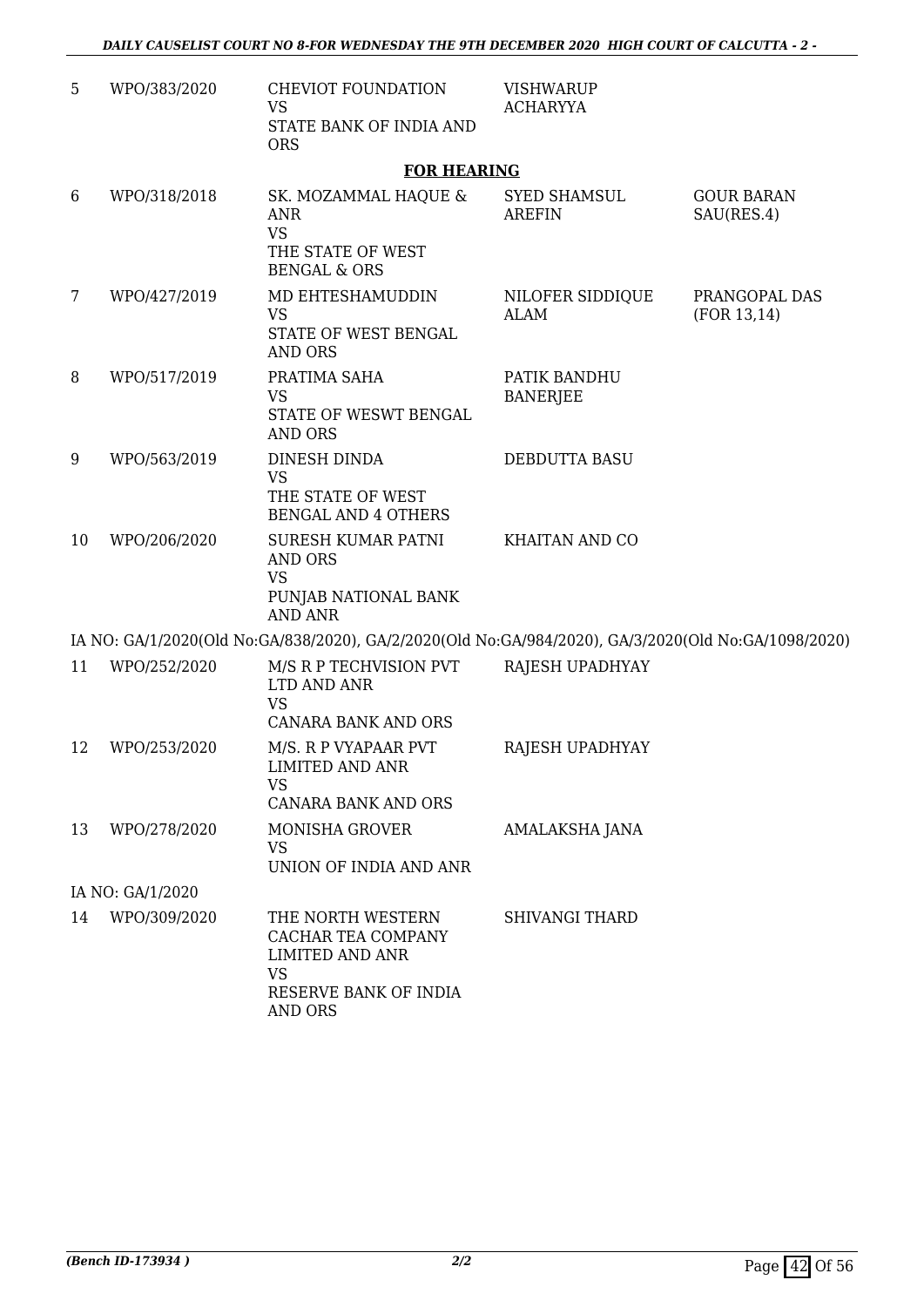

## **Original Side**

**DAILY CAUSELIST For Wednesday The 9th December 2020**

**COURT NO. 39**

### **SINGLE BENCH (SB-VIII, THIRD FLOOR COMMERCIAL BENCH)**

**AT 10:45 AM**

**HON'BLE JUSTICE MOUSHUMI BHATTACHARYA**

**(VIA VIDEO CONFERENCE)**

**NOTE: MATTERS WILL BE TAKEN UP THROUGH PHYSICAL HEARING ONLY WHEN BOTH THE PARTIES ARE AGREED**

### **TO BE MENTIONED (UNDER COMMECIAL DIVISION)**

1 CS/141/2019 VIKRAM SOLAR LIMITED VS ECGC LIMITED

AND CO.

SANDIP AGARWAL

IA NO: GA/1/2019(Old No:GA/2664/2019)

#### **WITNESS ACTION (UNDER COMMERCIAL DIVISION)**

2 CS/140/2013 UCO BANK VS WEST BENGAL INFRASTRUCTURE DEVELOPMENT FINANCE CORP. LTD & SANDERSONS & MORGANS 3 CS/169/2013 WEST BENGAL INFRASTRUCTURE DEVELOPMENT FINANCE CORP. LTD FOX AND MANDAL

VS

UCO BANK

IA NO: GA/3/2013(Old No:GA/2390/2013), GA/5/2013(Old No:GA/2558/2013), GA/7/2018(Old No:GA/446/2018)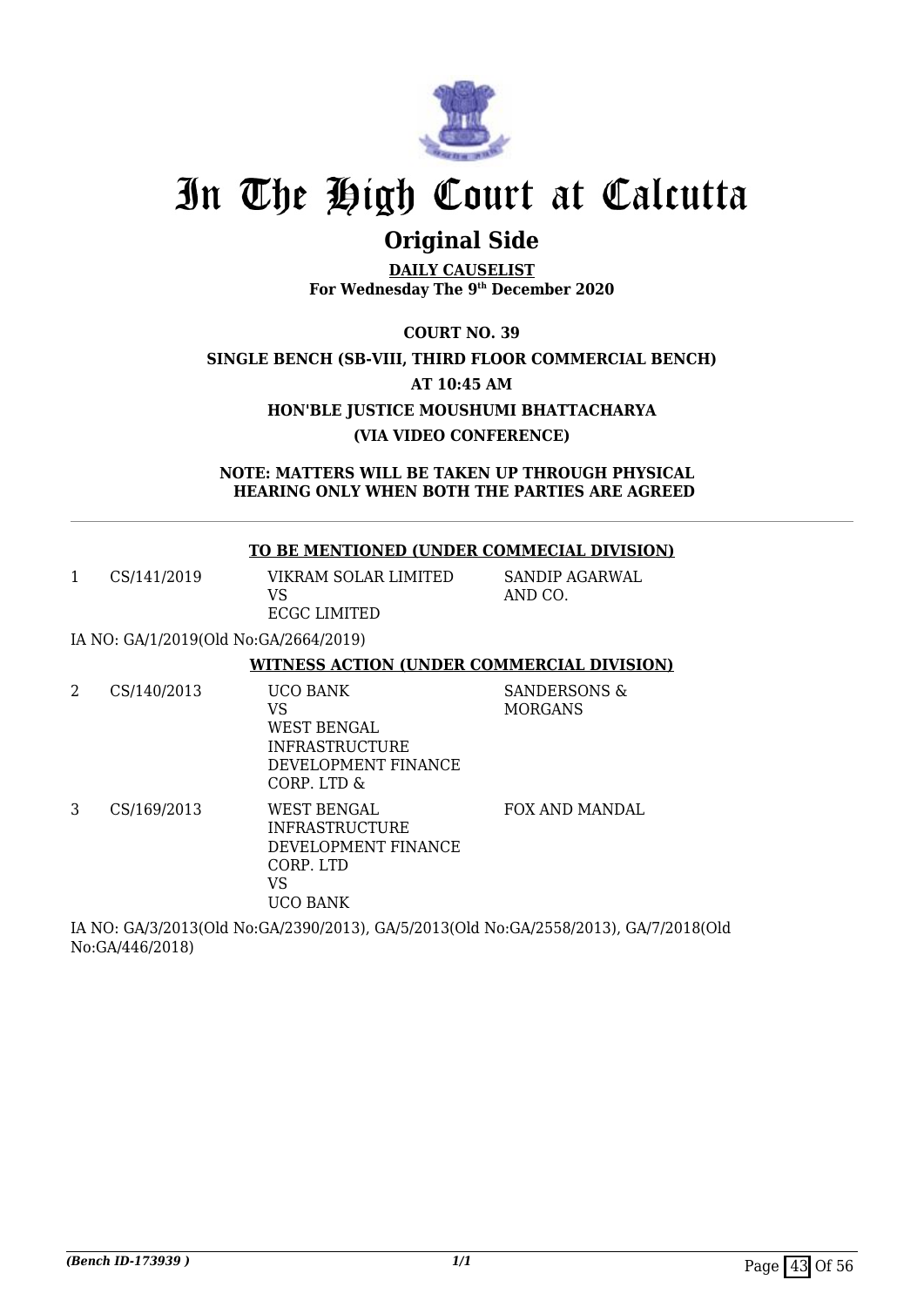

## **Original Side**

**DAILY CAUSELIST For Wednesday The 9th December 2020**

**COURT NO. 39 SINGLE BENCH (SB-VIII,THIRD FLOOR) AT 10:45 AM HON'BLE JUSTICE MOUSHUMI BHATTACHARYA (VIA VIDEO CONFERENCE)**

**NOTE:MATTERS WILL BE TAKEN UP THROUGH PHYSICAL HEARING ONLY WHEN BOTH THE PARTIES ARE AGREED.**

**NOTE : AFTER COMMERCIAL DIVISION MATTERS**

| 1 | AP/114/2016                                  | KANHAIYA LAL SINGH<br><b>VS</b><br>MAGMA FINCORP LIMITED<br>$&$ ANR             | MR. DIPAK KUMAR<br><b>BHATTACHARJEE</b> |                  |
|---|----------------------------------------------|---------------------------------------------------------------------------------|-----------------------------------------|------------------|
|   |                                              | <b>FOR SETTLEMENT</b>                                                           |                                         |                  |
| 2 | CS/198/2019                                  | RAJ KUMAR JALUKA AND<br>ORS.<br><b>VS</b><br>RAJENDRA KUMAR<br>KANORIA AND ORS. | <b>SAJJAN KUMAR</b><br>KASERA           |                  |
|   |                                              | <b>ARBITRATION MOTION (ADJ.) SEC. 34</b>                                        |                                         |                  |
| 3 | IA NO. GA/1/2020<br>(Old No:<br>GA/653/2020) | COAL INDIA LIMITED<br>Vs<br><b>HYDERABAD INDUSTRIES</b><br>LTD.                 | PARTHA BASU<br>PARTHA BASU              |                  |
|   | In AP/99/2009                                |                                                                                 |                                         |                  |
| 4 | AP/631/2010                                  | UNION OF INDIA<br><b>VS</b><br><b>AJANTA ENTERPRISES</b>                        | TANUSRI CHANDA                          |                  |
| 5 | AP/928/2011                                  | STATE OF WEST BENGAL<br><b>VS</b><br>M/S CHAKRABORTY &<br><b>COMPANY</b>        | PARITOSH SINHA                          | JAYANTA KR. PAIN |
|   | IA NO: GA/1/2018(Old No:GA/3399/2018)        |                                                                                 |                                         |                  |

### **TO BE MENTIONED**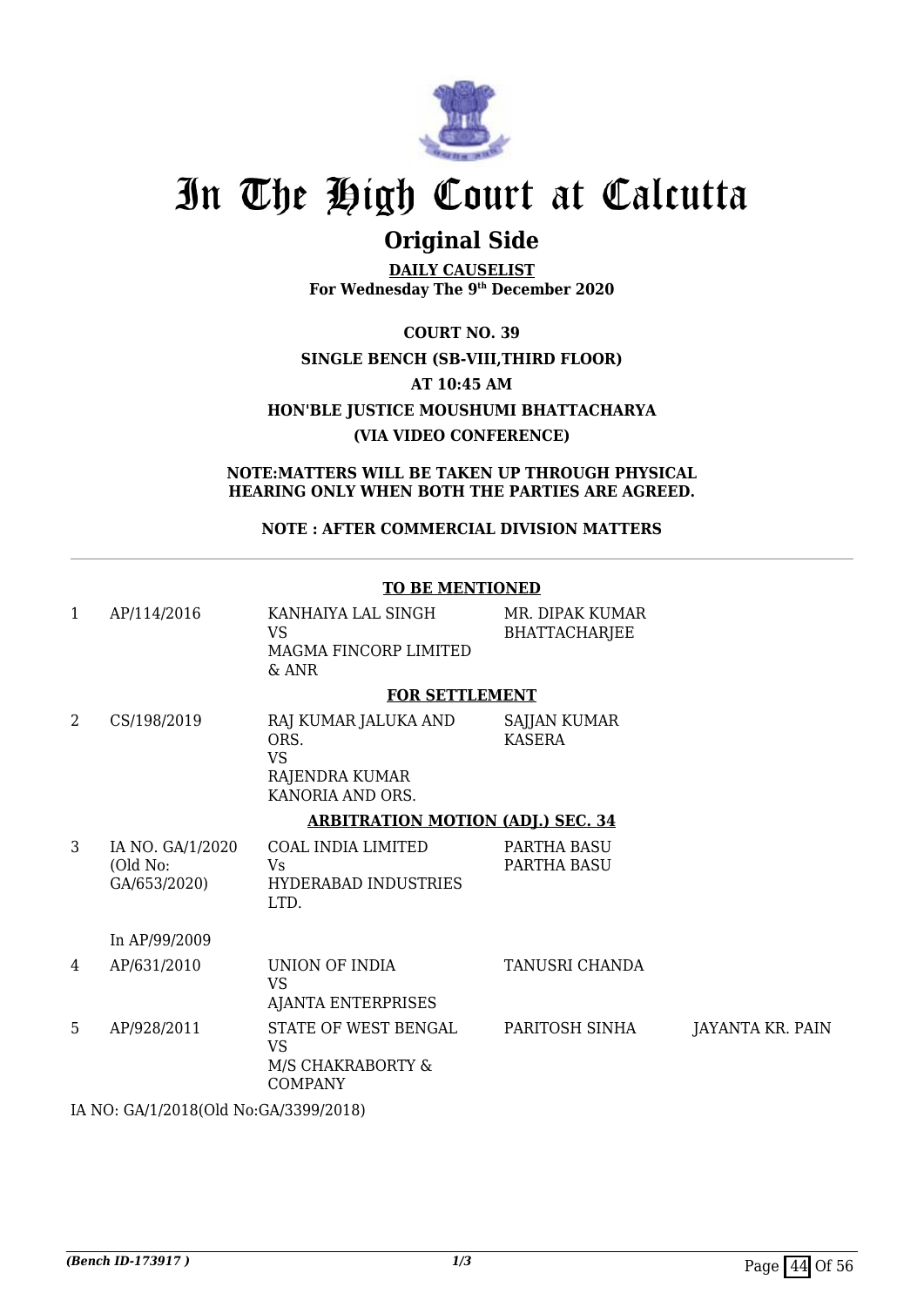| 6  | AP/227/2013                           | MITESH MEHTA ALSO<br>KNOWN AS MITESH<br>KISHORE MEHTA                                                                                         | MD. JALALUDDIN                           |                                          |
|----|---------------------------------------|-----------------------------------------------------------------------------------------------------------------------------------------------|------------------------------------------|------------------------------------------|
|    |                                       | <b>VS</b><br>SAREGAMA INDIA LIMITED                                                                                                           |                                          |                                          |
| 7  | AP/1097/2013                          | STEEL AUTHORITY OF<br><b>INDIA LTD -IISCO STEEL</b><br><b>PLANT</b><br><b>VS</b><br><b>BALAJI INDUSTRIAL</b><br>PRODUCTS LTD.                 | <b>SUPRIYA DUBEY</b>                     |                                          |
| 8  | AP/309/2016                           | NATIONAL BUILDINGS<br>CONSTRUCTION<br>CORPORATION LIMITED<br><b>VS</b><br><b>AVINASH RAJ</b><br><b>CONSTRUCTION PRIVATE</b><br><b>LIMITED</b> | NAVOJIT MUKHERJEE                        |                                          |
| 9  | AP/367/2018                           | UNION OF INDIA & ORS.<br><b>VS</b><br>M/S. WONTECH<br><b>ENGINEERING PVT LTD</b>                                                              | <b>ARUN KUMAR</b><br><b>MISHRA</b>       | <b>SHROFF &amp;</b><br><b>ASSOCIATES</b> |
| 10 | AP/424/2018                           | <b>WONTECH ENGINEERING</b><br>PVT. LTD<br><b>VS</b><br><b>GENERAL MANAGER</b><br>SOUTH EASTERN RAILWAYS<br>& ORS                              | <b>SHROFF &amp;</b><br><b>ASSOCIATES</b> | ARUN KR. MISHRA                          |
| 11 | AP/433/2018                           | TRIPTI SAHA<br><b>VS</b><br>UNION OF INDIA                                                                                                    | Partha Chakraborty                       | <b>APARNA BANERJEE</b>                   |
|    | IA NO: GA/1/2020(Old No:GA/1112/2020) |                                                                                                                                               |                                          |                                          |
| 12 | AP/519/2018                           | HALDIA STEELS PVT. LTD<br><b>VS</b><br>KARAM CHAND THAPAR &<br>BROS. (COAL SALES) LTD.                                                        | TRIPTIMOY<br><b>TALUKDER</b>             | <b>SOUMYABRATA</b><br><b>GANGULY</b>     |
| 13 | AP/630/2018                           | KRISHNA COKE(INDIA) PVT.<br><b>LTD</b><br><b>VS</b><br>MSTC LIMITED                                                                           | A.P. AGARWALLA                           |                                          |
| 14 | AP/681/2018                           | SHIRLEY BENNO<br><b>SEBASTIAN</b><br><b>VS</b><br>RAJENDRA KUMAR PODDAR                                                                       | <b>SANDIP KUMAR</b><br>DATTA             |                                          |
| 15 | AP/787/2018                           | MESSRS VARIETY TRADERS<br><b>COMPLEX</b><br><b>VS</b><br>MESSRS HINDALCO<br><b>INDUSTRIES LIMITED</b>                                         | LUTFUL HAQUE                             |                                          |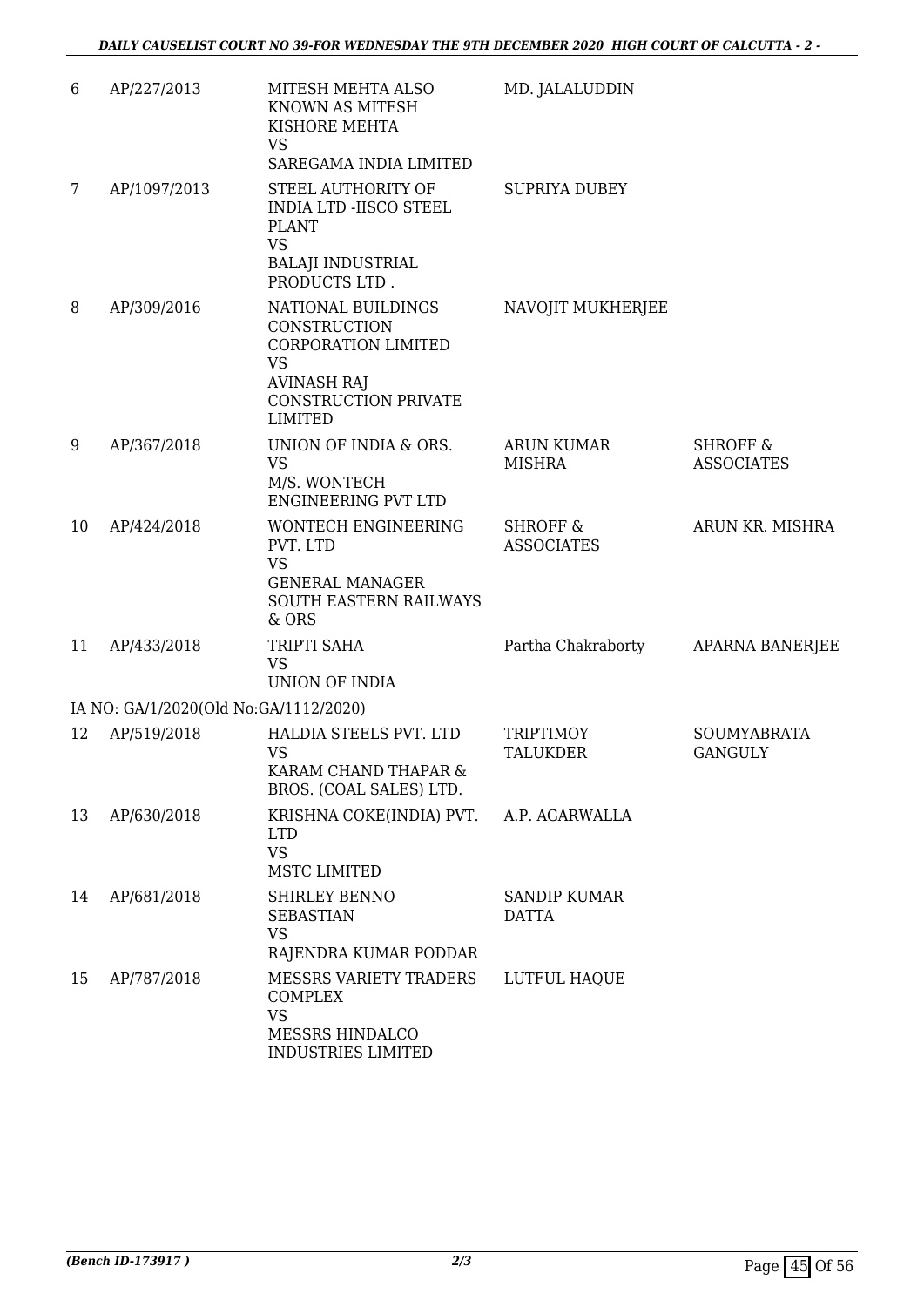| 16 | AP/792/2018      | SHYAM METALICS AND<br>ENERGY LIMITED<br><b>VS</b><br>INDIA INDUSTRIAL<br>ENTERPRISES PVT. LTD.                  | <b>SKR &amp; ASSOCIATES</b>     | S.KAKRANIA AND<br>CO.        |
|----|------------------|-----------------------------------------------------------------------------------------------------------------|---------------------------------|------------------------------|
|    | IA NO: GA/1/2019 |                                                                                                                 |                                 |                              |
| 17 | AP/797/2018      | MOOKHERJEE, BISWAS AND<br>PATHAK & ORS.<br>VS<br>KANCHAN DUTTA & ORS.                                           | ANS ASSOCIATES                  | SIDDHANT<br>GHOSH(RES.1,2,3) |
| 18 | AP/827/2018      | INDIAN OIL CORPORATION<br>LTD.<br><b>VS</b><br>TAPAS KUMAR DAS                                                  | MANWENDRA SINGH<br><b>YADAV</b> |                              |
| 19 | AP/831/2018      | MARINE CRAFT ENGINEERS<br>PRIVATE LIMITED<br>VS<br><b>GARDEN REACH</b><br>SHIPBUILDERS AND<br>ENGINEERS LIMITED | ABHIJIT GUHA RAY                |                              |

IA NO: GA/1/2019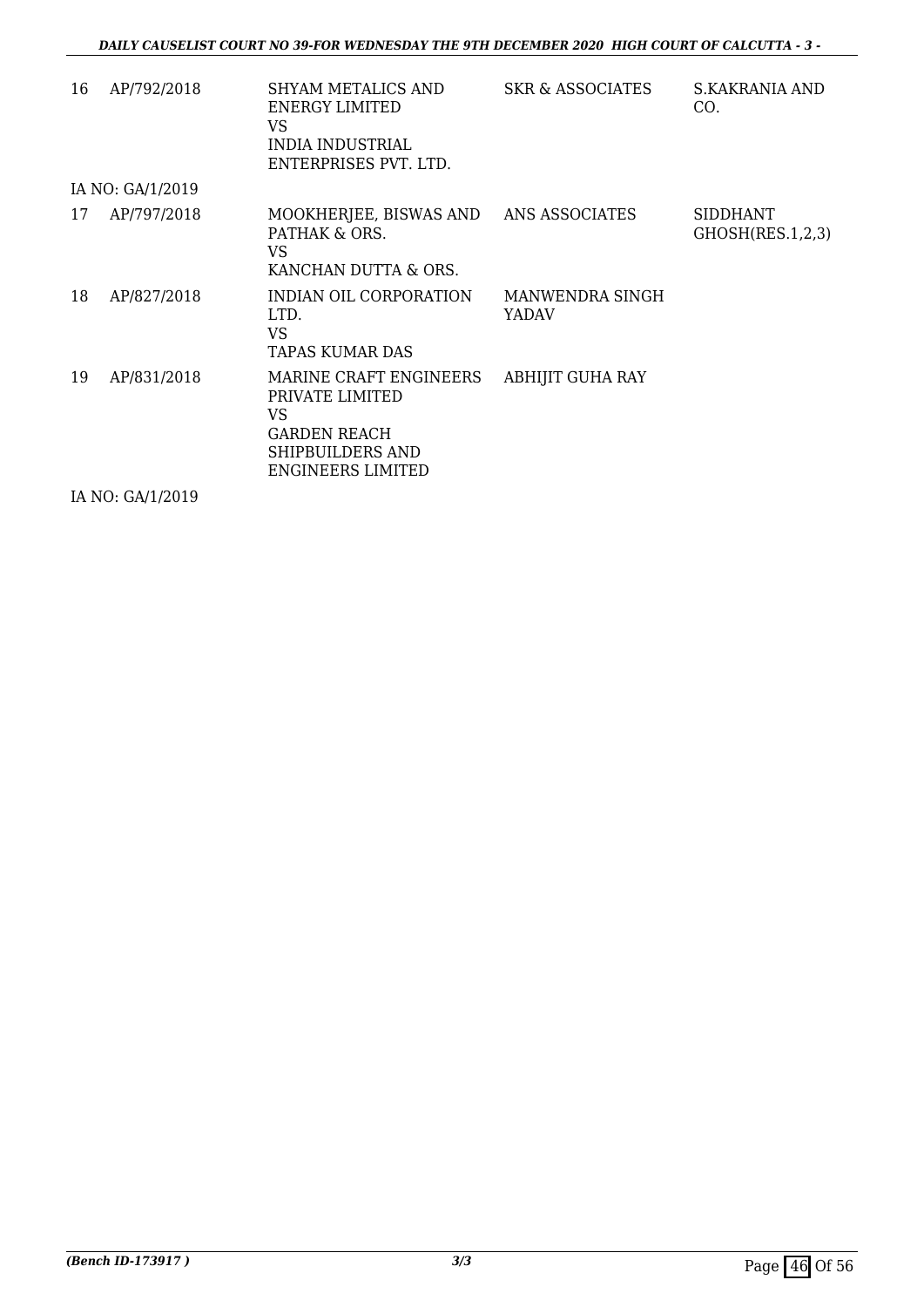

### **Original Side**

**DAILY CAUSELIST For Wednesday The 9th December 2020**

**COURT NO. 26 SINGLE BENCH (SB-IX, FIRST FLOOR) AT 3:00 PM HON'BLE JUSTICE SHEKHAR B. SARAF (VIA VIDEO CONFERENCE)**

#### **NOTE:MATTERS WILL BE TAKEN UP THROUGH PHYSICAL HEARING ONLY WHEN BOTH THE PARTIES ARE AGREED.**

#### **NOTE : 1) EVERYDAY ORIGINAL SIDE MATTERS WILL BE TAKEN UP IMMEDIATELY AFTER THE COMPLETION OF THE APPELLATE SIDE MATTERS OR AT 3:00 P.M. WHICHEVER IS EARLIER.**

#### **2) ORIGINAL SIDE MENTIONING WILL BE ALLOWED IMMEDIATELY BEFORE THE ORIGINAL SIDE MATTERS ARE TAKEN UP.**

 **3) MENTIONING FOR INCLUSION IN THE LIST SHALL BE ENTERTAINED ONLY UPON PROPER NOTICE.**

### **COURT APPLICATIONS UNDER ART.226**

| 1              | WPO/93/2020 | SHRI JAYABRATA MAULICK<br>VS<br>UNION OF INDIA AND ORS.                                                                              | <b>NILOTPAL</b><br><b>CHOWDHURY</b> |
|----------------|-------------|--------------------------------------------------------------------------------------------------------------------------------------|-------------------------------------|
| $\mathfrak{D}$ | WPO/75/2020 | <b>SHRI GOUTAM</b><br><b>CHAKRABORTY</b><br>VS<br>THE ASSISTANT<br>COMMISSIONER OF<br>INCOME TAX CIRCLE-44,<br>KOLKATA               | <b>SUTAPA</b><br>ROYCHOUDHURY       |
| 3              | WPO/99/2020 | SHREE RAMNIWAS GOYAL<br><b>MEMORIAL TRUST AND</b><br>ANR.<br>VS<br>INCOME TAX OFFICER<br>(EXEMPTION), WARD-1(1),<br>KOLKATA AND ANR. | <b>ABHIJAT DAS</b>                  |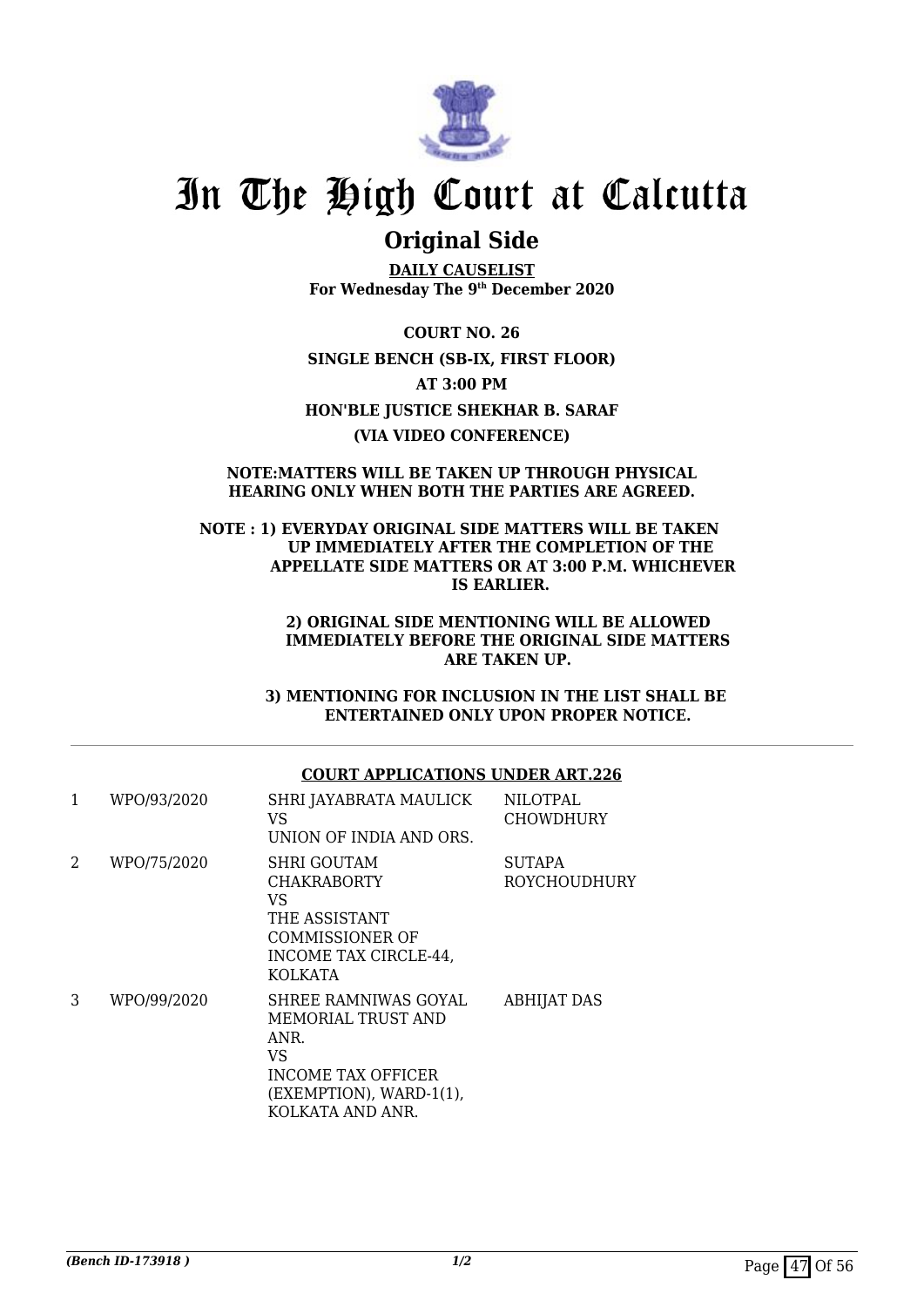| 4  | WPO/117/2020 | RAM AWADH HAZARILAL<br>SHAW AND ANR.<br><b>VS</b><br><b>INCOME TAX OFFICER S</b><br>WARD NO. 37(3), KOLKATA<br><b>AND ORS</b>                                    | DIPAYAN KUNDU                       |
|----|--------------|------------------------------------------------------------------------------------------------------------------------------------------------------------------|-------------------------------------|
| 5  | WPO/122/2020 | <b>SULTAN AHMED</b><br><b>VS</b><br>UNION OF INDIA AND ANR                                                                                                       | <b>DEBADITYA</b><br><b>BANERJEE</b> |
| 6  | WPO/125/2020 | SAMUDERA SHIPPING LINE<br>(INDIA) PVT LTD. ANDANR<br><b>VS</b><br>THE COMMISSIONER OF<br><b>CUSTOMS (APPEALS) AND</b><br><b>ANR</b>                              | <b>VICTOR MOSES AND</b><br>CO.      |
| 7  | WPO/126/2020 | SANJAY JHUNJHUNWALA<br><b>VS</b><br>UNION OF INDIA AND ORS                                                                                                       | <b>FOX AND MANDAL</b>               |
| 8  | WPO/143/2020 | <b>ATIBIR INDUSTRIES</b><br><b>COMPANY LIMITED</b><br><b>VS</b><br>UNION OF INDIA AND ORS                                                                        | DIBANATH DEY                        |
| 9  | WPO/145/2020 | M/S. CALTRADECO STEELS<br>PVT. LTD. AND ANOTHER<br><b>VS</b><br><b>ASSISTANT</b><br><b>COMMISSIONER OF</b><br>INCOME -TAX, CIRCLE -6(1),<br>KOLKATA AND 2 OTHERS | <b>ABHIJAT DAS</b>                  |
| 10 | WPO/184/2020 | <b>INDIA POWER</b><br><b>CORPORATION LTD AND</b><br><b>ANR</b><br><b>VS</b><br>PR. COMMISSIONER OF<br><b>INCOME TAX 1 KOL AND</b><br><b>ORS</b>                  | KHAITAN AND CO                      |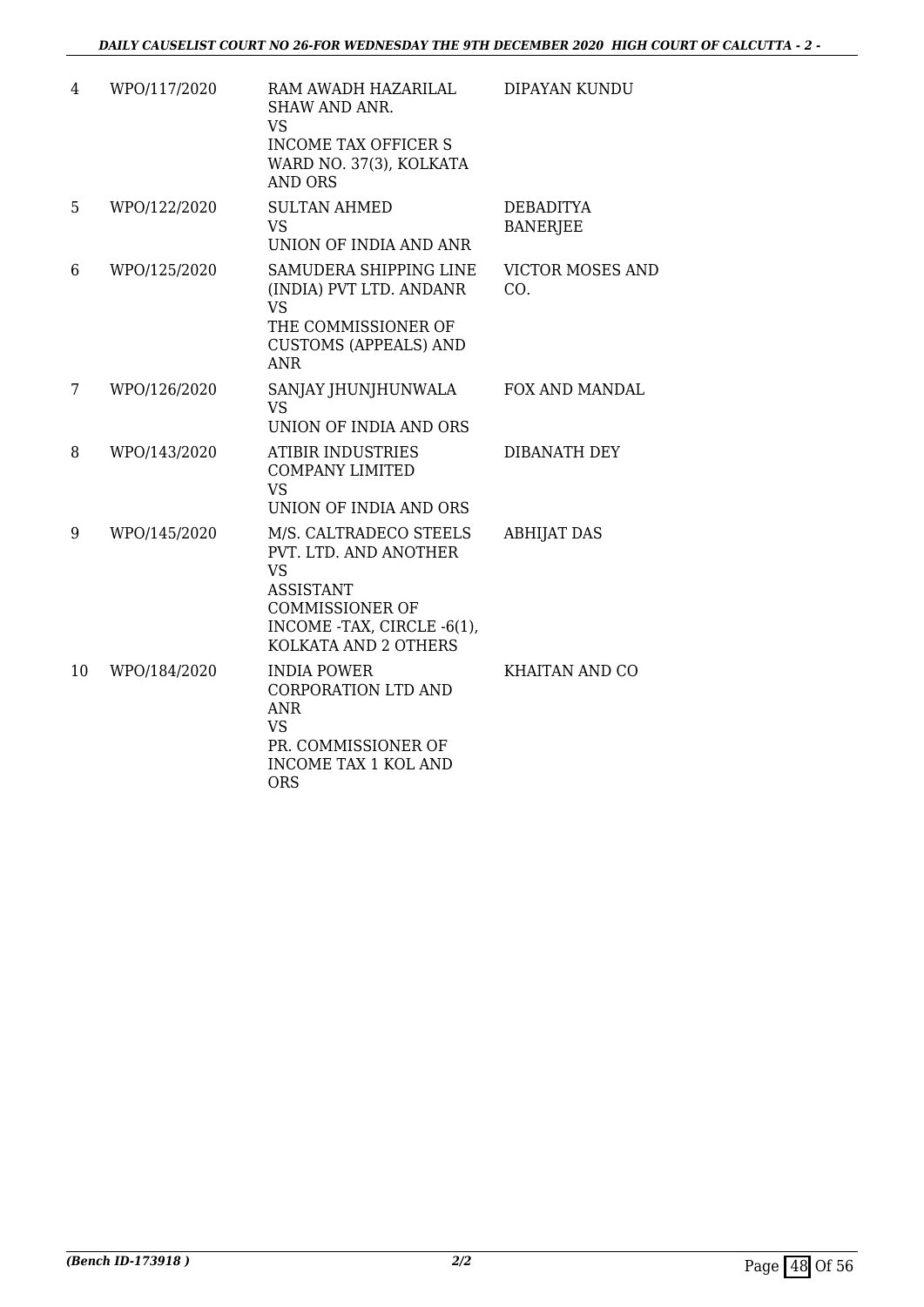

## **Original Side**

**DAILY CAUSELIST For Wednesday The 9th December 2020**

**COURT NO. 15 SINGLE BENCH (SB-X, SECOND FLOOR) AT 10:45 AM HON'BLE JUSTICE RAJARSHI BHARADWAJ (VIA VIDEO CONFERENCE)**

**NOTE:MATTERS WILL BE TAKEN UP THROUGH PHYSICAL HEARING ONLY WHEN BOTH THE PARTIES ARE AGREED.**

**ON FRIDAY(11.12.2020) ORIGINAL SIDE MATTER WILL BE TAKEN UP AT 10:45 A.M.**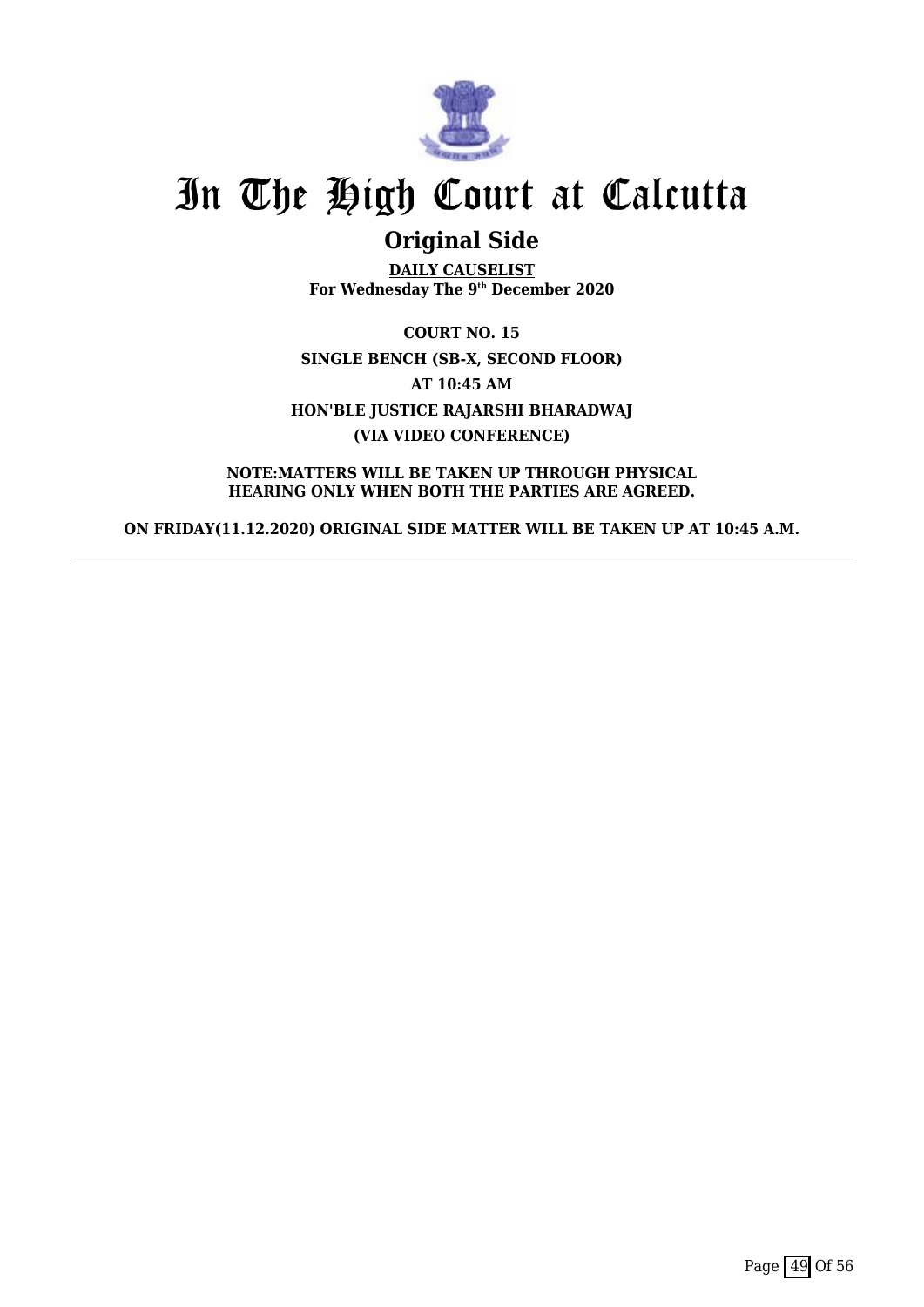

### **Original Side**

**DAILY CAUSELIST For Wednesday The 9th December 2020**

**COURT NO. 10 SINGLE BENCH (SB-XII, FIRST FLOOR) AT 10:45 AM HON'BLE JUSTICE RAVI KRISHAN KAPUR (VIA VIDEO CONFERENCE)**

#### **NOTE:MATTERS WILL BE TAKEN UP THROUGH PHYSICAL HEARING ONLY WHEN BOTH THE PARTIES ARE AGREED.**

### **NOTE: (I) ORIGINAL SIDE MENTIONING EVERY WEDNESDAY AND THURSDAY AT 10:45 A.M.**

#### **(II) ORIGINAL SIDE MATTERS WILL BE TAKEN UP EVERY WEDNESDAY AND THURSDAY AT 10:45 A.M. BEFORE APPELLATE SIDE MATTERS. AFTER COMPLETION OF ORIGINAL SIDE MATTERS, APPELLATE SIDE MATTERS WILL BE TAKEN UP.**

#### **TO BE MENTIONED**

1 WPO/356/2016 RADHE SHYAM TULSIAN & ANR. VS KOLKATA MUNICIPAL CORPORATION & ORS C.K. JAIN & CO. **FOR HEARING** 2 WPO/931/2007 TAPAS KUMAR BASAK VS ASST. DIRECTOR OF INCOME TAX, INTERNATIONAL TAXATION - II & ANANDA SEN 3 WPO/138/2009 M/S RADHAKISHAN JHUNJHUNWALA INVESTMENTS PRIVATE LTD. & ANR. VS THE KOLKATA MUNICIPAL CORPORATION & ORS. RAJENDRA CHATURVEDI 4 WPO/139/2009 M/S MANISH INVESTMENT COMPANY & ANR. VS THE KOLKATA MUNICIPAL CORPORATION & ORS. RAJENDRA **CHATURVEDI**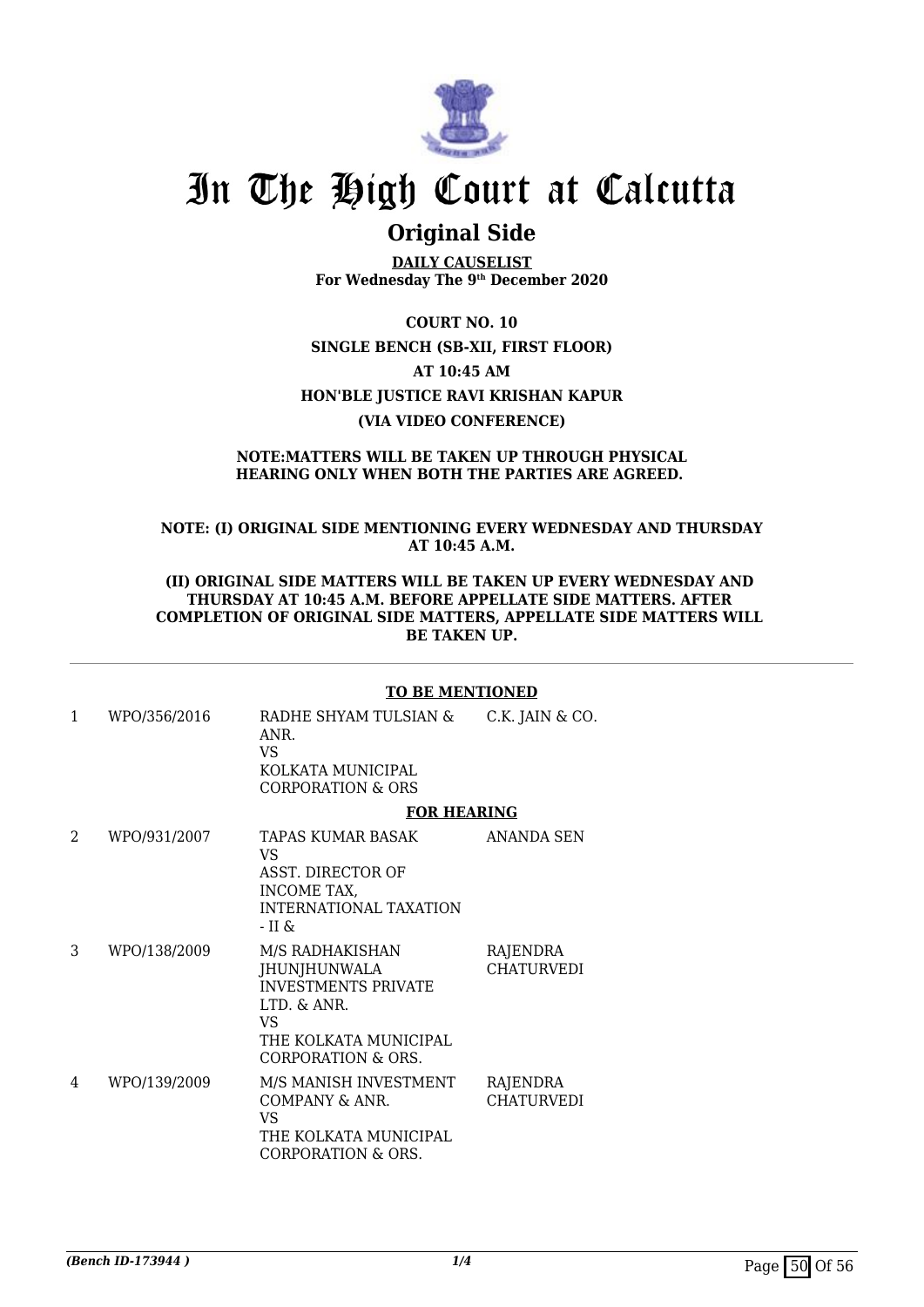| 5  | WPO/672/2010                                        | <b>SAROJ SHAH</b><br>VS                                                                               | KANODIA & CO.                        |                              |
|----|-----------------------------------------------------|-------------------------------------------------------------------------------------------------------|--------------------------------------|------------------------------|
|    |                                                     | THE STATE OF WEST<br>BENGAL & ORS.                                                                    |                                      |                              |
| 6  | WPO/1298/2010                                       | <b>AXIS BANK</b>                                                                                      | SANDERSONS &                         |                              |
|    |                                                     | <b>VS</b><br>UNION OF INDIA & ORS.                                                                    | <b>MORGANS</b>                       |                              |
| 7  | WPO/198/2012<br><b>WITH</b>                         | AMAR NATH CHAKRABORTY<br>VS                                                                           | <b>SUSANTA PAL</b>                   | SAYANTAN BOSE (FOR<br>RES.3) |
|    | WPA/20868W/2012                                     | STATE OF WEST BENGAL &<br>ORS.                                                                        |                                      |                              |
|    | IA NO: GA/1/2012(Old No:GA/2436/2012)               |                                                                                                       |                                      |                              |
| 8  | WPO/35/2013                                         | SKYLARK FISCAL SERVICES<br>(P) LTD AND ANR<br><b>VS</b>                                               | A.V. ASSOCIATES                      |                              |
|    |                                                     | UNION BANK OF INDIA AND<br><b>ORS</b>                                                                 |                                      |                              |
| 9  | WPO/551/2013                                        | SUSHIL KUMAR MONDAL<br><b>AND ORS</b><br><b>VS</b>                                                    | <b>SUMOULI SARKAR</b>                |                              |
|    |                                                     | STATE OF WEST BENGAL<br><b>AND ORS</b>                                                                |                                      |                              |
| 10 | WPO/56/2014                                         | THE CAL TRAMWAYS<br><b>EMPLOYEES' CO-</b><br><b>OPERATIVE CREDIT</b><br>SOCIETY LTD.<br><b>VS</b>     | <b>SHIBNATH</b><br>BHATTACHARYA      |                              |
|    |                                                     | THE STATE OF WEST<br><b>BENGAL &amp; OTHERS</b>                                                       |                                      |                              |
|    |                                                     | IA NO: GA/1/2015(Old No:GA/3881/2015), GA/3/2019(Old No:GA/1972/2019), GA/4/2019(Old No:GA/2654/2019) |                                      |                              |
| 11 | WPO/1360/2015                                       | LAXMI JYOTI INVESTMENTS<br>PVT LTD & ANR.<br><b>VS</b>                                                | JHUNJHUNWALA &<br>CO                 |                              |
|    |                                                     | THE KOLKATA MUNICIPAL<br><b>CORPORATION &amp; ORS.</b>                                                |                                      |                              |
| 12 | WPO/126/2016                                        | SEKENDAR SK.<br>VS<br>THE STATE OF WEST<br>BENGAL & ORS.                                              | <b>SYED SHAMSUL</b><br><b>AREFIN</b> |                              |
| 13 | WPO/295/2016<br>[PT.HD]                             | <b>SWASTIK PROJECTS</b><br>PRIVATE LIMITED & ANR.<br><b>VS</b><br>KOLKATA MUNICIPAL                   | NILAY SENGUPTA                       |                              |
| 14 | WPO/394/2016                                        | <b>CORPORATION &amp; ORS.</b><br>HARPREET SINGH & ANR                                                 | <b>SUVAM SINHA</b>                   |                              |
|    | <b>WITH</b>                                         | <b>VS</b>                                                                                             |                                      |                              |
|    | WPA/10071W/2012<br>WPA/691W/2012<br>WPA/12904W/2012 | KOLKATA MUNICIPAL<br><b>CORPORATION &amp; ORS</b>                                                     |                                      |                              |
|    |                                                     | <b>FOR HEARING (WRIT PETITION)</b>                                                                    |                                      |                              |
|    |                                                     | (FOR 10/12/2020)                                                                                      |                                      |                              |
| 15 | WPO/1502/1995                                       | <b>ORIENT PAPER &amp;</b><br><b>INDUSTRIES LTD</b><br><b>VS</b>                                       | P.D.HIMATSINGKA                      |                              |
|    |                                                     | STATE OF WEST BENGAL &<br>ORS.                                                                        |                                      |                              |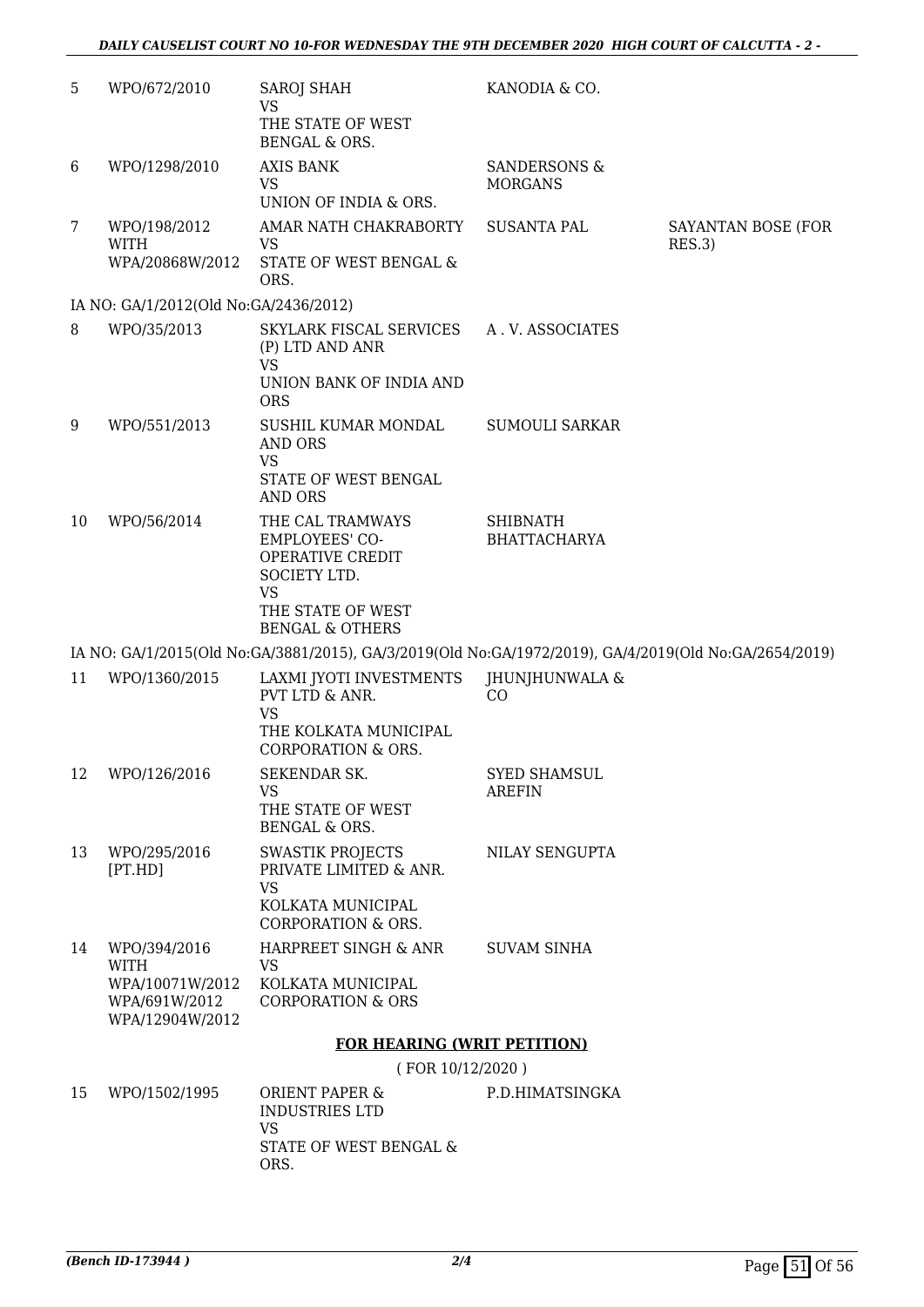| 16 | IA NO. GA/2/2020<br>(Old No:<br>GA/515/2020) | PAHARPUR COOLING<br>TOWERS LTD.<br>Vs.<br>COMM. OF CENTRAL<br>EXCISE. CAL-1                                      | M SEAL.<br>M SEAL.                   |                                          |
|----|----------------------------------------------|------------------------------------------------------------------------------------------------------------------|--------------------------------------|------------------------------------------|
|    | In WPO/2222/1996                             |                                                                                                                  |                                      |                                          |
| 17 | IA NO. GA/1/2020<br>(Old No:<br>GA/514/2020) | PAHARPUR COOLING<br>TOWERS LTD.<br>Vs<br>COMM. OF CENTRAL<br>EXCISE. CAL-1                                       | M SEAL.<br>M SEAL.                   |                                          |
|    | In WPO/2222/1996                             |                                                                                                                  |                                      |                                          |
| 18 | IA NO. GA/1/2020<br>(Old No:<br>GA/516/2020) | M/S.PAHARPUR COOLING<br>TOWERS LTD.& ANR.<br>Vs<br>ASST.COMMISSIONER OF<br>CENTRAL EXCISE CAL.                   | A.N.SEN<br>A.N.SEN                   | NRS.S.BHATTACHARYA<br>NRS.S.BHATTACHARYA |
|    | In WPO/1259/1998                             |                                                                                                                  |                                      |                                          |
| 19 | IA NO. GA/2/2020<br>(Old No:<br>GA/517/2020) | M/S.PAHARPUR COOLING<br>TOWERS LTD.& ANR.<br>Vs<br>ASST.COMMISSIONER OF<br>CENTRAL EXCISE CAL.                   | A.N.SEN<br>A.N.SEN                   | NRS.S.BHATTACHARYA<br>NRS.S.BHATTACHARYA |
|    | In WPO/1259/1998                             |                                                                                                                  |                                      |                                          |
| 20 | IA NO. GA/1/2020<br>(Old No:<br>GA/57/2020)  | <b>SUNDER LAL AND ANR</b><br><b>Vs</b><br>STATE OF WEST BENGAL<br><b>AND ORS</b>                                 | AJAY GAGGAR<br><b>AJAY GAGGAR</b>    |                                          |
|    | In WPO/884/2013                              |                                                                                                                  |                                      |                                          |
| 21 | WPO/740/2016                                 | CHINTAMONI SAH<br><b>VS</b><br>THE STATE OF WEST<br><b>BENGAL &amp; ORS.</b>                                     | <b>SYED SHAMSUL</b><br><b>AREFIN</b> |                                          |
|    | IA NO: GA/1/2020(Old No:GA/205/2020)         |                                                                                                                  |                                      |                                          |
| 22 | WPO/110/2017                                 | REKHA BHAKAT<br>VS<br>STATE OF WEST BENGAL &<br><b>ORS</b>                                                       | <b>SYED SHAMSUL</b><br><b>AREFIN</b> |                                          |
| 23 | WPO/591/2017                                 | <b>INDIAN JUTE MILLS</b><br><b>ASSOCIATION &amp; ANR</b><br><b>VS</b><br><b>UNION OF INDIA &amp; ORS</b>         | M/S. L.P. AGARWALLA<br>$&$ CO        |                                          |
| 24 | WPO/676/2017                                 | MD. MOINUDDIN<br><b>VS</b><br>THE STATE OF WEST<br><b>BENGAL &amp; ORS</b>                                       | <b>SUSANTA PAL</b>                   |                                          |
| 25 | WPO/194/2018                                 | JAYANTA KUMAR NEOGI<br>VS<br>KOLKATA MUNICIPAL<br><b>CORPORATION &amp; ORS.</b>                                  | T.C. RAY & CO.                       |                                          |
| 26 | WPO/311/2018                                 | <b>SOMENATH</b><br><b>BHATTACHARYYA &amp; ORS</b><br>VS<br>THE KOLKATA MUNICIPAL<br><b>CORPORATION &amp; ANR</b> | MAHABOOB AHMED                       | RATUL<br>BHATTACHARYA(DEF.7,8)           |

IA NO: GA/4/2019(Old No:GA/152/2019)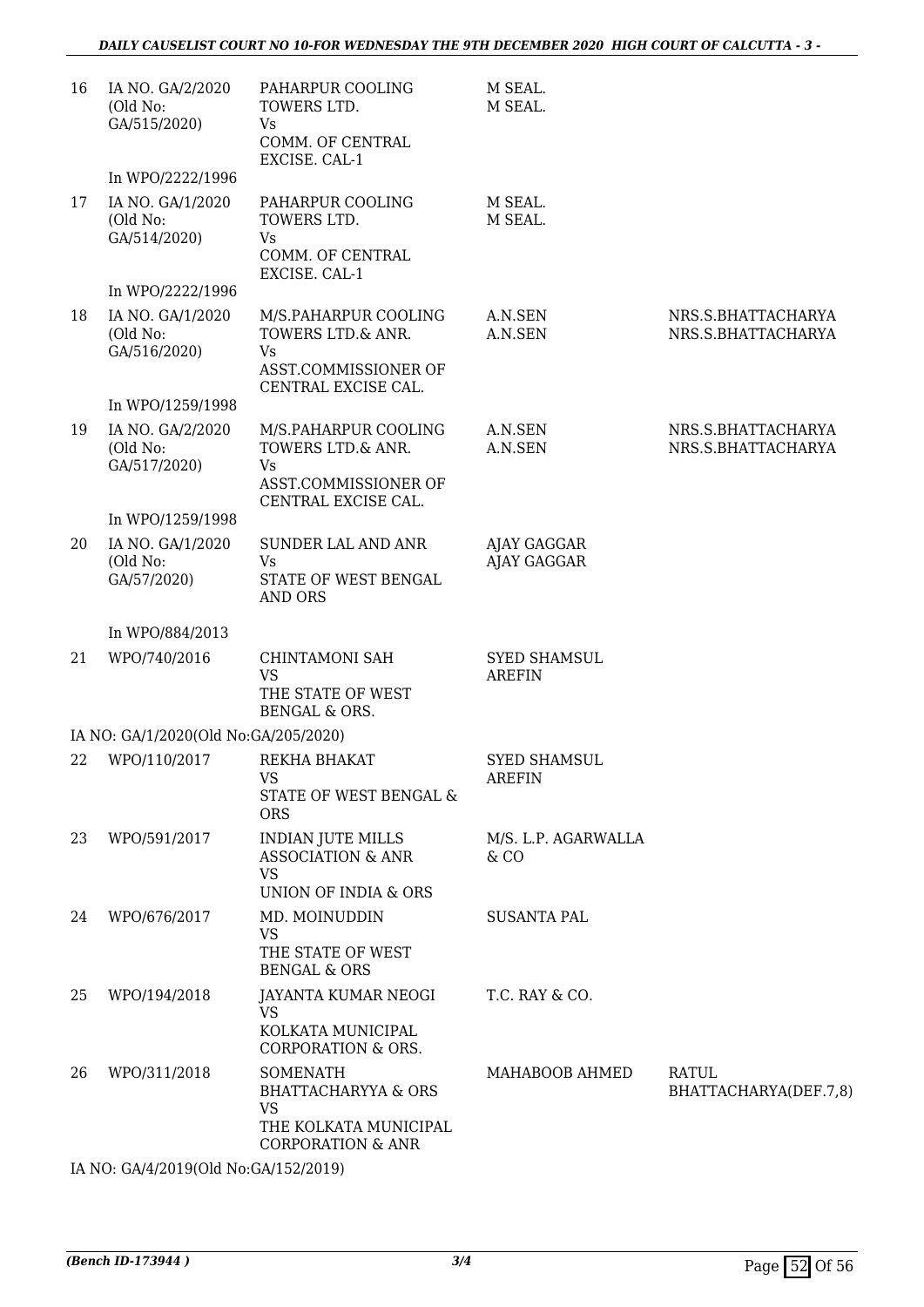| 27 | WPO/582/2018 | CHHABI PANSEY<br>VS<br>THE STATE OF WEST<br><b>BENGAL &amp; ORS</b>    | <b>SYED SHAMSUL</b><br><b>AREFIN</b> |
|----|--------------|------------------------------------------------------------------------|--------------------------------------|
| 28 | WPO/8/2019   | CENTRAL BANK OF INDIA<br>VS<br>KOLKATA MUNICIPAL<br>CORPORATION & ORS. | GAUTAM<br><b>CHAKRABARTY</b>         |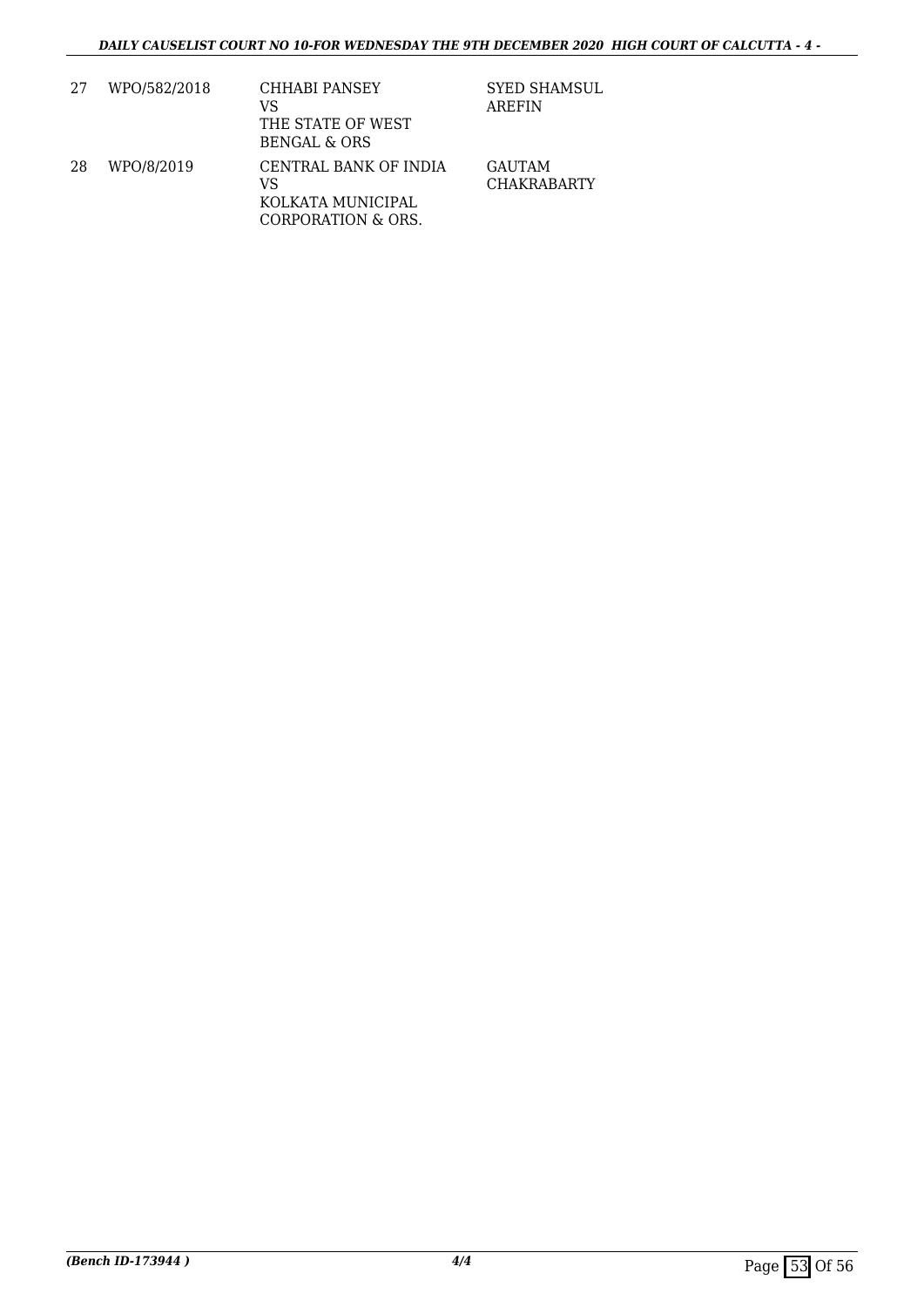

## **Original Side**

**DAILY CAUSELIST For Wednesday The 9th December 2020**

**COURT NO. 23**

**SINGLE BENCH (SB-XIII, SECOND FLOOR)**

**AT 2:00 PM**

**HON'BLE JUSTICE ARINDAM MUKHERJEE**

**(VIA VIDEO CONFERENCE) NOTE:MATTERS WILL BE TAKEN UP THROUGH PHYSICALHEARING ONLY WHEN BOTH THE PARTIES ARE AGREED.**

**NOTE: 1) ORIGINAL SIDE MATTERS SHALL BE TAKEN UP EVERYDAY AT 2:00 P.M.**

**2) ORDINARILY, SPECIALLY ASSIGNED MATTERS SHALL BE TAKEN UP ON FRIDAY AT 2:00 P.M.**

**3) AFTER COMPLETION OF ORIGINAL SIDE MATTERS, APPELLATE SIDE MATTERS SHALL BE AGAIN TAKEN UP.**

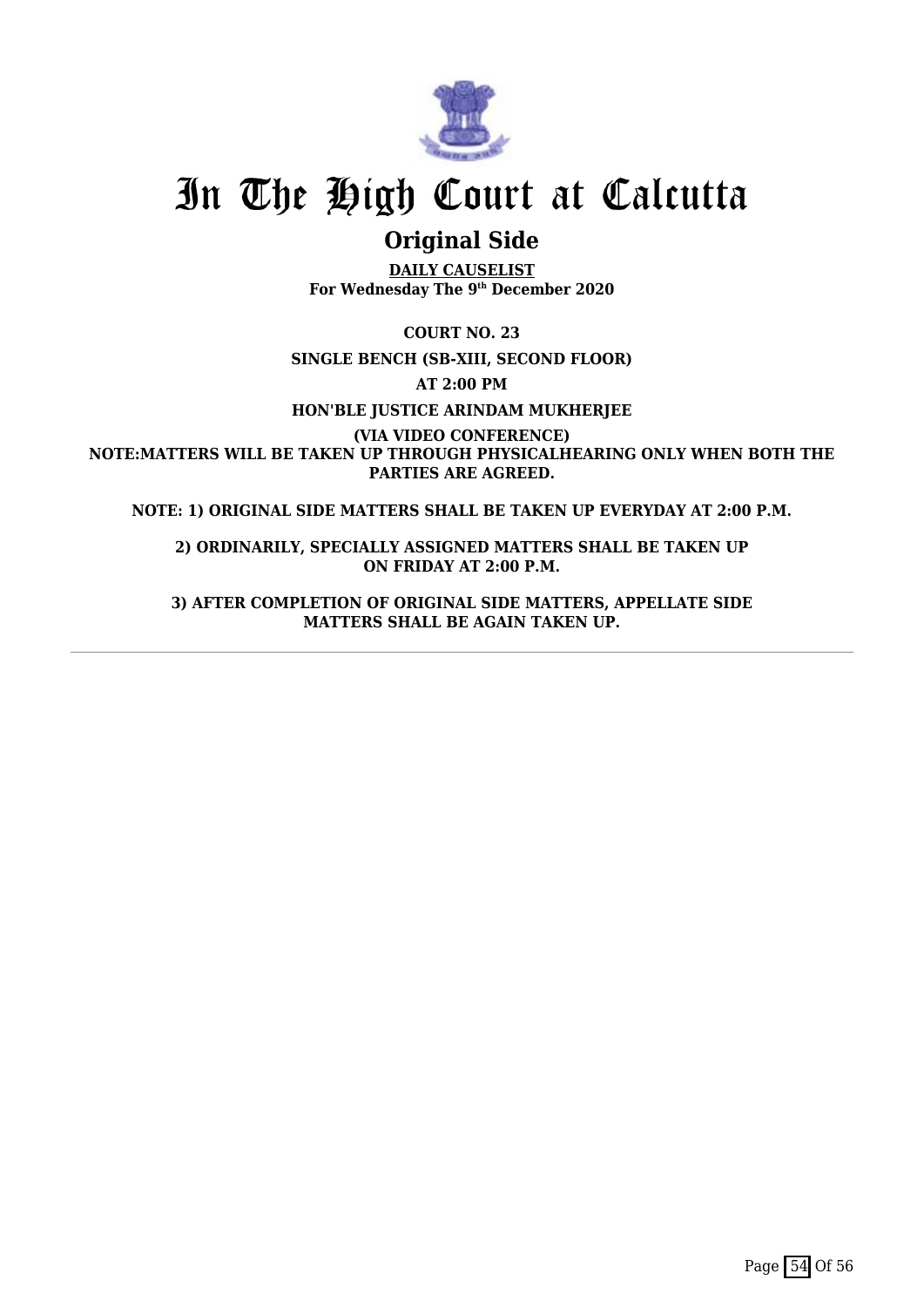

### **Original Side**

**DAILY CAUSELIST For Wednesday The 9th December 2020**

**COURT NO. 24 SINGLE BENCH (SB-XV, SECOND FLOOR) AT 10:45 AM HON'BLE JUSTICE AMRITA SINHA (VIA VIDEO CONFERENCE)**

**NOTE:MATTERS WILL BE TAKEN UP THROUGH PHYSICAL HEARING ONLY WHEN BOTH THE PARTIES ARE AGREED. NOTE: ORIGINAL SIDE MATTERS WILL BE TAKEN UP AT THE FIRST SITTING OF THE COURT. AFTER COMPLETION OF ORIGINAL SIDE MATTERS, APPELLATE SIDE MATTERS WILL BE TAKEN UP.**

### **CONTEMPT MATTERS**

| CC/6/2020<br>WITH<br>WPO/479/2017 | YUSUF KHAN<br>VS<br>KHALIL AHMED MUNICIPAL<br>COMMISSIONER KMC AND<br>ORS | SUBIR PAL |
|-----------------------------------|---------------------------------------------------------------------------|-----------|
|                                   | <b>COURT APPLICATIONS UNDER ART.226</b>                                   |           |

2 WPO/300/2020  $[S.A.]$ PURNABASI BEHERA VS EASTERN COALFIELDS LTD AND ORS PARTHA GHOSH